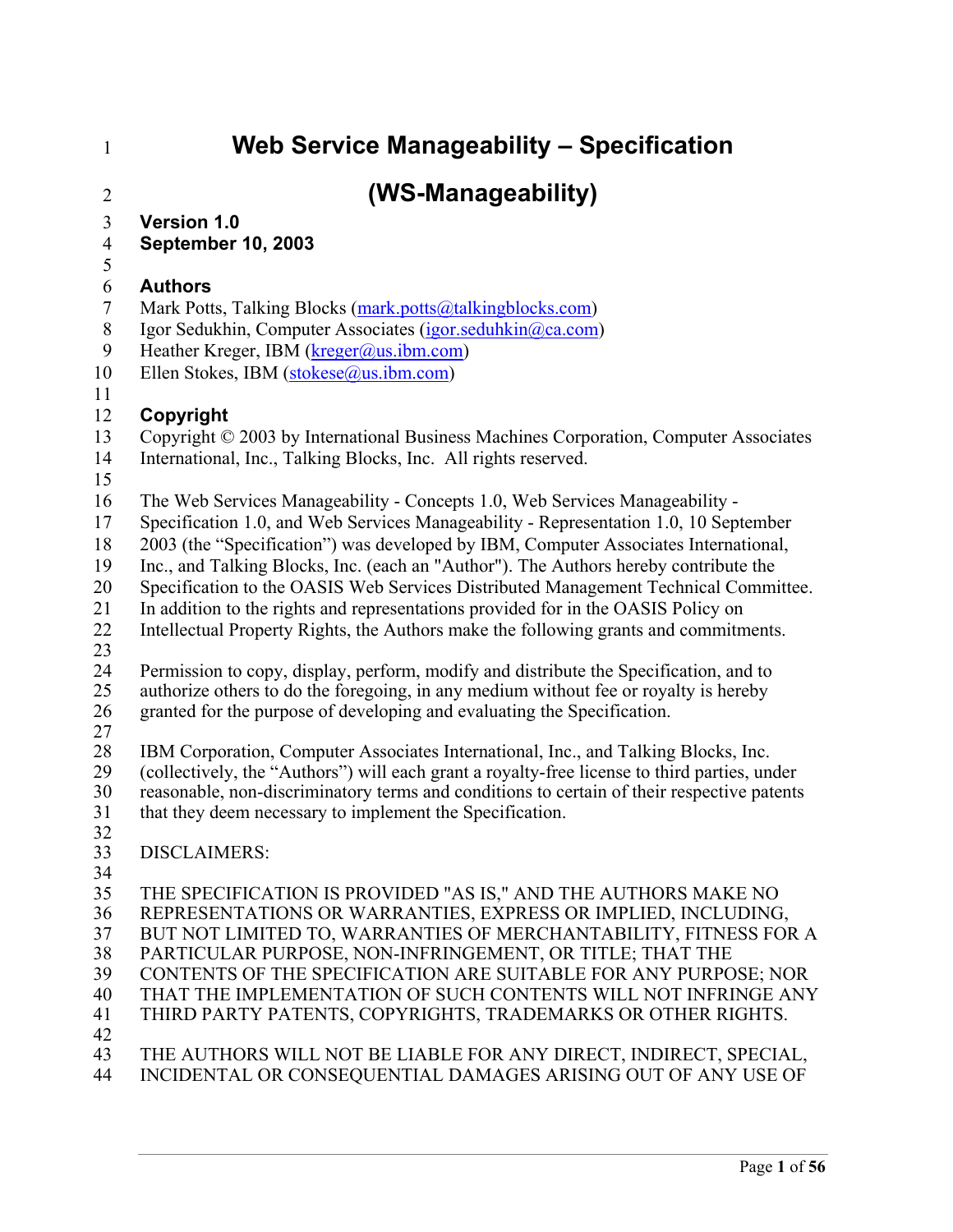### 45 THE SPECIFICATION OR THE PERFORMANCE OR IMPLEMENTATION OF THE 46 CONTENTS THEREOF.

47

48 You may remove these disclaimers from your modified versions of the Specification 49 provided that you effectively disclaim all warranties and liabilities on behalf of all<br>50 convright holders in the copies of any such modified versions you distribute.

copyright holders in the copies of any such modified versions you distribute. 51

- 52 The names and trademarks of the Authors may NOT be used in any manner, including advertising or publicity pertaining to the Specification or its contents without specific.
- advertising or publicity pertaining to the Specification or its contents without specific, 54 written prior permission. Title to copyright in the Specification will at all times remain with
- 55 the Authors.
- 56

57 No other rights are granted by implication, estoppel or otherwise.

### 58 59 **Status of this Document**

60 This document is provided as a submission to the OASIS Web Services Distributed

61 Management (WSDM) Technical Committee and to the Web service community in 62 general.

63

# 64 **Abstract**

65 As Web services become pervasive and critical to business operations, the task of 66 managing Web services and implementations of the Web services architecture will be

67 imperative to the success of business operations. Web services manageability is defined as

68 a set of capabilities for discovering the existence, availability, health, performance, and

69 usage, as well as the control and configuration of a Web service within the Web services

70 architecture. This implies that Web services can be managed using Web services

71 technologies. The importance of a standardized management model for Web services and

- 72 the promise of Web services as a management integration technology has driven industry
- 73 leaders in Web services and management technologies and applications to form a technical

74 committee in OASIS called the Web Services Distributed Management (WSDM) Technical

- 75 Committee.
- 76

77 The WSDM TC is chartered to develop the specifications for defining how to use Web

78 services to manage any IT resource – the "WSDM Management Using Web Services"

79 specification. They are also charted to define the manageability model for a Web service as

80 an IT resource and how to access that model using Web services – the "WSDM

- 81 Management OF Web Services" specification. WS-Manageability defines the later, the
- 82 manageability model for a Web service and how to access that model using Web services.
- 83 WS-Manageability does not provide a "Management Using Web Services" specification.
- 84 But it does provide insight, illustration, and input into how "Management Using Web

85 Services" should be developed to support Web services and Grid services communities 86 through a concrete use case: Managing Web services.

87

# 88 **WS-Manageability**

89 WS-Manageability is composed of three documents, a concepts document, a normative

- 90 specification, and renderings listing. These documents are summarized below:
- 91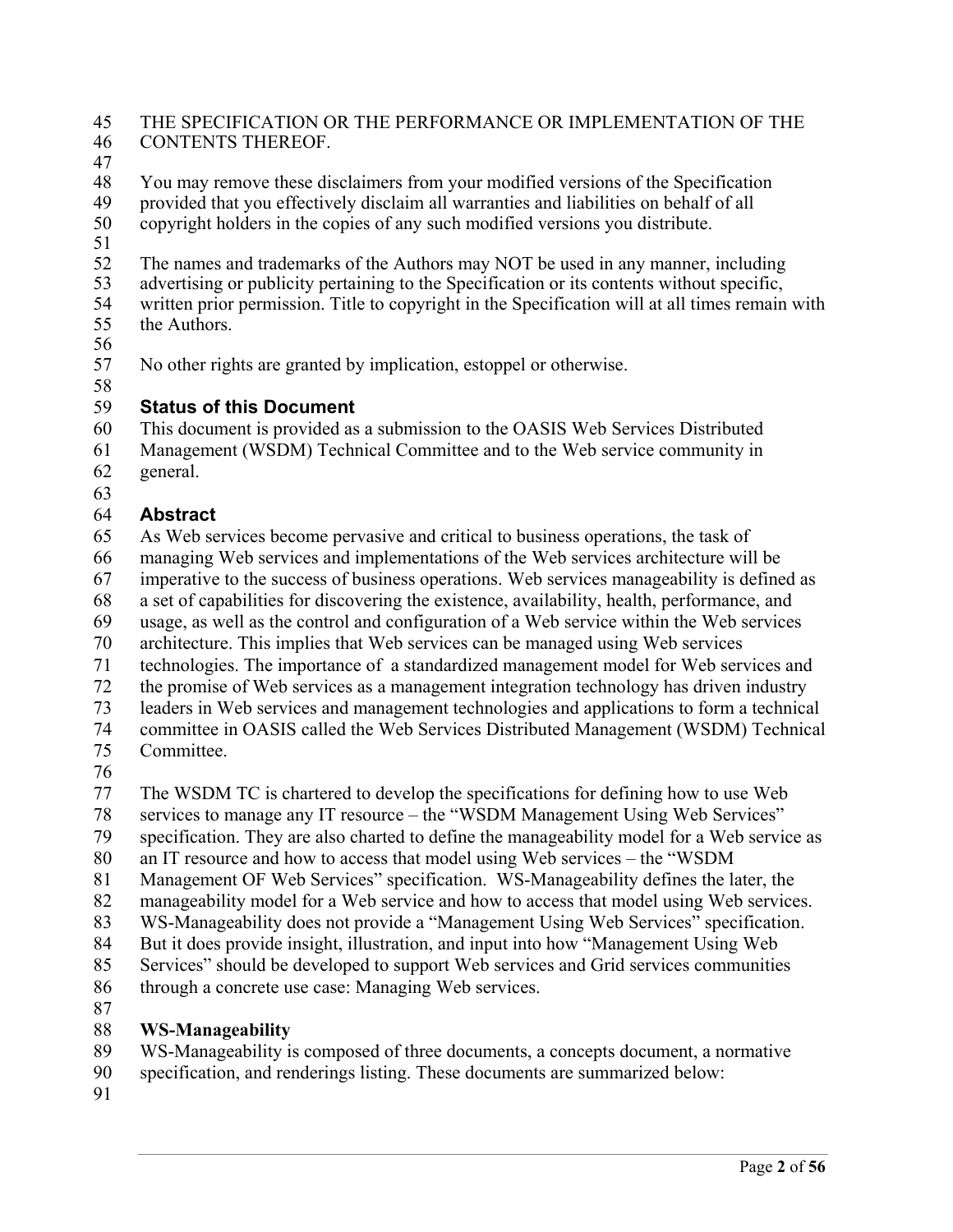92 **The WS-Manageability – Concepts** document outlines the scope and definitions for the 93 specification. It provides an overview of Web services architecture and implications for 94 management of that architecture. The Concepts document further defines the role of the 95 manager in the Web services architecture and provides practical information on 96 manageability implementation patterns and discovery considerations.

97

98 **The WS-Manageability - Specification** begins by introducing the general concepts of a 99 manageability model in terms of manageability topics, (identification, configuration, state, 100 metrics, and relationships) and the aspects (properties, operations and events) used to 101 define them. These abstract concepts apply to understanding and describing the 102 manageability information and behavior of any IT resource, not just Web services. We use 103 these concepts to organize our approach to Web services manageability.

104

105 The manageability model for Web services endpoint is defined as concrete models in UML 106 using the topics and aspects concepts, without implying any particular implementation or 107 locus of implementation. Appropriate manageability interfaces are defined based on the 108 UML manageability models. While some parts of this model may be useful for modeling 109 the manageability of any IT resource, this specification is focused exclusively on the 110 requirements of Web service endpoints and does not propose a complete generic resource 111 manageability model. The WSDM "Management Using Web Services" specification may 112 incorporate these more generic models.

113

114 **The WS-Manageability – Representation** document provides the interface definitions 115 based on the model as WSDL 1.1 and GWSDL renderings. These definitions are meant to 116 show how the topics and aspects concepts along with concrete models can influence the 117 development of consistent Web services interfaces for accessing the manageability 118 information of Web services. The interfaces illustrate how the manageability model for 119 Web services can be divided into aspects of topics that apply to all manageable resources 120 and aspects of topics that apply only to the manageability of Web service endpoints. The 121 interfaces that may apply to all manageable resources may be incorporated into the 122 "WSDM Management Using Web Services" specification. The details of these WSDL 123 interfaces specific to managing a Web service endpoint may change to remain consistent 124 with the "WSDM Management Using Web Services" specification when it is available.

125

126 This specification depends on Web services as a distributed platform. There are several 127 common functions which are required for management using Web services that are not 128 specific to management and not yet available as standardized Web service technologies. 129 Interim solutions have been proposed in this specification which will be replaced by 130 suitable standards when they become available. It is not expected that the WSDM TC will 131 continue specification of or standardization of the interim solutions.

132

133 This specification defines the manageability model for Web services, and then uses Web 134 services as a 'worked example' of how manageability interfaces in general, as well as Web

- 135 services manageability interfaces, may be rendered based on one approach to management
- 136 using Web services practices.
- 137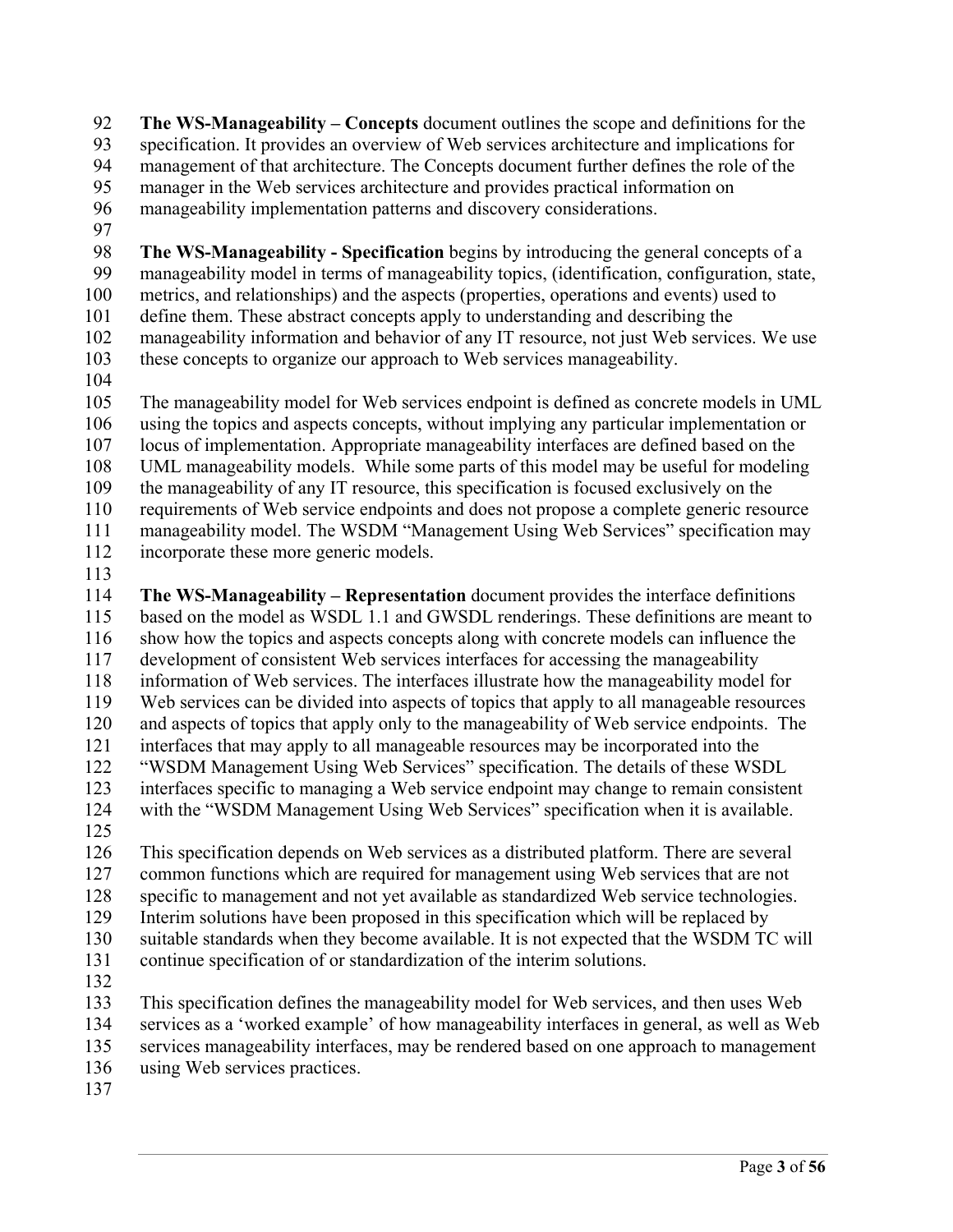### 138 **Notational Conventions**

139 The key words "MUST," "MUST NOT," "REQUIRED," "SHALL," "SHALL NOT,"

140 "SHOULD," "SHOULD NOT," "RECOMMENDED," "MAY," and "OPTIONAL" are to

- 141 be interpreted as described in RFC-2119 [RFC 2119]. This is not yet done consistently.
- 142 This specification uses namespace prefixes throughout; they are listed in Table 1. Note that
- 143 the choice of any namespace prefix is arbitrary at this time and not semantically significant.
- 144

| Prefix     | Namespace                                                  |
|------------|------------------------------------------------------------|
| wsmr       | urn:wsmr:common:relationships                              |
| wser       | urn:wsmr:webservice:endpoint:relationships                 |
| wsdl       | http://www.w3.org/2002/07/wsdl                             |
| soap       | http://schemas.xmlsoap.org/wsdl/soap/                      |
| gwsdl      | http://www.gridform.org/namespaces/2003/gridWSDLExtensions |
| ogsi       | http://www.gridforum.org/namespaces/2003/OGSI              |
| xsd        | http://www.w3.org/2001/XMLSchema                           |
| <b>WSD</b> | http://schemas.xmlsoap.org/ws/2002/12/policy               |

146

145 **Table 1:** Some standard prefixes and namespaces commonly used in this document.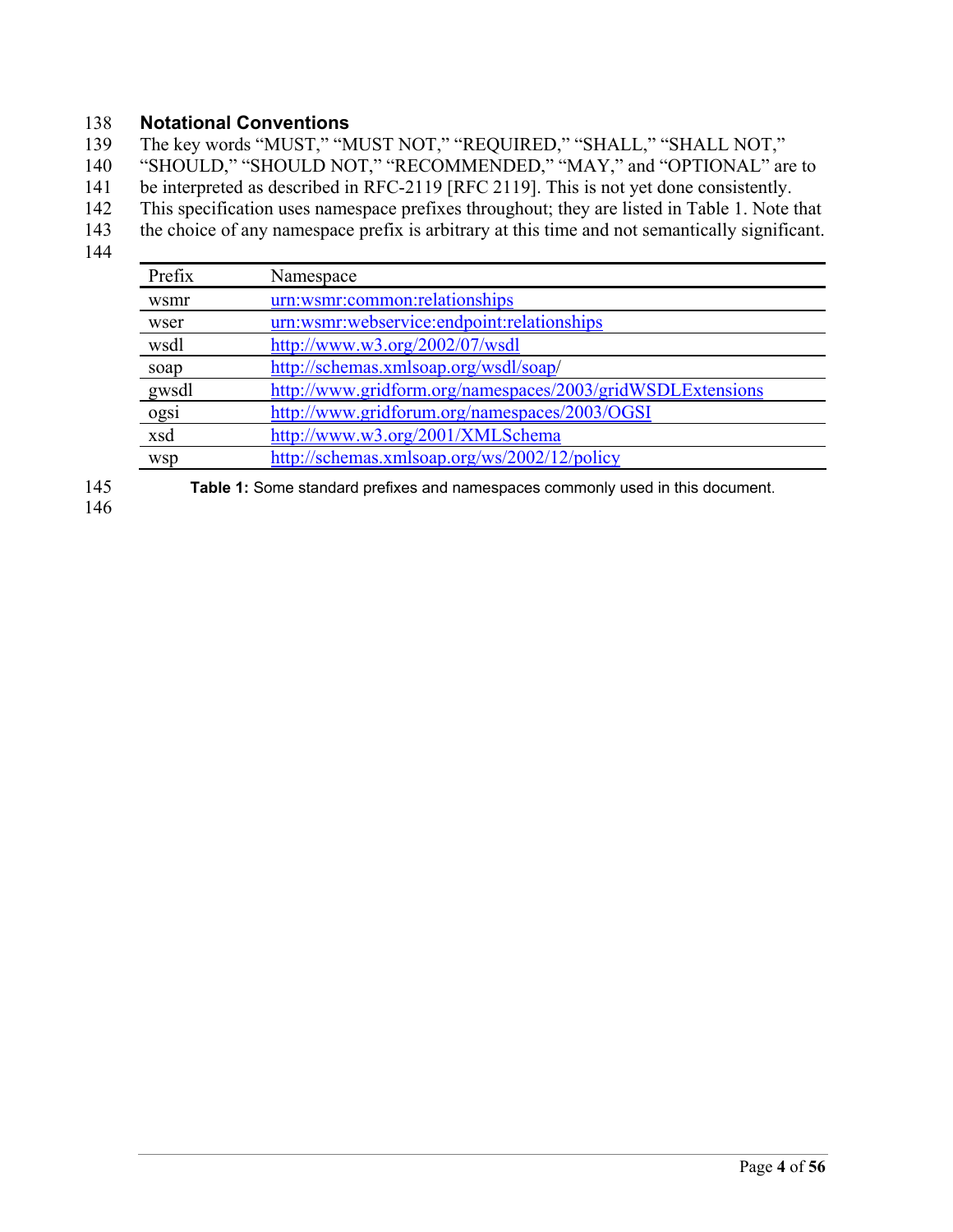#### 147 **Table of Contents**

| 1.1<br>1.1.1       |                                                            |  |
|--------------------|------------------------------------------------------------|--|
| 1.1.2              |                                                            |  |
| 1.1.3              |                                                            |  |
| 1.1.4              |                                                            |  |
| 1.1.5              |                                                            |  |
|                    |                                                            |  |
| 1.2                |                                                            |  |
| 1.2.1              |                                                            |  |
| 1.2.2              |                                                            |  |
| 1.2.3              |                                                            |  |
| 1.3                |                                                            |  |
| 1.3.1              |                                                            |  |
| 1.3.1.1            |                                                            |  |
| 1.3.1.2            |                                                            |  |
| 1.3.1.3            |                                                            |  |
| 1.3.2              |                                                            |  |
| 1.3.2.1            |                                                            |  |
| 1.3.2.2<br>1.3.2.3 |                                                            |  |
| 1.3.3              |                                                            |  |
| 1.3.3.1            |                                                            |  |
| 1.3.3.2            |                                                            |  |
| 1.3.3.3            |                                                            |  |
| 1.3.4              |                                                            |  |
| 1.3.4.1            |                                                            |  |
| 1.3.4.2            |                                                            |  |
| 1.3.4.3            |                                                            |  |
| 1.3.5              |                                                            |  |
| 1.3.5.1            |                                                            |  |
| 1.3.5.2            |                                                            |  |
| 1.3.5.3            |                                                            |  |
| 1.3.5.4            |                                                            |  |
| 1.3.6              |                                                            |  |
| $\mathbf{2}$       |                                                            |  |
| 2.4                |                                                            |  |
| 2.5                |                                                            |  |
| 2.5.1              |                                                            |  |
| 2.5.2              |                                                            |  |
| 2.6                |                                                            |  |
|                    |                                                            |  |
| 2.6.1<br>2.6.1.1   |                                                            |  |
| 2.6.1.2            |                                                            |  |
| 2.6.2              |                                                            |  |
| 2.6.3              |                                                            |  |
|                    |                                                            |  |
| 3                  | WEB SERVICE ENDPOINT MANAGEABILITY MODEL REPRESENTATION 41 |  |
|                    |                                                            |  |
|                    |                                                            |  |
|                    |                                                            |  |
|                    |                                                            |  |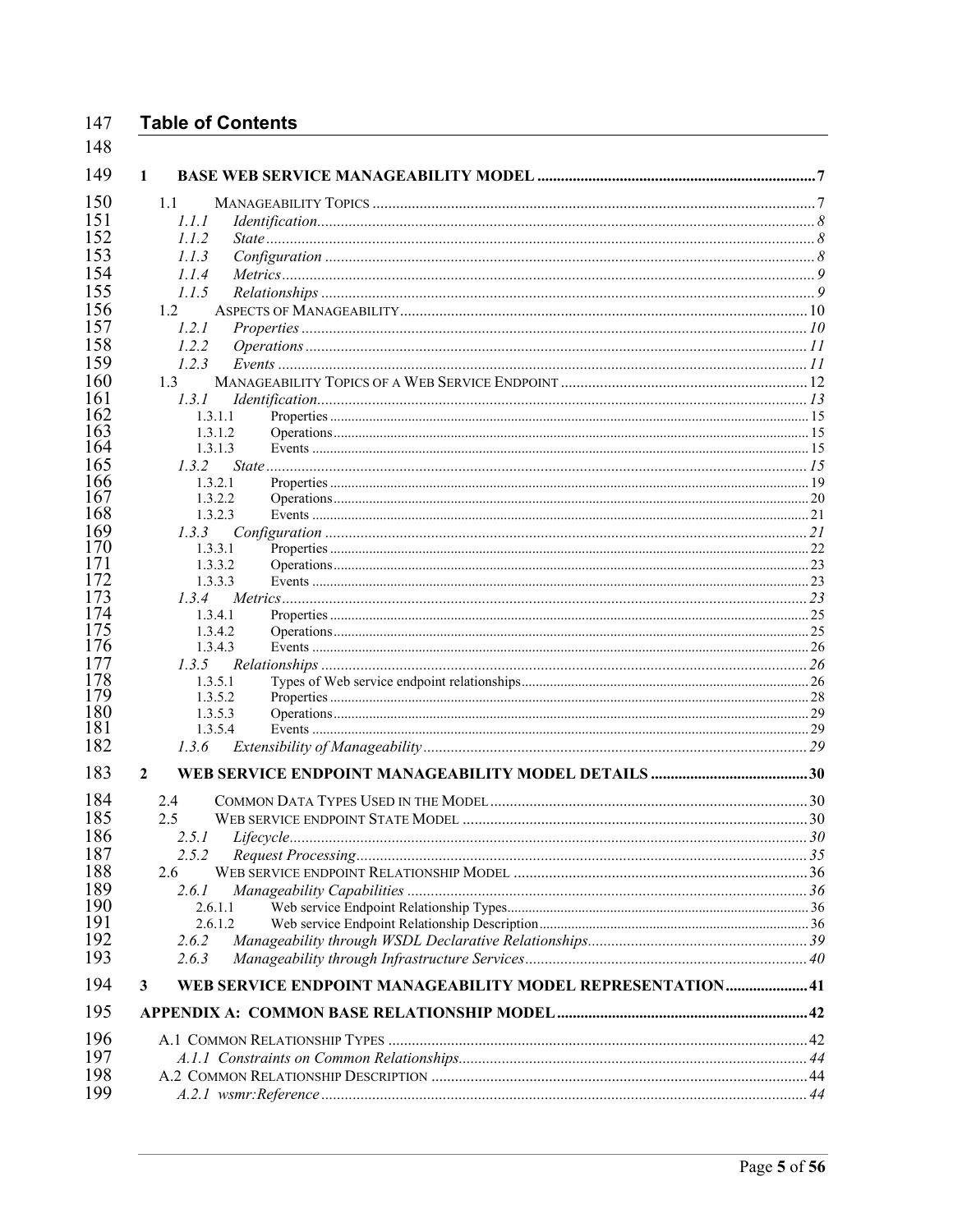| 200<br>201                      |  |
|---------------------------------|--|
| 202<br>203<br>204               |  |
| 205                             |  |
| 206<br>207<br>208<br>209<br>210 |  |
| 211                             |  |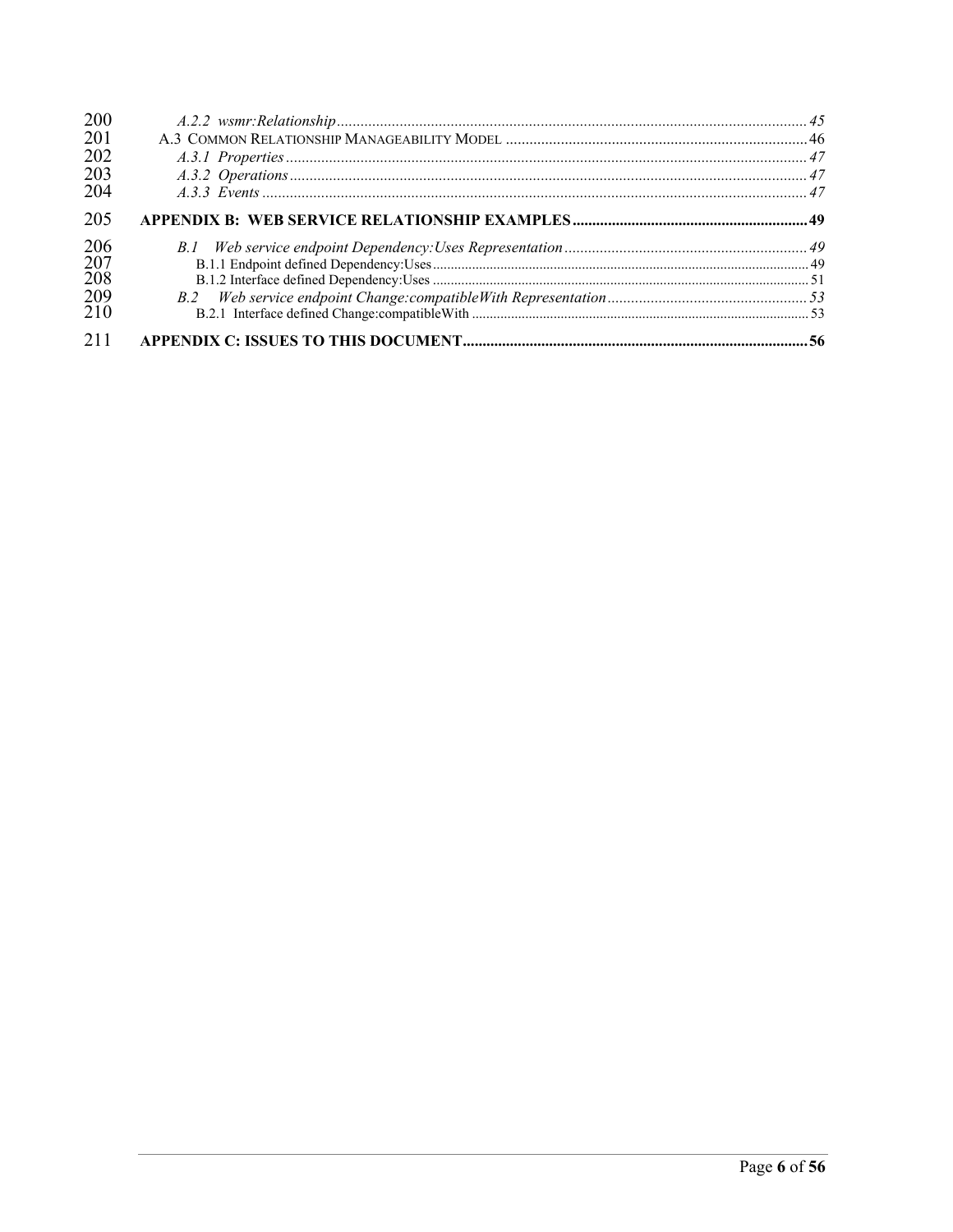# 212 **1 Base Web Service Manageability Model**

213 This specification defines the manageability interface for the Web services endpoint. 214 Many of the concepts and techniques introduced apply equally to the manageability 215 interface of any resource, but only those that apply to the management of Web services are 216 defined. The general concepts are not identified separately from those specific to Web 217 services. The separation of the concepts will be addressed based on the WSDM 218 Management Using Web Services Specification when available. This model depends on a 219 Web services platform for all non-management specific functionality. Where parts of this 220 platform are required, but not yet standardized in the platform, solutions have been 221 introduced to allow easy implementation until the appropriate standards become available. 222 223 Section 3 outlines an approach on rendering the manageability model in WSDL and

- 224 GWSDL descriptions. The actual renderings are provided in the WS-Manageability –
- 225 Representations document.
- 226

227 The interface development techniques used in these sections should be considered during 228 the development of the Management Using Web services specification.

# 229 *1.1 Manageability Topics*

230 The definition of the base Web service manageability is driven from specific management

231 concerns (exposed by the requirements for manageable Web services). For each of the

232 concerns the subject is broken down into management capabilities by a *Topic*. A topic

233 covers a functional capability that supports management of a particular problem or

234 management domain. For example, the state management for a manageable resource is a

235 management topic. Defining manageability within topics enables incremental and modular

236 development and support of manageability capabilities. The functional capability of a topic

237 is described using as combination of three aspects: properties, operations, and events.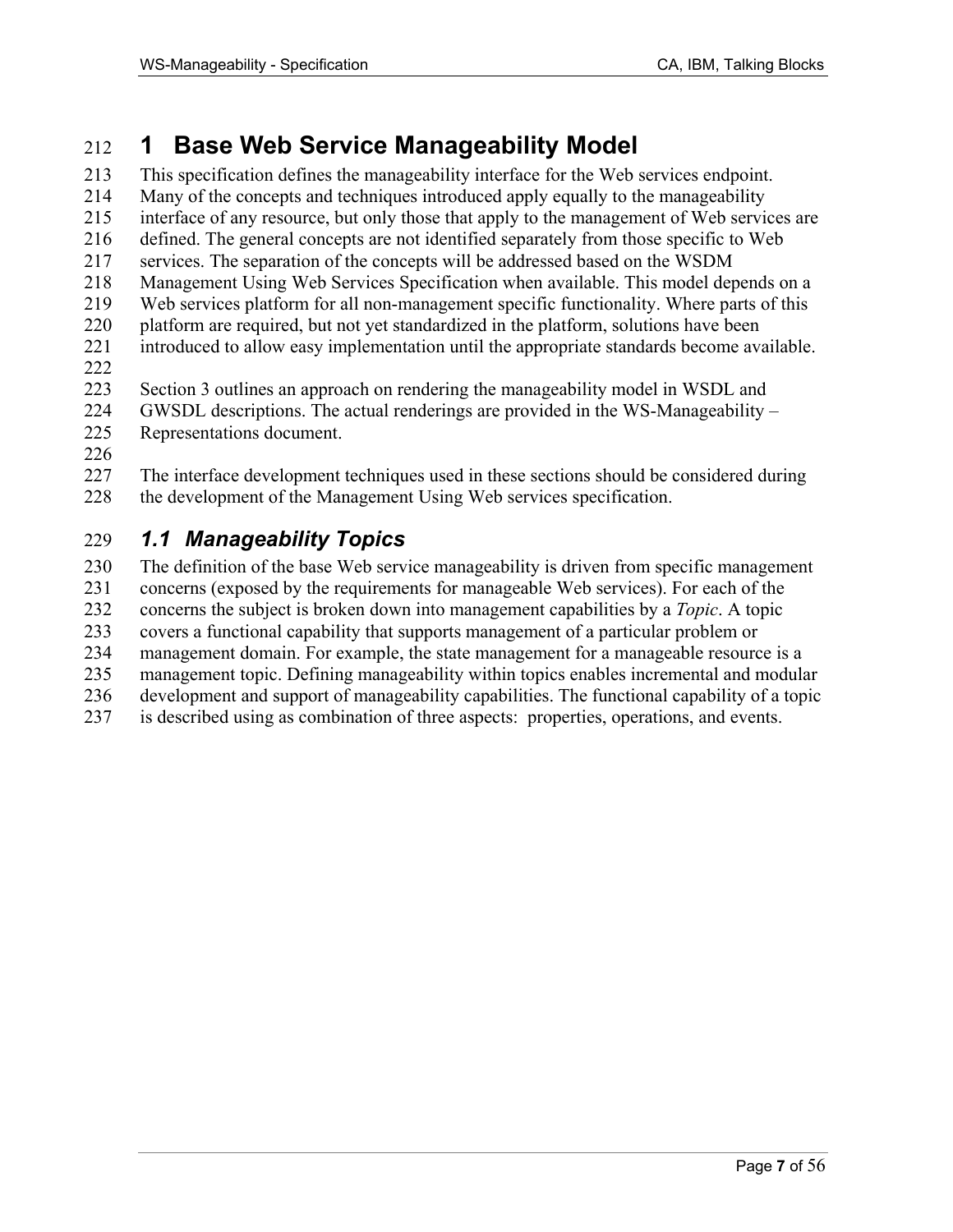

| 238 |                                                                                                 |
|-----|-------------------------------------------------------------------------------------------------|
| 239 | Figure 1: Web service Manageability                                                             |
| 240 |                                                                                                 |
| 241 | Topics and aspects are used to define a model with semantics for the management of Web          |
| 242 | services.                                                                                       |
| 243 |                                                                                                 |
| 244 | The topics covered by this specification are identification, state, configuration, metrics, and |
| 245 | relationships.                                                                                  |
| 246 |                                                                                                 |
| 247 | <b>1.1.1 Identification</b>                                                                     |
| 248 | The identification topic provides the functional capability to uniquely identify the            |
| 249 | resource being managed. This static information may include properties that are not             |
| 250 | required for unique identification, including descriptive and semantic information.             |
| 251 |                                                                                                 |
| 252 | <b>1.1.2 State</b>                                                                              |
| 253 | The State topic provides the functional capability to manage the actual operational             |
| 254 | state of a resource ( <i>i.e.</i> up and down states in a lifecycle). The State topic defines   |
| 255 | properties about the operational state, operations to influence a change in state and           |
| 256 | events indicating when a state change has occurred.                                             |
| 257 |                                                                                                 |

### 258 **1.1.3 Configuration**

259 The Configuration topic provides the functional capability to manage the collection 260 of properties whose values may influence the behavior of a resource. These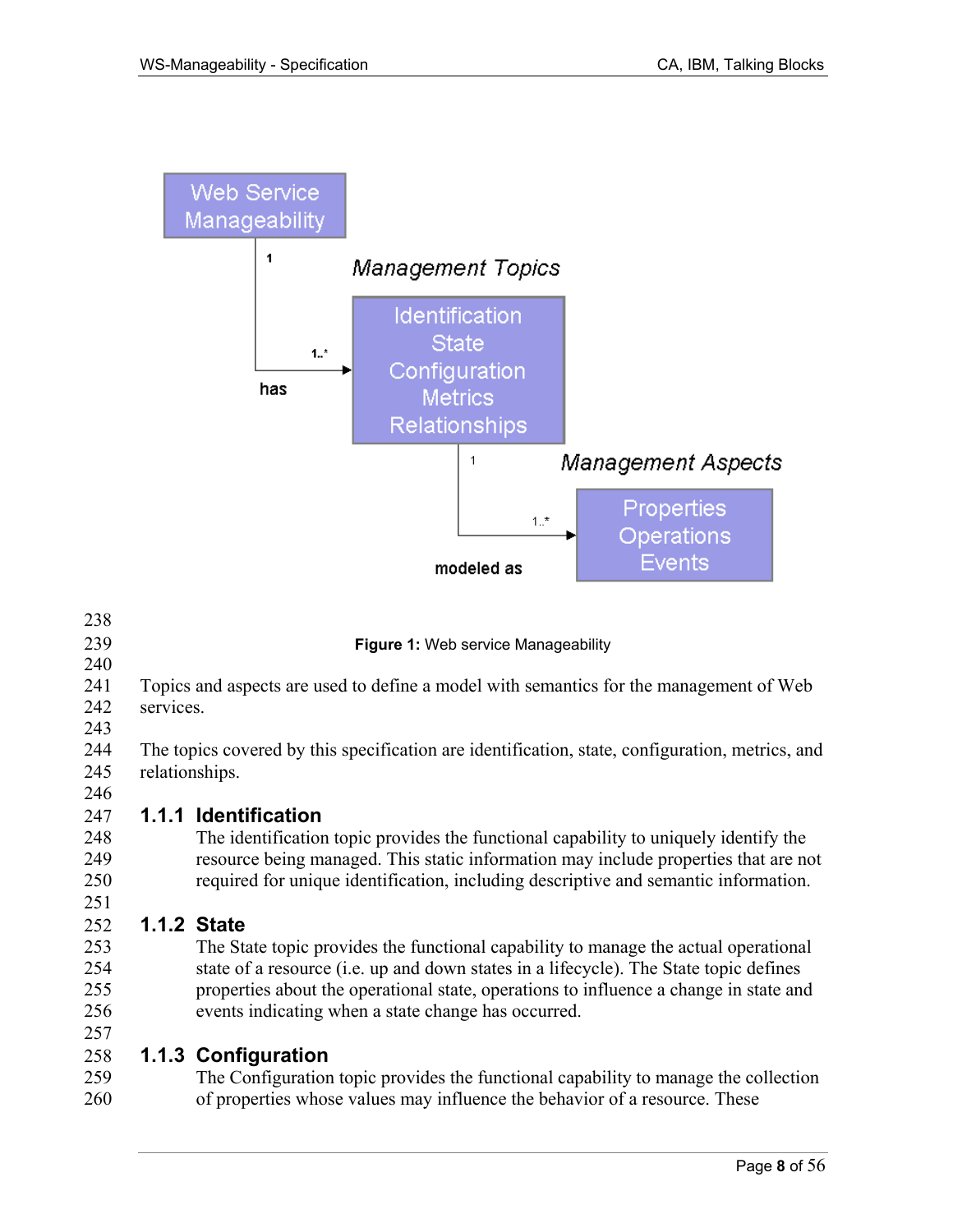261 properties may be changed by the resource or may be changed by the manager 262 which may cause behavior changes in the resource. Operations to access and 263 change the configuration along with events indicating configuration changes are 264 part of the configuration topic.

### 266 **1.1.4 Metrics**

265

272

277

281

- 267 The metrics topic provides the functional capability to manage metrics for a 268 resource. The metric functional capability includes reset operations for metrics, and 269 metric collection controls. Metrics are raw atomic, unambiguous, quantifiable 270 information. The value of the metric captures the information at a point in time. 271 Generally, these values are numeric, but may be strings as well.
- 273 Metrics can be contrasted with derived metrics that are calculated using a formula 274 and metrics. For example, average response time during the last hour of execution 275 is an example of a derived metric. Calculating such derived metrics is the 276 responsibility of the manager.

### 278 **1.1.5 Relationships**

- 279 The relationships topic provides the capability to query associations that the 280 resource (e.g., endpoint) participates in with other resources.
- 282 Relationships cover the associations that may exist between a resource and other 283 resources of the same or disparate type. Relationships are important to management 284 for problem isolation, root cause analysis, and impact analysis where resources are 285 related in some way.
- 286
- 287 Relationship types that are defined between resources can have common or very 288 specific semantics, requirements, and implications for management. For this reason 289 it will be common to have topics that include operations that will create 290 relationships that are viewed through this topic.
- 291

292 The semantics of the model are separated from any specific model rendition, such that the 293 management systems, the services and the service environment all operate on the same

294 formal understanding of the manageability. The information model is provided as a UML

295 model which can be rendered in implementation specific techniques. For example, the

296 information model can be then rendered into different representations of the model, for

- 297 example DMTF's Common Information Model, a set of pure Web services interfaces, or a
- 298 set of Grid services interfaces.
- 299
- 300 In this section the data model assumes the representation using the XML infoset
- 301 (http://www.w3.org/TR/xml-infoset/) and refers to schema and type declaration and
- 302 organization concepts defined in the XML Schema specification
- 303 (http://www.w3.org/TR/xmlschema-0/). The model also uses URI, URN and URL schemes
- 304 of addressing (http://www.w3.org/Addressing/) as well as QNames
- 305 (http://www.w3.org/TR/xmlschema-2/#QName).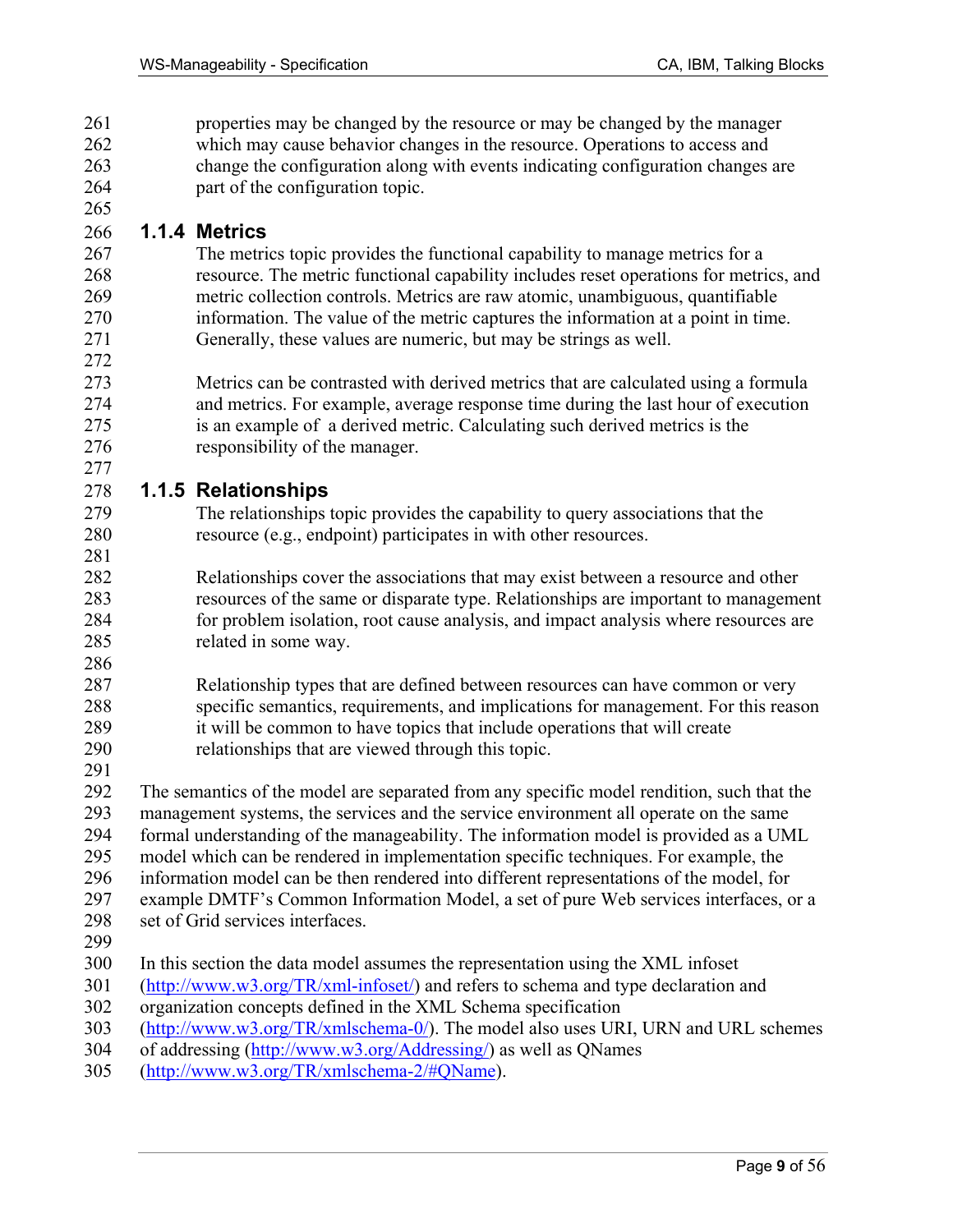| 306 | <b>1.2 Aspects of Manageability</b>                                                               |  |  |
|-----|---------------------------------------------------------------------------------------------------|--|--|
| 307 | Capabilities grouped within a topic are defined as <i>Aspects</i> of the manageability, i.e.      |  |  |
| 308 | exposed properties, operations, and events required to understand and manage that topic.          |  |  |
| 309 | These aspects together are used to define interfaces for the topic. For example, the current      |  |  |
| 310 | state of a resource (e.g., an endpoint) is a property aspect of the state topic.                  |  |  |
| 311 |                                                                                                   |  |  |
| 312 | 1.2.1 Properties                                                                                  |  |  |
| 313 | The property aspect provides a way to advertise or surface state information about a              |  |  |
| 314 | resource (e.g., endpoint).                                                                        |  |  |
| 315 |                                                                                                   |  |  |
| 316 | Properties are expressed as named elements in an XML infoset. A property can be                   |  |  |
| 317 | of a simple type or a complex type. Properties are manipulated directly through                   |  |  |
| 318 | operations defined as part of the management interface (e.g. get/set operations) or               |  |  |
| 319 | by events that occur outside of the influence of the manager (e.g. a configuration                |  |  |
| 320 | file being updated).                                                                              |  |  |
| 321 |                                                                                                   |  |  |
| 322 | Property change events may be emitted when a property's value is changed. Which                   |  |  |
| 323 | property changes cause events to be emitted must be described. Emission of                        |  |  |
| 324 | property change events may also be controllable by a manager to permit pausing                    |  |  |
| 325 | and resuming the emission of property change events.                                              |  |  |
| 326 |                                                                                                   |  |  |
| 327 | This specification uses the following patterns for all topics described by this aspect:           |  |  |
| 328 | $\triangleright$ Properties will be retrievable through strongly typed get operations. They       |  |  |
| 329 | may also be retrievable though a generic get function that can return any                         |  |  |
| 330 | property for the resource.                                                                        |  |  |
| 331 | $\triangleright$ Properties can be specified as modifiable such that a manager may change         |  |  |
| 332 | their values. If a property is specified to be not modifiable, it may be                          |  |  |
| 333 | constant and therefore contain a static value. An example of a constant                           |  |  |
| 334 | property is the identification property whose value cannot be changed by a                        |  |  |
| 335 | manager or will it change internally. Modifiable properties will have                             |  |  |
| 336 | strongly typed set operations defined, while constant properties will not.                        |  |  |
| 337 | Modifiable properties may also be changed using a generic set function that                       |  |  |
| 338 | can change the value of any property for the resource.                                            |  |  |
| 339 | Resource specific properties can be added directly to the resource's<br>➤                         |  |  |
| 340 | manageability interface, to an extension of an existing topic, or to a new                        |  |  |
| 341 | topic for different manageability purposes.                                                       |  |  |
| 342 | $\triangleright$ Properties are defined in the context of a topic. Properties are classified into |  |  |
| 343 | each topic by adding them to a list of properties that are specific to the topic.                 |  |  |
| 344 | The property classification lists are also properties which are retrievable                       |  |  |
| 345 | using strongly typed get operations and a generic get operation if it is                          |  |  |
| 346 | available. This enables introspection of available properties for an interface.                   |  |  |
| 347 | Advertising properties whose updates cause emission of property change<br>➤                       |  |  |
| 348 | events is done by adding the property's name to a list of properties which                        |  |  |
| 349 | support change events                                                                             |  |  |
| 350 |                                                                                                   |  |  |
| 351 |                                                                                                   |  |  |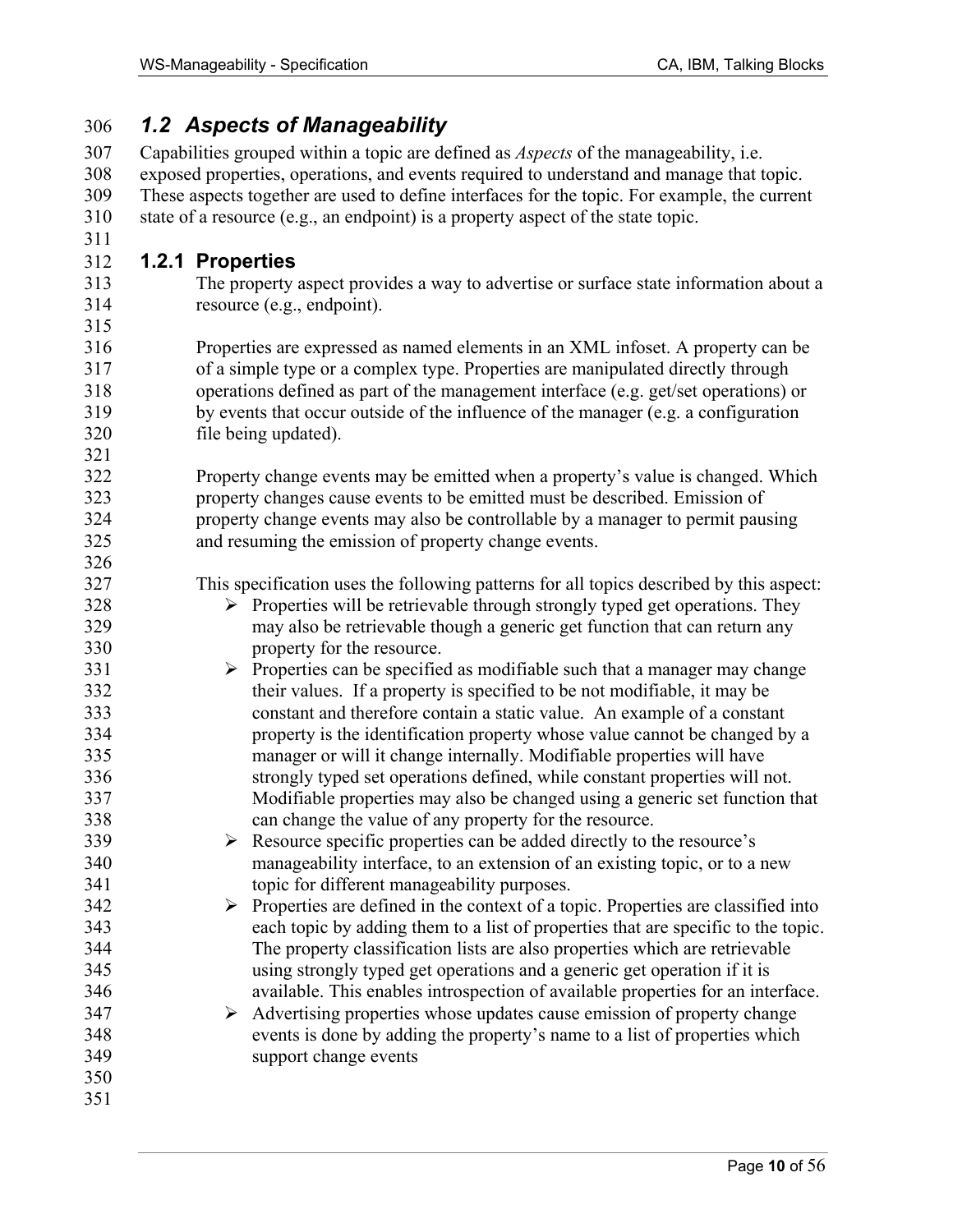### 352 **1.2.2 Operations**

353 The Operation aspect captures methods to control the resource or to retrieve state 354 information. Operations may cause temporary or permanent changes in the Web 355 service's behavior. 356 357 This specification uses the following patterns for all topics described by this aspect: 358  $359$   $\rightarrow$  Operations are defined in the context of a manageability topic. The 360 operations for a particular topic are specified by defining an exchange of 361 messages for a purpose. The operation names should not conflict with 362 property get and set operation naming conventions.  $363$  Resource specific operations can be added directly to the resource's 364 manageability interface, to an extension of an existing topic, or to a new 365 topic for different manageability purposes. 366 367 **1.2.3 Events**  368 The Events aspect describes the indications of changes with respect to the resource. 369 An event description is a set of information that describes the change. The 370 information structure of an event description is defined by a named complex type. 371 Notifications are messages containing the event descriptions that are transported to 372 an interested party. 373 374 This specification uses the following patterns for all topics described by this aspect: 375  $376$   $\rightarrow$  The specific events for a given topic are described in each topic's section of 377 this document, i.e. state change events are described in the state 378 manageability topic for Web services endpoints.  $379$   $\rightarrow$  While notifications contain descriptions of specific event changes, some 380 event description information is common across events. For example, all 381 event descriptions contain time of the event, event source, event reporter, 382 situation type, and generally a message text as well. A standard event format 383 and XML schema is needed for management events to ensure alignment of 384 semantics of the common event information. "The Canonical Situation Data 385 and Common Base Event Specification 1.1", which has been submitted to 386 the OASIS WSDM TC, defines a standard common event schema to be used 387 for interoperability.  $388$   $\rightarrow$  This specification defines a pattern that allows a manager to poll for the 389 "current events". The events about a Web service are made available to 390 interested parties. Given that the existence of a standardized mechanism 391 cannot be relied upon (see Note below), the default means to access events 392 is a polling model where interested parties must poll the manageable Web 393 service for its events. The set of historical events emitted to the manager are 394 at the discretion of the manageable Web service. The events delivery 395 mechanism in this specification will be replaced, as future enhancement, by 396 a general-purpose standardized notification mechanism and interface when 397 it is available..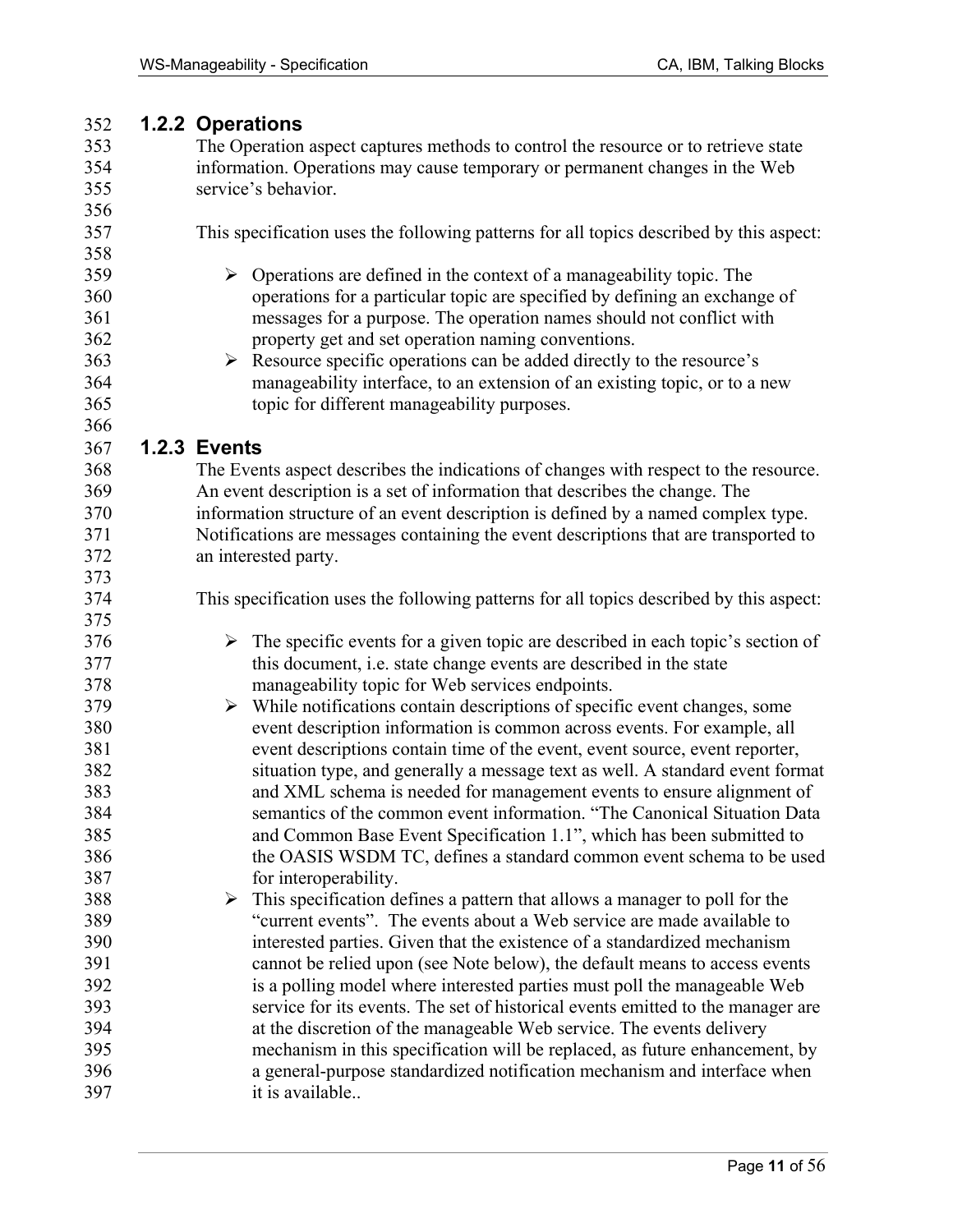*Note: The definition of a standardised notification mechanism for subscription and publication of an event is outside of the scope of this work. Such a mechanism should be provided by the Web services environment (and preferably in a standardized interface) and used by the manageable services and managers. An example of a standard interface is the notification/subscription interfaces which are part of the Open Grid Services Infrastructure specification.* 

405 The Topic and aspect definitions above define the base Web service manageability 406 meta-model (Figure 2) which has been defined according to specific management 407 concerns (indicated in the requirements for manageable Web services).

**Note**: The relationships model defined later in this work is specific to the manageability of Web service endpoints 410 and is an extension of the Common Base Relationship (CBR) model (see Appendix A). The CBR model may b and is an extension of the Common Base Relationship (CBR) model (see Appendix A). The CBR model may be suitable for describing relationships between other IT resources, however that determination is not inferred by this 412 *work and is outside of the scope of this document. The anticiaption is that this work will adopt a standardised,*  genric representation for relationships when it becomes available.



415

417

398<br>399

404

408<br>409

414

416 **Figure 2:** Base Web service Manageability meta-model

418 The next section defines the following manageability topics for a Web service 419 endpoint: *Identification, State, Metrics, Configuration, Relationships*, and the 420 management aspects (*Properties, Operations, and Events*) associated with each of 421 the topics. The manageability topics and aspects defined for a Web service endpoint 422 are based on, but not completely aligned with the W3C Web services Architecture 423 Management Task Force Submission (http://lists.w3.org/Archives/Public/www-ws-424 arch/2003Mar/att-0001/W3c.Mtf.WSInstance.20030229.htm).

425

# 426 *1.3 Manageability Topics of a Web Service Endpoint*

427 This section defines manageability topics and their aspects for a manageable Web service 428 endpoint. This section essentially defines an information model expressed in UML which is 429 used to create a manageability interface for the Web service endpoint. The manageability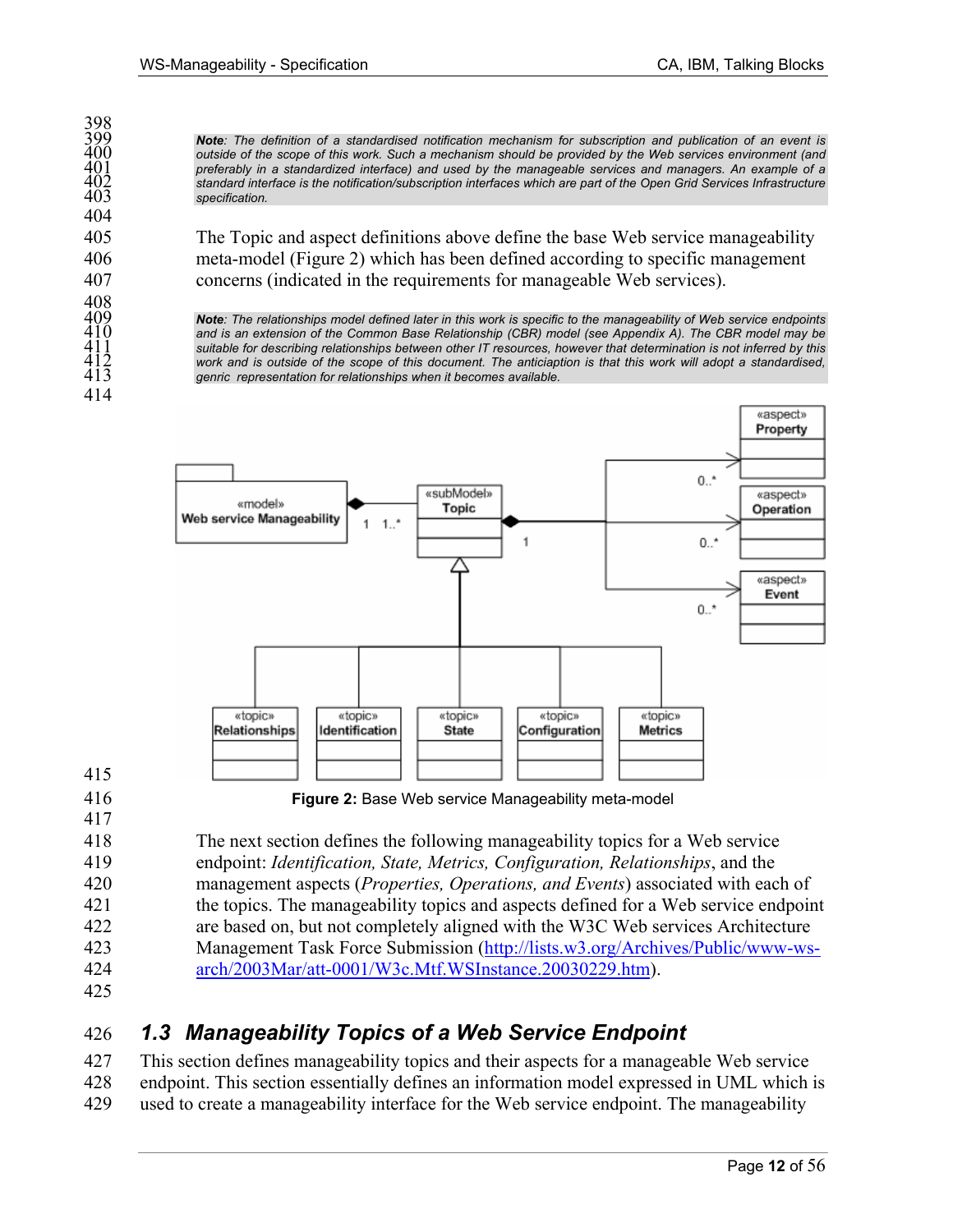- 430 interface can be expressed using a variety of technologies, including WSDL 1.1, WSDL
- 431 1.2, and GWSDL.
- 432
- 433 This document uses the following conventions for the UML diagrams.
- 434

# **Data Types Legend**

# **Information Model Legend**

|     | $+$ = regular property | + = modifiable property, or a callable method |
|-----|------------------------|-----------------------------------------------|
| 435 | - = nillable property  | - = not modifiable property (readonly)        |
|     |                        |                                               |

- 436
- 437 The information model has a name defined in a namespace. Its name defines the type of a
- 438 manageable element the model applies to. For a Web service endpoint, the manageability
- 439 information model name is **ManageableEndpoint** which is defined in the
- 440 **urn:wsdm:webservice:endpoint:manageability** namespace.
- 441
- 442 The manageability information model is an aggregate of sub-models each representing a
- 443 manageability topic as shown in the following diagram.
- 444



### 445

# 446

### 447 **1.3.1 Identification**

- 448 The Identification topic for a Web service endpoint contains a set of immutable 449 properties that uniquely identify the Web service endpoint that is being managed. 450 There are no operations or events associated with the identification topic.
- 451
- 452 The following data types are used in this topic sub model. All data types specific to 453 this sub model are defined in the **urn:wsdm:webservice:endpoint:identification** 454 namespace.
- 455

| EndpointIdentification                |
|---------------------------------------|
| +identifier[1] : xsd:anyURI           |
| +name[1]: xsd:string                  |
| +version[01]: xsd:string              |
| +semanticsIndentifier[01]: xsd:anyURI |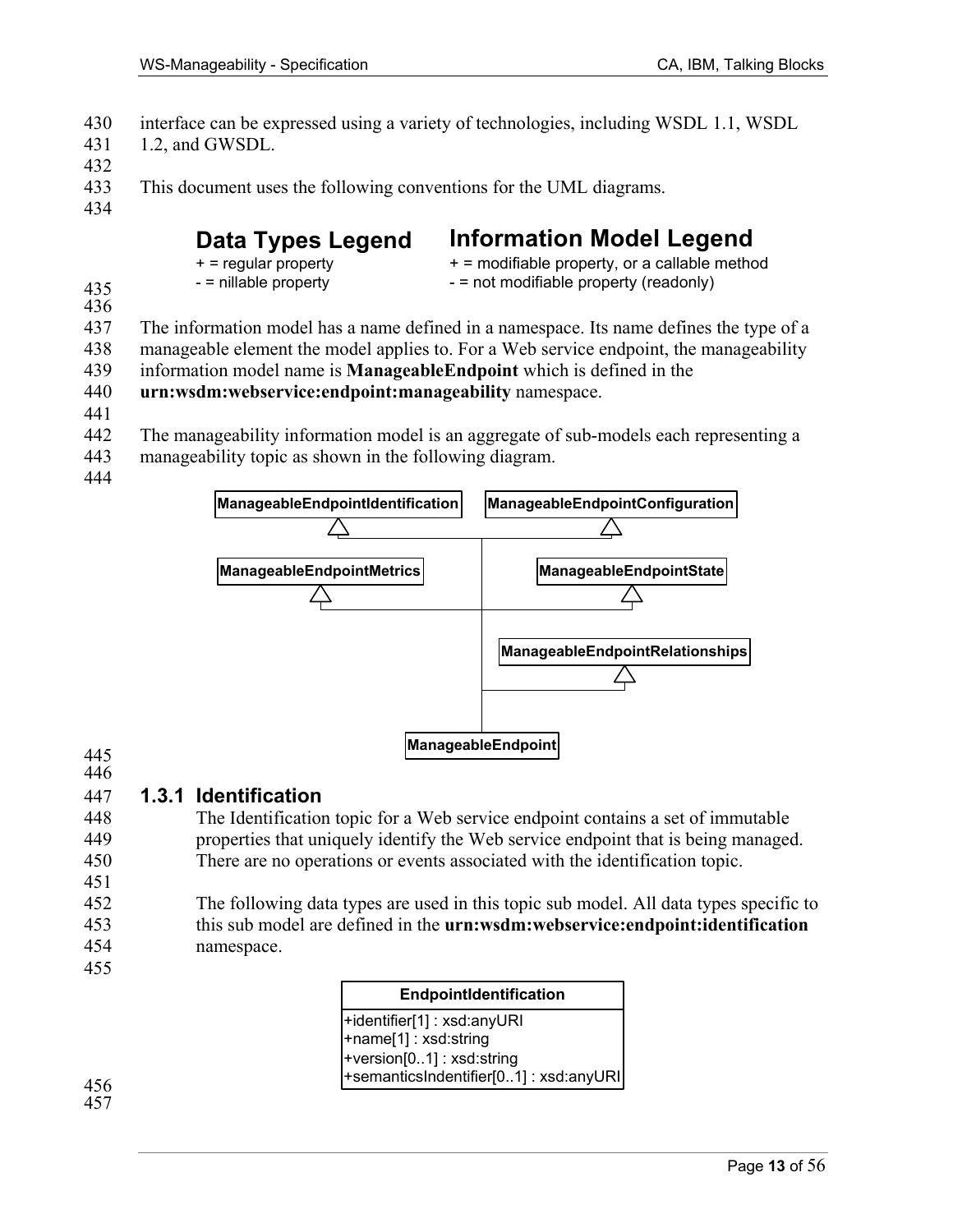| ➤ | identifier                                                                                             |
|---|--------------------------------------------------------------------------------------------------------|
|   | The identifier of the managed Web service is the URI of its $\leq$ port $\geq$ element in a            |
|   | WSDL 1.1 document in the form consistent with that defined by the W3C WS                               |
|   | Description WG. The current proposal from Arthur Ryman                                                 |
|   | (http://lists.w3.org/Archives/Public/www-ws-desc/2002Dec/att-0021/01-URI-                              |
|   | References.html) provides the following format.                                                        |
|   |                                                                                                        |
|   | <wsdl namespace="" target="">#service(<servicename>)/port(<portname>).</portname></servicename></wsdl> |
|   |                                                                                                        |
| ➤ | name                                                                                                   |
|   | A human readable string name of the manageable service endpoint. It must                               |
|   | match the value of the name attribute of the port element in the WSDL or                               |
|   | GWSDL document.                                                                                        |
|   |                                                                                                        |
|   | $\triangleright$ version [optional]                                                                    |
|   | The version of the managed Web service endpoint. The version should be                                 |
|   | expressed as a URI in a format consistent with that being defined by the WSDM                          |
|   | TC.                                                                                                    |
|   |                                                                                                        |
|   |                                                                                                        |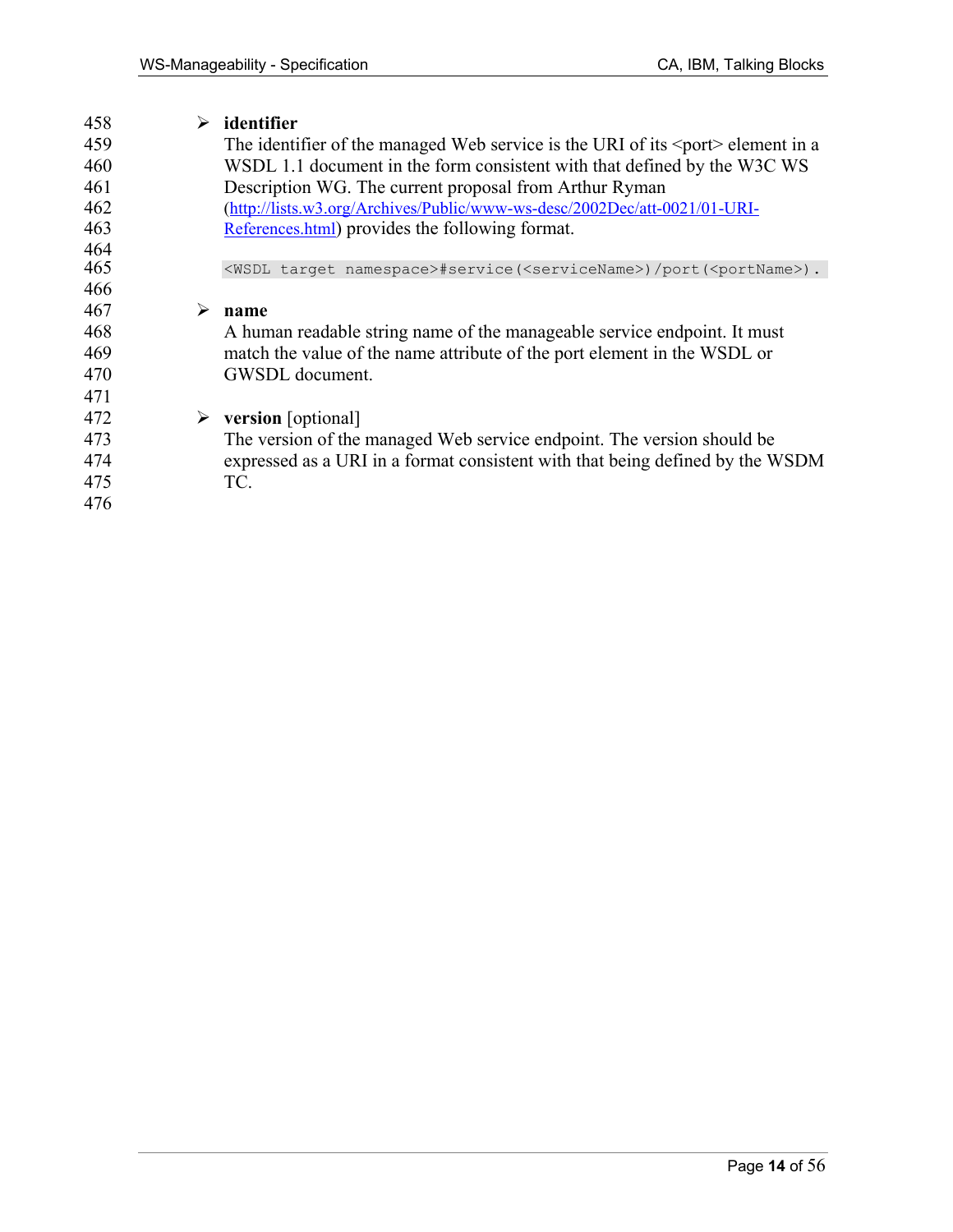477 ¾ **semanticsIdentifier** [optional] 478 A URI indicating the business semantics of the managed service offered via this 479 endpoint. The format of semantic descriptions for a service is not currently 480 standardized. The URI should be either a well understood keyword which 481 indicates a set of well understood semantics for the service or it should be a 482 URL which returns a document containing the semantics, preferably in a 483 platform agnostic form like an XML or an HTML document. 484 485 The manageability information model for this topic has a name 486 **ManageableEndpointIdentification** which is defined in the 487 **urn:wsdm:webservice:endpoint:identification:manageability** namespace. 488 489 Following diagram shows this topic information model. The details are described in 490 the following subsections. 491 -endpointIdentification[1] : EndpointIdentification -identificationList[0..\*] : xsd:QName **ManageableEndpointIdentification** 492 493 1.3.1.1 Properties 494 495 ¾ **endpointIdentification** [not modifiable] [constant] 496 A set of identification properties for this Web service endpoint. 497 498 ¾ **identificationList** [not modifiable] [constant] 499 A set of QNames of the identification properties available for this Web 500 service endpoint. Its initial list includes the endpointIdentification property 501 element QName. 502 1.3.1.2 Operations 503 504 ¾ **None defined**  505 1.3.1.3 Events 506 507 ¾ **None defined**  508 509 510 **1.3.2 State**  511 The operational, or lifecycle, state for a Web service is understood and managed 512 through the State manageability model which supports obtaining the current state, 513 changing the state, and events for state changes and events for request processing 514 state changes. 515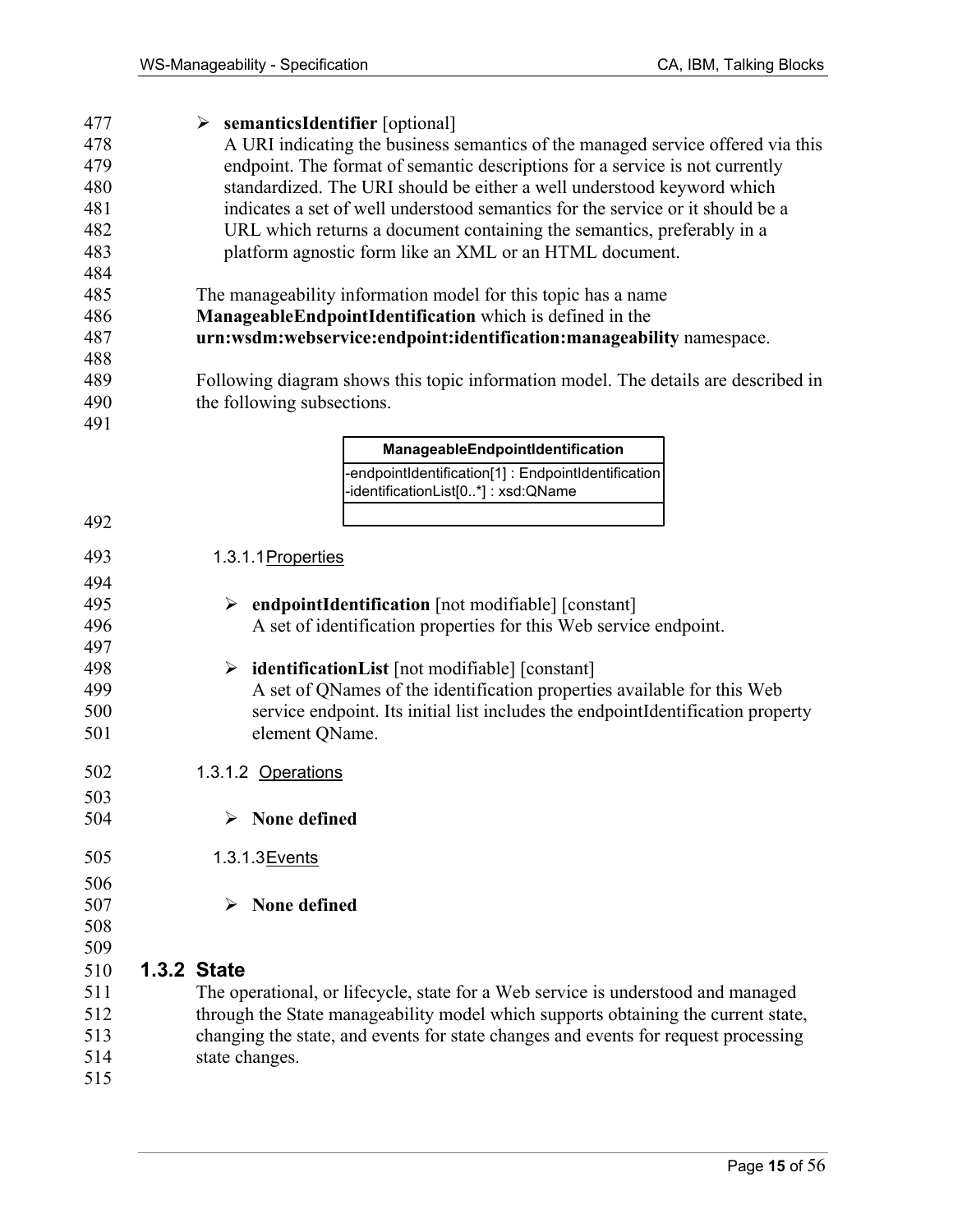524<br>525<br>526<br>527<br>528<br>529

530

532

- 516 The states and transitions are identified by URIs. The standard URIs for valid states 517 and transitions are defined and are extensible.
- 519 The state of a Web service endpoint is defined in the context of its runtime lifecycle 520 and request processing activity as proposed by the W3C Web Services Architecture 521 Management Task Force

522 (http://www.w3.org/2002/ws/arch/2/11/W3C.MTF.ServiceLifecycle.20021111\_cle 523 an.htm).

> 525 *Note: The Management Task Force proposed the above to add clarity to certain aspects of the WSA and to make*  526 *it possible to express sensible Web Services Management Architecture. At that time, the work was submitted to*  527 *the W3C WSAG (11/11/2002), final consensus had not been reached within the MTF on the exact details of the*  proposed lifecycle and processing model. The lifecycle model is used in this document as the consensus opinion of the authors (see section  $7.2$ ).

531 The following valid states are identified for a Web service endpoint.

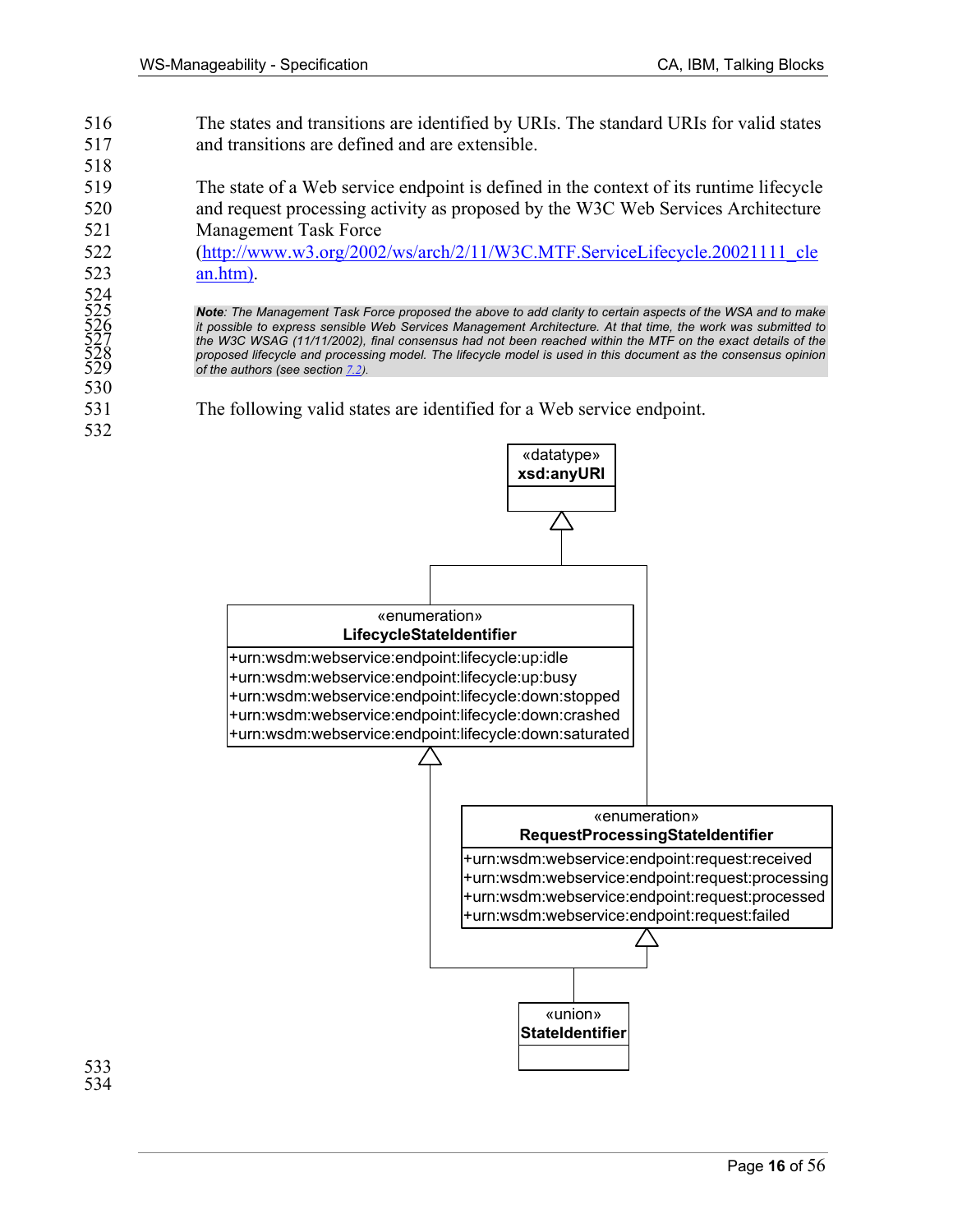535 The following valid state transitions are identified for a Web service endpoint. 536



- 537 538
- 539 Transition identifiers are also used to identify the state change events. 540
- 541 The following data types are used in this topic sub-model. All data types specific to 542 this sub-model are defined in the **urn:wsdm:webservice:endpoint:state** 543 namespace. 544

+transition[1] : RequestProcessingTransitionIdentifier +dataCollectors[1] : DataCollectors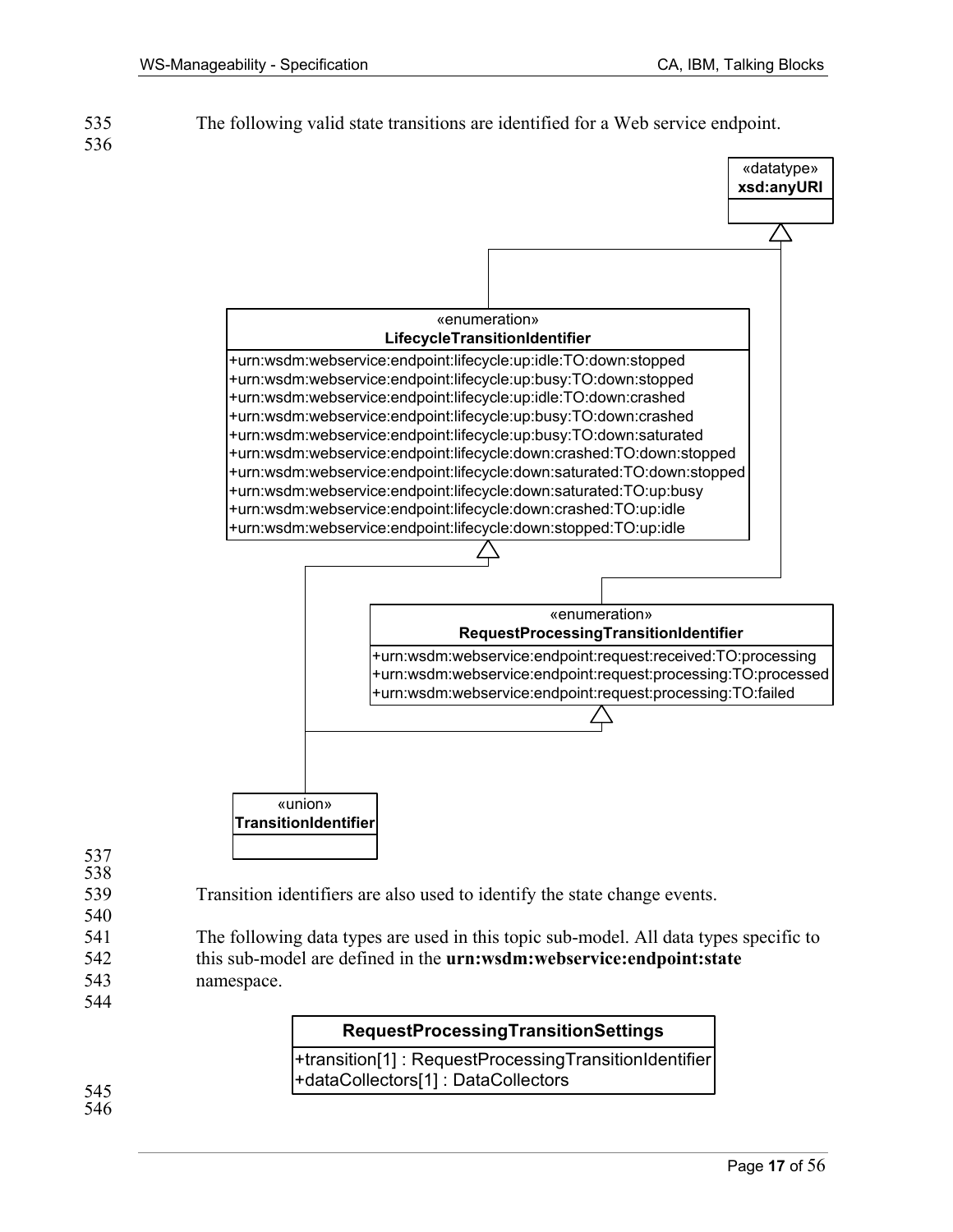547 The request processing transition settings define the information to be collected from 548 the request header by QName, and from the request body, by XPath expression 549 (DataCollectors). This configuration is necessary for the Manager to be discrete 550 about the set of information to collect. The collected information is passed with the 551 request processing state change events.

553 The following data types are also used in this topic.

### **CurrentLifecycleState**

+state[1] : LifecycleStateIdentifier +timeEntered[1] : xsd:dateTime

555

552

554

**DataCollectors**

+fromHeader[0..\*] : xsd:QName +fromBody[0..\*] : XPath

### 556

- 557
- 559

558 Following are event description data types for this topic.



### 560

565

- 561 562 The state change event description is a common base event message with an
- 563 extended data field containing the state identifier, current state identifier, previous 564 state identifier, a transition identifier and an optional duration of the transition.
- 566 The request processing state change event description is also a common base event 567 message with the same additional information as the state change event description. 568 In addition the extended data field contains the XML information collected from the 569 message header and XML information collected from the message body.
- 571 The processing state change event can be configured to include additional
- 572 information from the request or reply messages. This includes anything in header,
- 573 body, or attachment of the message. For example it may include operation identifier,
- 574 parameter values, identity of requester as a WS-Security token, etc. 575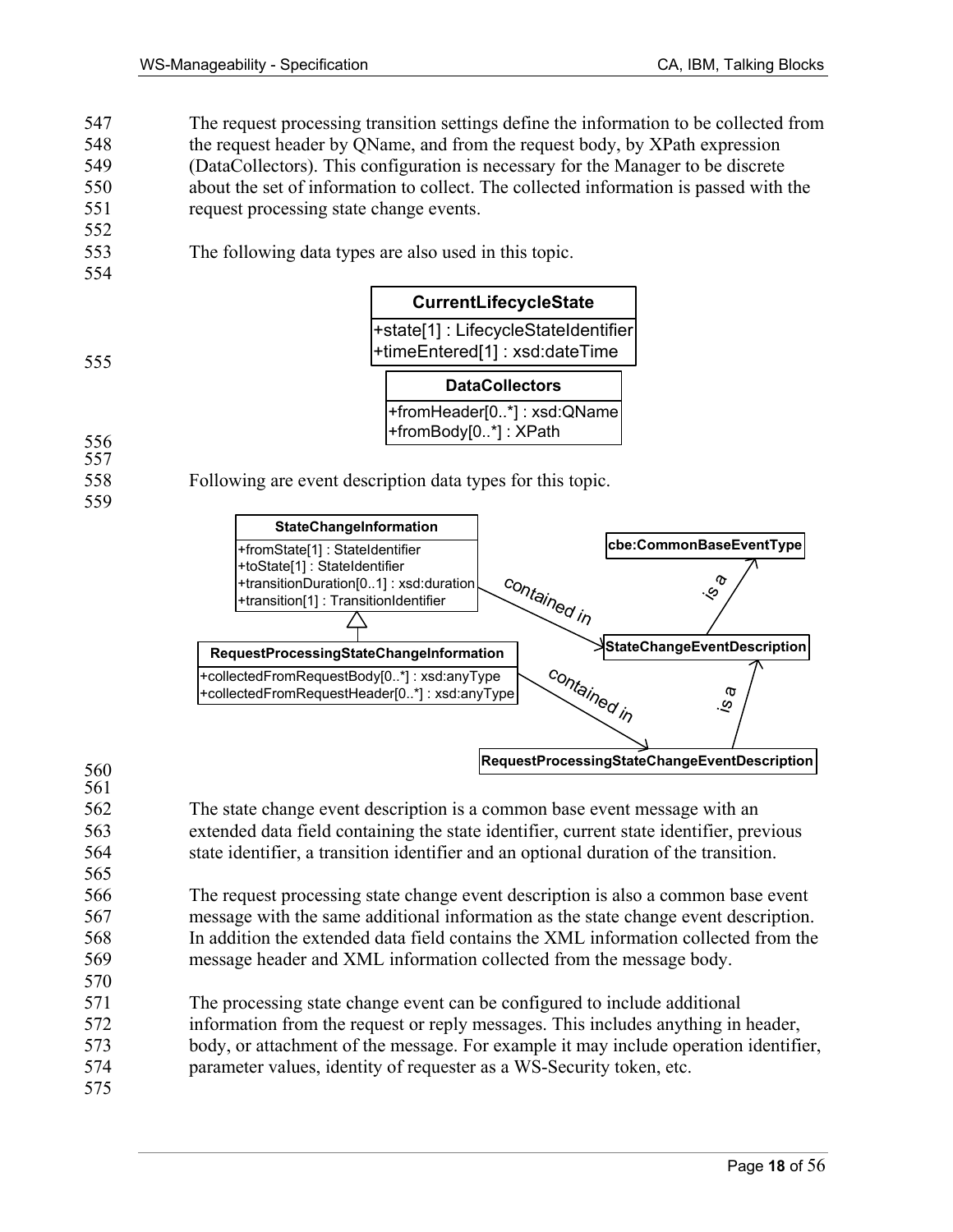576 Managed resources may also support pausing and resuming the emission of events 577 for a given transition. The Web services platform should provide a general purpose 578 mechanism to control the emission of events by a manageable resource regardless of 579 manageability topic the event is in. An interim solution to allow a manageable 580 resource to control event emission has been provided as a 'common' interface until a 581 standard specification that supports event emission control is available. 582

- 583 The manageability information model for this topic has a name
- 584 **ManageableEndpointState** which is defined in the
- 585 **urn:wsdm:webservice:endpoint:state:manageability** namespace.
- 587 Following diagram shows this topic's interface model. The details are described in 588 the following subsections.
- 589 590

591 592

586

| ManageableEndpointState                                                                                                            |
|------------------------------------------------------------------------------------------------------------------------------------|
| -currentLifecycleState[1]: CurrentLifecycleState                                                                                   |
| -stateList[0*]: xsd:QName                                                                                                          |
| -supportedStates[0*]: StateIdentifier                                                                                              |
| -availableLifecycleTransitionEvents[0*]: LifecycleTransitionIdentifier                                                             |
| -availableRequestProcessingTransitionEvents[0*]: RequestProcessingTransitionIdentifier                                             |
| -requestProcessingTransitionSettings[0*]: RequestProcessingTransitionSettings                                                      |
| «event» #lifecycleStateChange[1] : StateChangeEventDescription                                                                     |
| «event» #requestProcessingStateChange[1]: RequestProcessingStateChangeEventDescription                                             |
| l+Enable()                                                                                                                         |
| (+Disable()                                                                                                                        |
| l+Shutdown()                                                                                                                       |
| +ControlRequestProcessingDataCollectors(in transition : RequestProcessingTransitionIdentifier, in dataCollectors : DataCollectors) |

### 593 1.3.2.1 Properties

| 594 |                                                                                |
|-----|--------------------------------------------------------------------------------|
| 595 | $\triangleright$ currentLifecycleState [not modifiable] [not constant]         |
| 596 | Current lifecycle state reflects immediate situation of the Web service        |
| 597 | endpoint in its lifecycle. The value is a URI as defined by the list of valid  |
| 598 | states.                                                                        |
| 599 |                                                                                |
| 600 | $\triangleright$ stateList [not modifiable] [constant]                         |
| 601 | A set of QNames of the state properties available for this Web service         |
| 602 | endpoint. Its initial list includes QNames of the following property elements  |
| 603 | currentLifecycleState, supportedStates, availableLifecycleTransitionEvents,    |
| 604 | availableRequestProcessingSettings, requestProcessingTransitionSettings        |
| 605 | properties.                                                                    |
| 606 |                                                                                |
| 607 | $\triangleright$ supported States [not modifiable] [constant]                  |
| 608 | A list of valid state URIs relating to the lifecycle and request processing of |
| 609 | the Web service endpoint. The manager is expected to have an                   |
| 610 | understanding of this model. The understanding may be empirical                |
| 611 | (embedded in the manager by humans) or processed by the manager                |
| 612 | automatically from the model description documents (e.g. XML)                  |
| 613 | representation of the model) that are not defined here. The OGSI rendering     |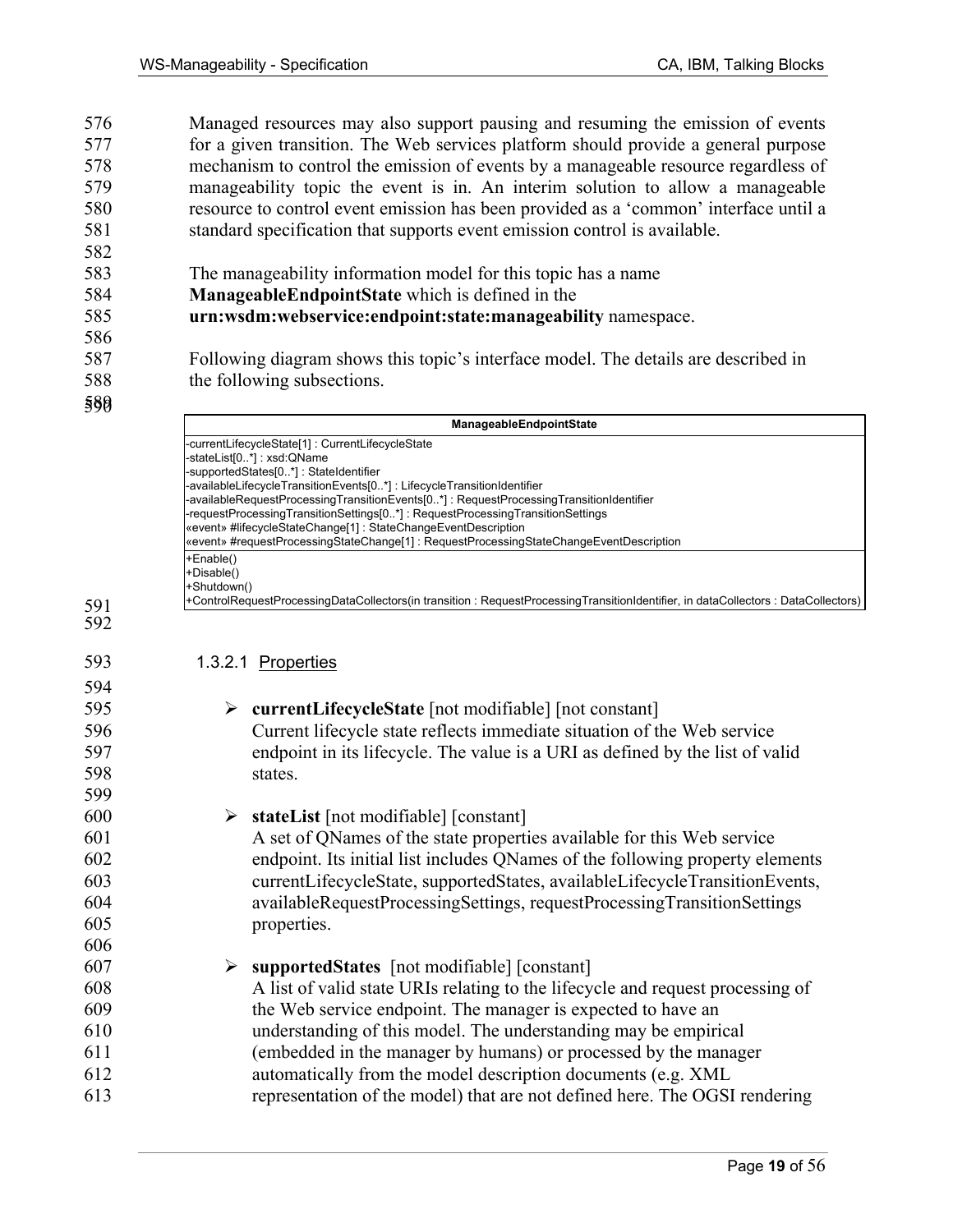614 of the Web service endpoint model will include the definition of the 615 lifecycle model in the GWSDL as defined by the "Common Manageability 616 Model specification 1.0".  $617$ <br> $618$ 618 *Note: When the manageable service is 'plugged into' the larger context of an IT infrastructure or Grid*  which is manageable using Web services, it will be necessary to define the Lifecycle state model in XML as part of the manageability interface for the Web service 621 622 ¾ **availableLifecycleTransitionEvents** [not modifiable][not constant] 623 This property is an array of URIs of each of the supported the lifecycle 624 transitions for which events are supported. It allows a resource to advertise 625 which events it supports emission for. If the URI of a lifecycle transition is 626 in this list, then whenever that transition occurs an event will be emitted. 627 628 ¾ **availableRequestProcessingTransitionEvents** [not modifiable][not 629 constant] 630 This property is an array of URIs of each of the supported the request 631 processing transitions for which events are supported. It allows a resource to 632 advertise which events it supports emission for. If the URI of a request 633 processing transition is in this list, then whenever that transition occurs an 634 event will be emitted. 635 636 ¾ **requestProcessingTransitionSettings** [not modifiable][not constant] 637 This property is an array of settings for each of the supported request 638 processing transitions. It indicates the set of information that needs to be 639 included in the description of the supported request processing state change 640 events. 641 1.3.2.2 Operations 642 643 ¾ **Enable**  644 Changes the lifecycle state of a Web service endpoint from 'DOWN' to 645 'UP/IDLE'. 646 647 ¾ **Disable**  648 Changes the lifecycle state of a Web service endpoint from 'UP' or 649 'DOWN' to 'DOWN/STOPPED'. 650 651 ¾ **Shutdown**  652 Changes the state of all requests currently being processed by the service to 653 'FAILED' (cancels the requests) and disables the service (see Disable 654 operation). 655<br>656<br>657 656 *Note: this does not imply any change in the status of the service implementation. It means, though, that*  any subsequent responses from the service implementation for cancelled requests will be lost. 658 659 ¾ **ControlRequestProcessingDataCollectors({<Request Processing**  660 **Transition URI>|null}, {<Data Collectors>|null})**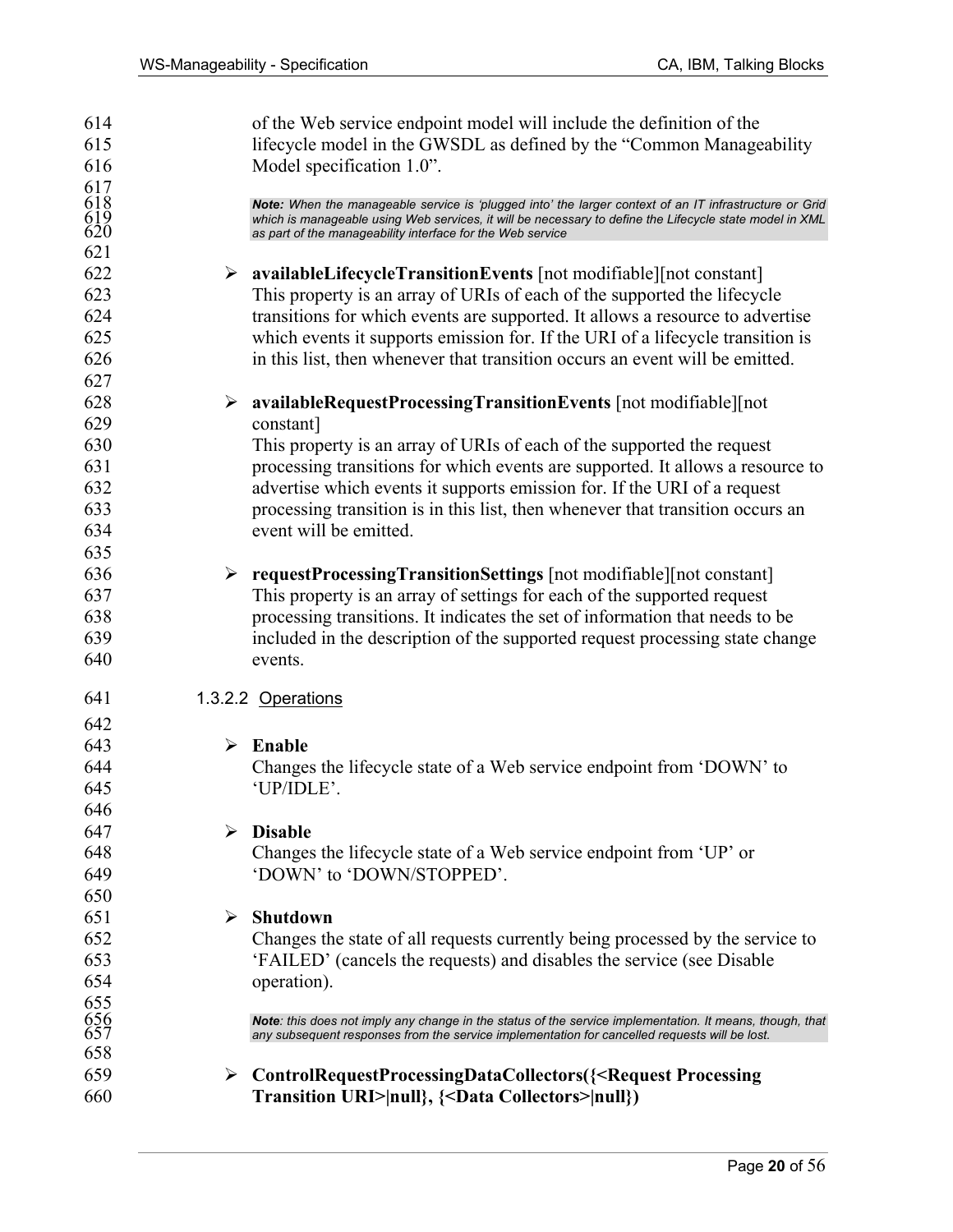661 Specifies what information has to be collected for a given request 662 processing transition. If null is specified for a transition URI, this operation 663 applies to all known request processing transitions. If null is specified for 664 data collectors, this operation disables information collection for the given 665 transition. 666 1.3.2.3 Events 667 State change events provide valuable information for management systems 668 and can be used to calculate many derived metrics. 669 670 ¾ **lifecycleStateChange**  671 Service state change events occur whenever lifecycle state transitions 672 complete and are represented by instances of Common Base Event 673 descriptions. 674 675 ¾ **requestProcessingStateChange**  676 Request processing state change events occur whenever request processing 677 state transitions complete and are represented by instances of Common Base 678 Event descriptions. The configuration property exists to allow a Manager to 679 specify what additional information to include in the event. 680<br>681<br>682<br>683<br>684<br>685 681 *Note: Manageable components are not required to use these events to calculate metrics or unconditionally*  682 *disseminate them to management systems. In busy environments, these kinds of events can create a significant*  amount of overhead and implementations should consider their use judiciously. Events are not intended to be on all the time, they are intended to be 'turned on' (subscribed to, enabled) when there is an indication of problems. 685 *Configuration can identify which parts of the interaction context should be collected and returned.*  686 687 **1.3.3 Configuration**  688 The configuration manageability of a Web service endpoint is described using the 689 configuration topic which only identifies one configuration property, events 690 indicating changes in a configuration property, and the ability to get and set the 691 property. Configuration for a manageable endpoint, beyond the common 692 configuration, should be defined by an extension to the manageability sub-model of 693 the configuration topic. 694 695 The following data types are used in the configuration topic sub-model. All data 696 types specific to this sub-model are defined in the 697 **urn:wsdm:webservice:endpoint:configuration** namespace. 698 +descriptionDocumentLocation[0..1] : URL **EndpointConfiguration** 699 700 701 ¾ **descriptionDocumentLocation** [optional, modifiable][not constant] 702 The URL of the WSDL document associated with the managed endpoint. 703 704 Following are event description data types for this topic. 705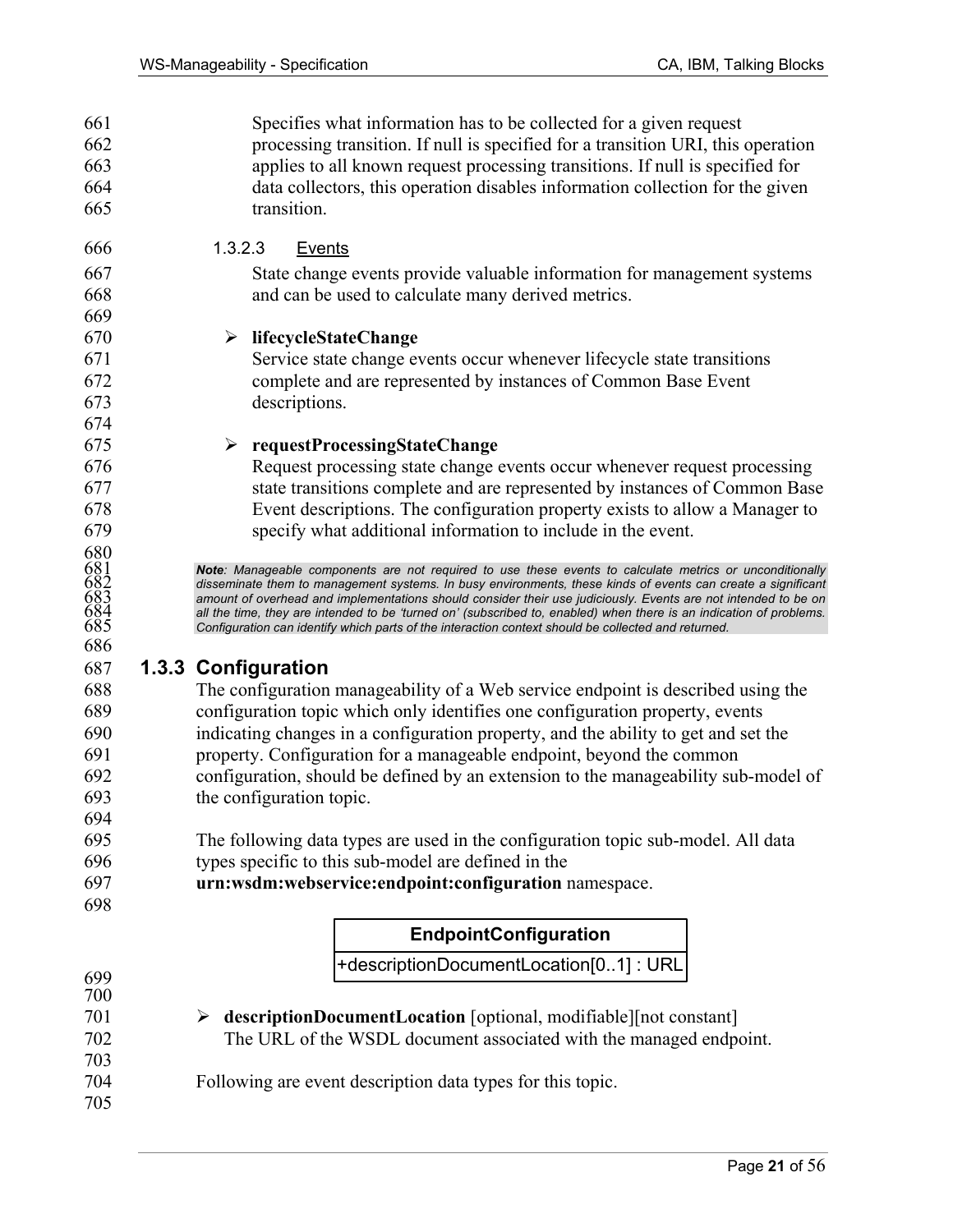



726

727 728

731

735

708 The configuration change event is defined for this topic. Its description is 709 essentially the same as a generic property change event description which contains 710 the common base event format with the identifier of the property, original value and 711 current value in the extended data field. The identifier of the configuration property 712 is the QName of the element representing the changed property (the QName of the 713 XML element or a service data element in GWSDL that defines the property). 714

715 PropertyChangeInformation is generic, common and not specific to configuration of 716 a manageable endpoint. These data types can be used in other manageability topics 717 as well.

718 719 The manageability information model for this topic has a name

720 **ManageableEndpointConfiguration** which is defined in the

721 **urn:wsdm:webservice:endpoint:configuration:manageability** namespace.

723 The following diagram shows this topic's interface model. The details are described 724 in the following subsections. 725

|     | ManageableEndpointConfiguration                                       |
|-----|-----------------------------------------------------------------------|
|     | +endpointConfiguration[1]: EndpointConfiguration                      |
|     | -configurationList[0*]: xsd:QName                                     |
|     | -availableConfigurationEvents[0*]: xsd:QName                          |
|     | «event» #configurationChange[1] : ConfigurationChangeEventDescription |
| 726 |                                                                       |
|     |                                                                       |
| 727 | 1.3.3.1 Properties                                                    |
| 728 |                                                                       |
| 729 | endpointConfiguration [modifiable] [not constant]                     |
| 730 | A set of Web service endpoint configuration properties.               |
| 731 |                                                                       |
| 732 | configurationList [not modifiable][constant]                          |
| 733 | This property contains a list of QNames of the properties that are    |
| 734 | configuration properties.                                             |

736 ¾ **availableConfigurationEvents** [not modifiable][constant]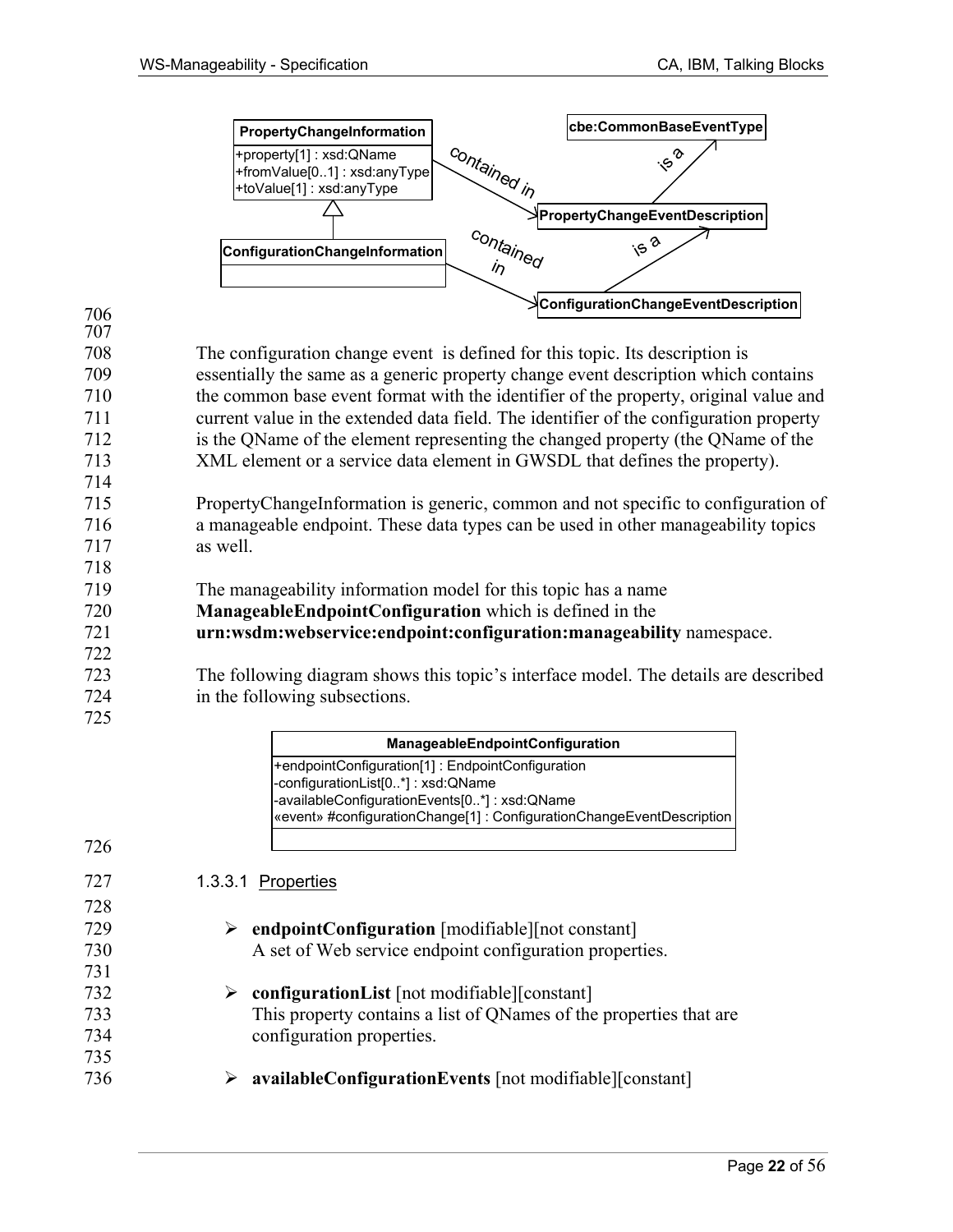| 737<br>738<br>739 | This property is a list of configuration properties for which events are<br>available. This list is a subset of the configuration List. If a property's<br>QName is in this list, then a change in that property's value will cause a |
|-------------------|---------------------------------------------------------------------------------------------------------------------------------------------------------------------------------------------------------------------------------------|
| 740               | configurationChange event to be emitted.                                                                                                                                                                                              |
| 741               | 1.3.3.2 Operations                                                                                                                                                                                                                    |
| 742               |                                                                                                                                                                                                                                       |
| 743               | None defined                                                                                                                                                                                                                          |
| 744               | 1.3.3.3 Events                                                                                                                                                                                                                        |
| 745               |                                                                                                                                                                                                                                       |
| 746               | $\triangleright$ configuration Change                                                                                                                                                                                                 |
| 747               | This event occurs whenever a configuration property value is changed. For                                                                                                                                                             |
| 748               | this to happen, events must be enabled for the property.                                                                                                                                                                              |
| 749               |                                                                                                                                                                                                                                       |
| 750               | 1.3.4 Metrics                                                                                                                                                                                                                         |
| 751               | Metrics that Web services endpoints support are described in the metrics topic                                                                                                                                                        |
| 752               | description along with event behavior for metric changes and operations to reset                                                                                                                                                      |
| 753               | and control collection of values.                                                                                                                                                                                                     |
| 754               |                                                                                                                                                                                                                                       |
| 755               | All data types specific to this sub-model are defined in the                                                                                                                                                                          |
| 756               | urn:wsdm:webservice:endpoint:metrics namespace.                                                                                                                                                                                       |
| 757               |                                                                                                                                                                                                                                       |
| 758               | Metrics are defined in groups of related metrics that can only be collected together.                                                                                                                                                 |
| 759               | The metrics in a metric group are related to, dependent on, or provide semantics for                                                                                                                                                  |
| 760               | other metrics in the group. Each metrics group is represented with a named element                                                                                                                                                    |
| 761               | in the XML Schema. The QName of the element is the identifier of the group. A                                                                                                                                                         |
| 762               | metrics group can contain other metrics groups. The wrapping group QName also                                                                                                                                                         |
| 763               | refers to the combination of its component groups.                                                                                                                                                                                    |
| 764               |                                                                                                                                                                                                                                       |
| 765               | Every metric is defined as an element (of a complex or simple type). A QName of                                                                                                                                                       |
| 766               | the element identifies the metric. Metrics in a group can be accessed individually or                                                                                                                                                 |
| 767               | as part of the group.                                                                                                                                                                                                                 |
| 768               |                                                                                                                                                                                                                                       |
| 769               | The following metrics group is defined for a Web service endpoint.                                                                                                                                                                    |
| 770               |                                                                                                                                                                                                                                       |
|                   | <b>MetricsGroup</b>                                                                                                                                                                                                                   |
|                   |                                                                                                                                                                                                                                       |



773 **timeStampAtZero** – the timestamp at which all the counters in the group 774 were set or reset to 0.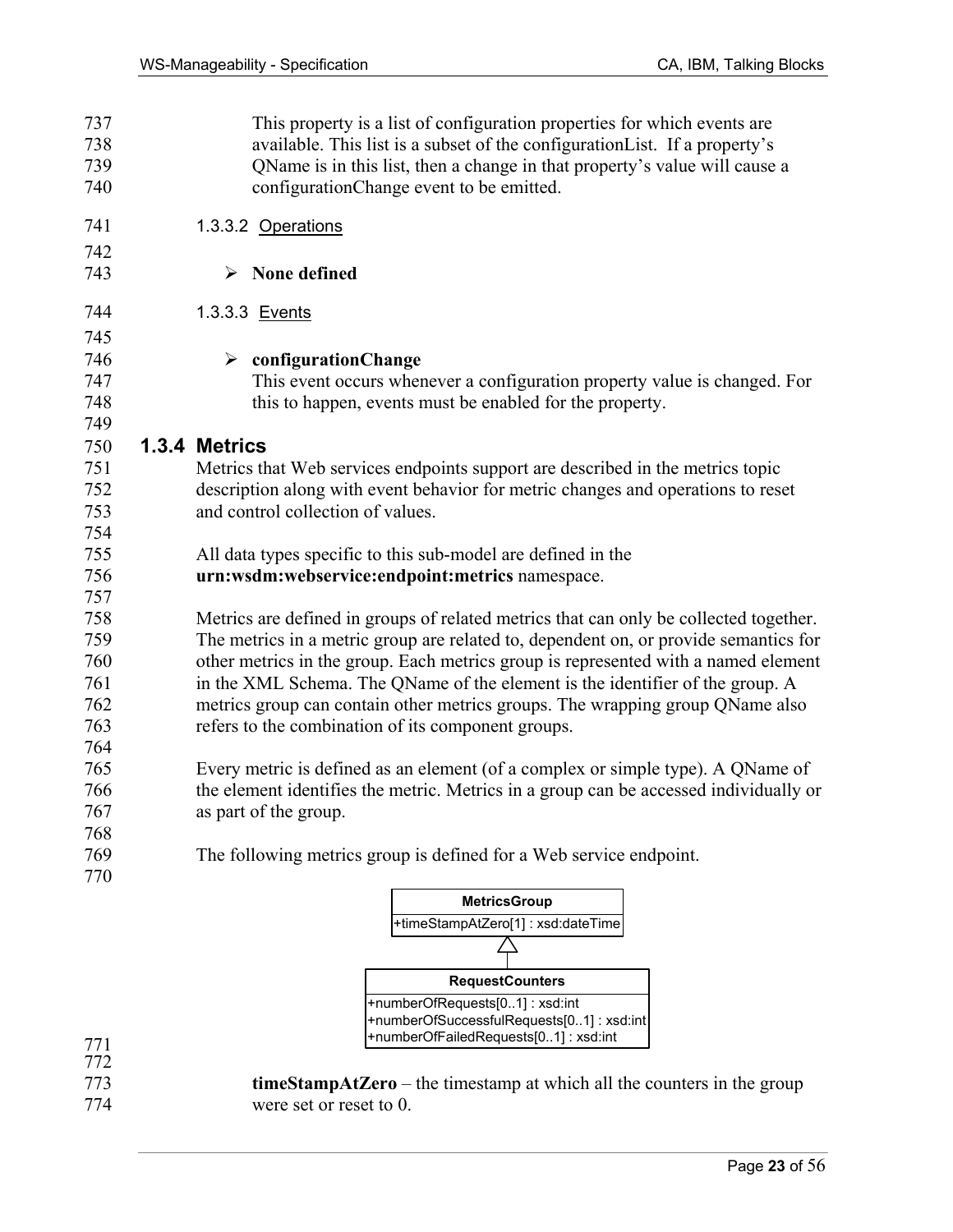| 775 |                                                                              |
|-----|------------------------------------------------------------------------------|
| 776 | <b>numberOfRequests</b> – the number of requests received (transitioned into |
| 777 | request processing state                                                     |
| 778 | urn:wsdm:webservice:endpoint:request:received:TO:processing) by a Web        |
| 779 | services endpoint since the timestamp in the timeStampAtZero field.          |
| 780 |                                                                              |
| 781 | <b>numberOfSuccessfulRequests</b> – the number of requests received by a Web |
| 782 | services endpoint since the timestamp in the timeStampAtZero field that      |
| 783 | returned a successful response (transitioned into the request processing     |
| 784 | urn:wsdm:webservice:endpoint:request:processing:TO:processed state)          |
| 785 |                                                                              |
| 786 | <b>numberOfFailedRequests</b> – the number of requests received by a Web     |
| 787 | services endpoint since the timestamp in the timeStampAtZero that returned   |
| 788 | a failed response (transitioned into the request processing                  |
| 789 | urn:wsdm:webservice:endpoint:request:processing:TO:failed state)             |
| 790 |                                                                              |
| 791 | Following are event description data types for this topic.                   |
| 792 |                                                                              |
|     |                                                                              |



795 The metric change event description is a common base event with the metric 796 property identifier (QName), original value, and current value in the extended data 797 field. The event description may be extended for custom metrics. 798

- 799 The MetricsGroupResetEventDescription is emitted when the metric group is reset. 800 It is a common base event information with the QName of the affected metrics group 801 identifier in the extended data field.
- 803 The manageability information model for this topic has a name
- 804 **ManageableEndpointMetrics** which is defined in the
- 805 **urn:wsdm:webservice:endpoint:metrics:manageability** namespace.
- 806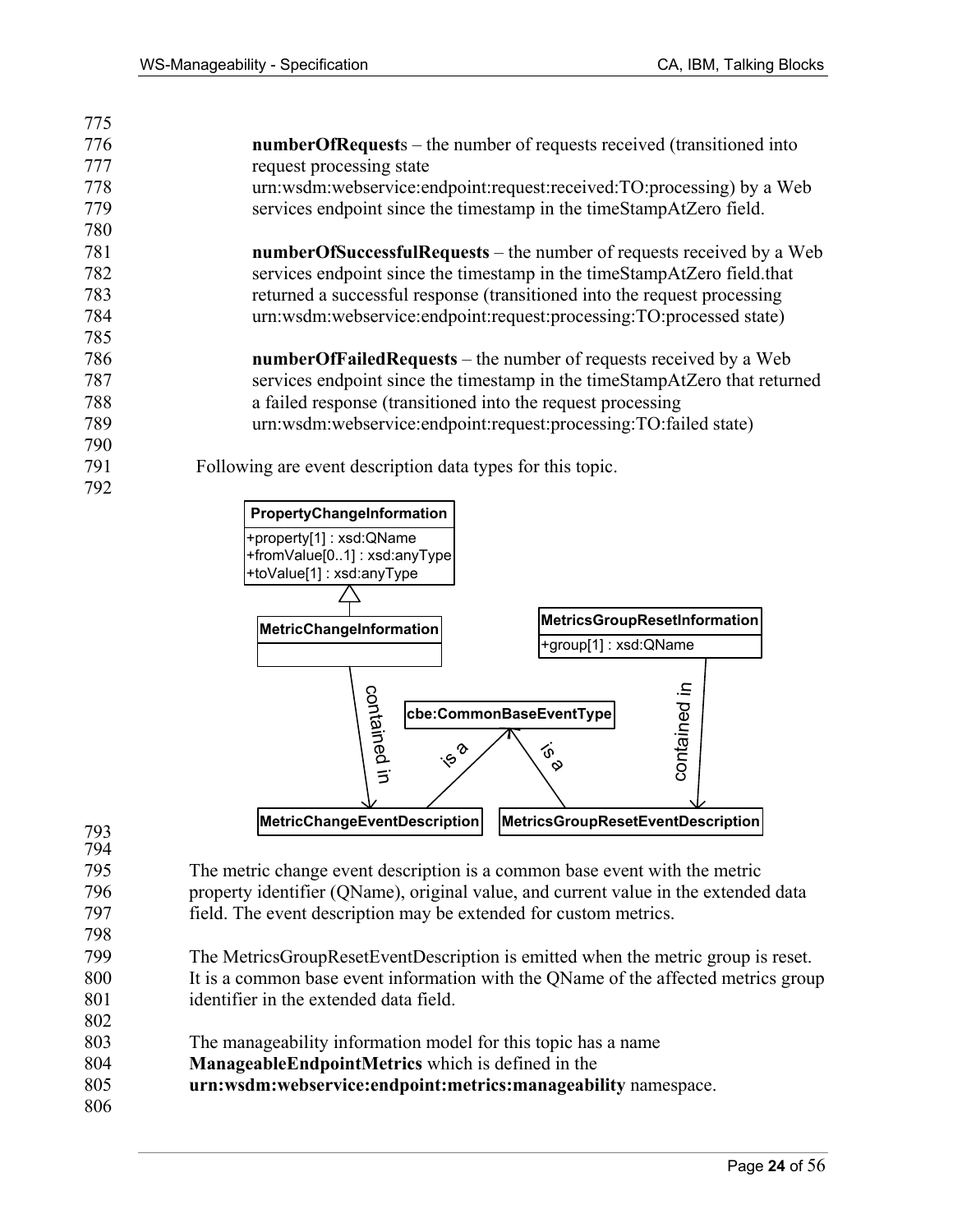807 Following diagram shows this topic interface model. The details are described in the following subsections. following subsections.

|                                          |   | ManageableEndpointMetrics                                                                                                                                                                              |
|------------------------------------------|---|--------------------------------------------------------------------------------------------------------------------------------------------------------------------------------------------------------|
|                                          |   | -requestCounters[1]: RequestCounters                                                                                                                                                                   |
|                                          |   | -metricList[0*]: xsd:QName<br>-activeMetrics[0*]: xsd:QName                                                                                                                                            |
|                                          |   | -availableMetricEvents[0*]: xsd:QName                                                                                                                                                                  |
|                                          |   | «event» #metricChange[1]: MetricChangeEventDescription                                                                                                                                                 |
|                                          |   | «event» #metricsGroupReset[1] : MetricsGroupResetEventDescription<br>+ResetMetricsGroup(in metricsGroup: xsd:QName)                                                                                    |
|                                          |   | +ControlMetricsCollection(in metricOrMetricsGroup: xsd:QName, in set: OnOff)                                                                                                                           |
| 810<br>811                               |   |                                                                                                                                                                                                        |
|                                          |   |                                                                                                                                                                                                        |
| 812                                      |   | 1.3.4.1 Properties                                                                                                                                                                                     |
| 813                                      |   |                                                                                                                                                                                                        |
| 814                                      |   | <b>requestCounters</b> [not modifiable] [not constant]                                                                                                                                                 |
| 815                                      |   | Contains values of the individual metrics in the Request Counter's metrics                                                                                                                             |
| 816                                      |   | group and the timestamp at which time the counters were set at 0 or reset to                                                                                                                           |
| 817                                      |   | 0. Since request counters metrics are interdependent they are all set to 0 at                                                                                                                          |
| 818                                      |   | once.                                                                                                                                                                                                  |
| 819                                      |   |                                                                                                                                                                                                        |
| 820                                      |   | $\triangleright$ metricList [not modifiable][constant]                                                                                                                                                 |
| 821                                      |   | A list of QNames of properties that are individual metrics or metric groups.                                                                                                                           |
| 822                                      |   |                                                                                                                                                                                                        |
| 823                                      | ➤ | <b>activeMetrics</b> [modifiable][not constant]                                                                                                                                                        |
| 824                                      |   | A list of QNames of metrics or metric groups that are currently being                                                                                                                                  |
| 825                                      |   | collected and have values. The QNames in this list are a subset of the                                                                                                                                 |
| 826                                      |   | QNames in metricList. If any particular metric is not collected, its value is                                                                                                                          |
| 827                                      |   | not available. An exception will be issued if an uncollected metric is polled.                                                                                                                         |
| 828                                      |   |                                                                                                                                                                                                        |
| 829                                      |   | $\triangleright$ availableMetricEvents [not modifiable,][not constant]                                                                                                                                 |
| 830                                      |   | A list of metrics and metrics groups for which change events are available                                                                                                                             |
| 831                                      |   | from the resource. If a metric's or metric group's QName is in this list then                                                                                                                          |
| 832                                      |   | a metricChange event will be emitted whenever there is a change in that                                                                                                                                |
| 833                                      |   | metric's or metric group's value. Any change in any value in a metric group                                                                                                                            |
| 834                                      |   | will cause a metricChange event.                                                                                                                                                                       |
|                                          |   |                                                                                                                                                                                                        |
|                                          |   | Note: You only need MetricsGroup.timeStampAtZero if lifecycle events are not available to the<br>manager, such that it can calculate requests over time periods. This applies to the ResetMetricsGroup |
|                                          |   | operation as well.                                                                                                                                                                                     |
| 835<br>8367<br>8338<br>838<br>840<br>841 |   | <b>Note:</b> Many more metrics can be calculated based on this core set of metrics and information available                                                                                           |
|                                          |   | through state transition events.                                                                                                                                                                       |
| 842                                      |   | 1.3.4.2 Operations                                                                                                                                                                                     |
| 843                                      |   |                                                                                                                                                                                                        |
| 844                                      | ➤ | ResetMetricsGroup({ <metrics group="" qname=""> null})</metrics>                                                                                                                                       |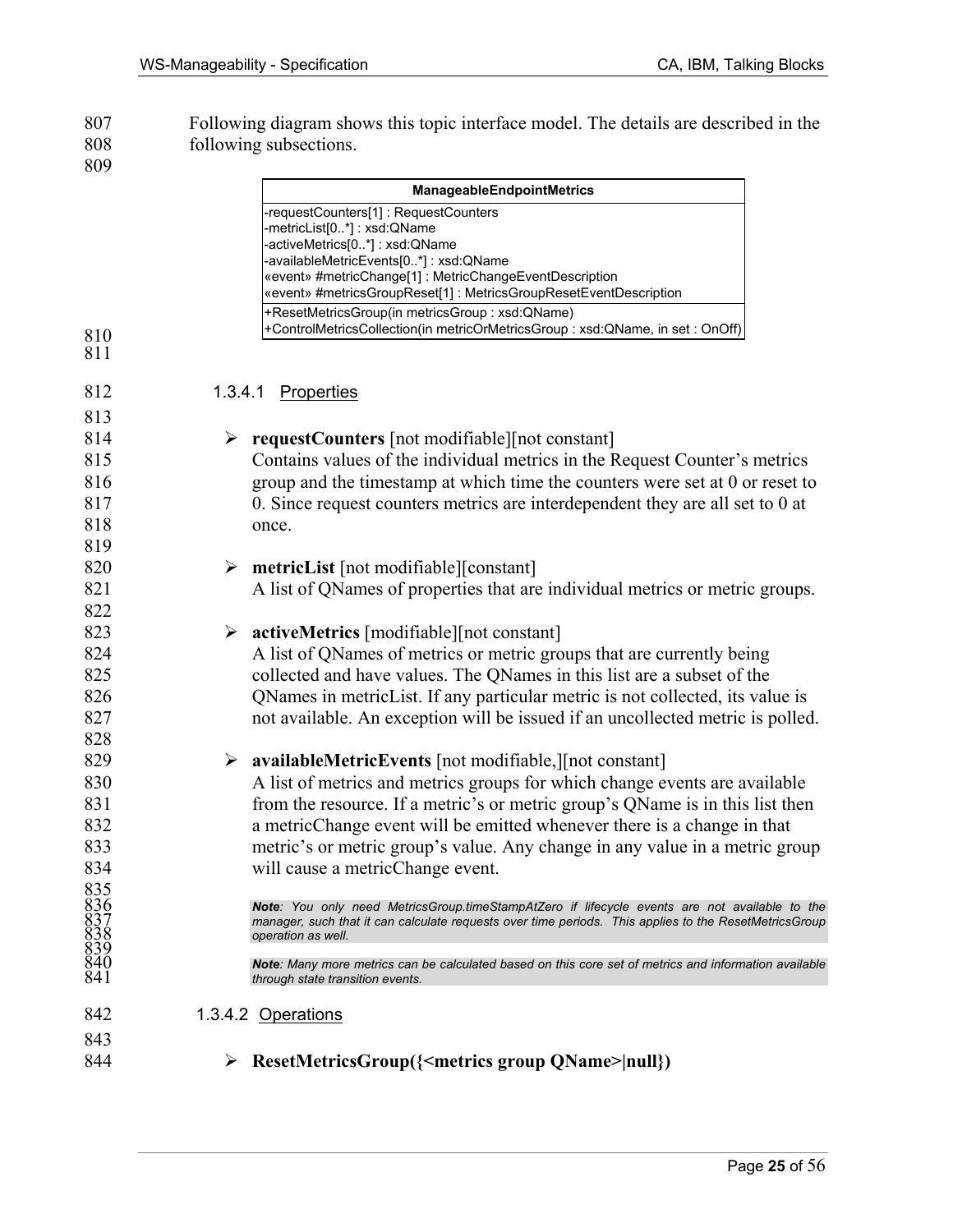| 845<br>846 | Resets the value of all the metrics in the group. Sets all numeric values to 0 and<br>remembers the time this happened in the timeStampAtZero field of the metric |
|------------|-------------------------------------------------------------------------------------------------------------------------------------------------------------------|
| 847        | group. If null is specified, operation applies to all available metrics groups.                                                                                   |
| 848        |                                                                                                                                                                   |
| 849        | > ControlMetricsCollection ({ <metric group<="" metrics="" or="" td=""></metric>                                                                                  |
| 850        | $QName >  null\rangle, \{on off\rangle\}$                                                                                                                         |
| 851        | Enables or disables collection of values for a given metric or a given metrics group.                                                                             |
| 852        | If null is specified, operation applies to all available metrics and metrics groups.                                                                              |
| 853        | 1.3.4.3 Events                                                                                                                                                    |
| 854        |                                                                                                                                                                   |
| 855        | $\triangleright$ metricChange                                                                                                                                     |
| 856        | This event occurs whenever the value of a metric is changed.                                                                                                      |
| 857        |                                                                                                                                                                   |
| 858        | metricsGroupReset<br>➤                                                                                                                                            |
| 859        | This event occurs whenever a metric or the metrics in the group are reset.                                                                                        |
| 860        |                                                                                                                                                                   |
| 861        | 1.3.5 Relationships                                                                                                                                               |
| 862        | Web service relationships are declared, between Web service endpoints in two                                                                                      |
| 863        | ways, at an interface level, or an endpoint level. Interface level relationships can                                                                              |
| 864        | be defined declaratively in the WSDL definition of the Web service endpoint or                                                                                    |
| 865        | made available through the manageability information model of a                                                                                                   |
| 866        | ManageableEndpoint, specifically the ManageableEndpointRelationships topic                                                                                        |
| 867        | sub-model. Endpoint relationships are only made available by the                                                                                                  |
| 868        | ManageableEndpointRelationships interface.                                                                                                                        |
| 869        |                                                                                                                                                                   |
| 870        | The only differences in the Web service specific model from the Common                                                                                            |
| 871        | Base Relationship Model (see $\Delta$ ppendix $\Delta$ ) is the extension of a                                                                                    |
| 872        | ManageableRelationships to ManageableEndpointRelationships in the                                                                                                 |
| 873        | urn:wsmr:webservice:endpoint:relationships:manageability namespace and the                                                                                        |
| 874        | definitions of specific relationships types for Web service endpoints.                                                                                            |
| 875        |                                                                                                                                                                   |
| 876        | 1.3.5.1 Types of Web service endpoint relationships                                                                                                               |
| 877        | Based on the current requirements for management of Web services, two specific                                                                                    |
| 878        | types of relationships are identified. The specific relationships types aim to address                                                                            |
| 879        | the major concerns in managing Web service endpoints, Usage Dependency and                                                                                        |
| 880        | <b>Compatibility between Web services.</b>                                                                                                                        |
| 881        |                                                                                                                                                                   |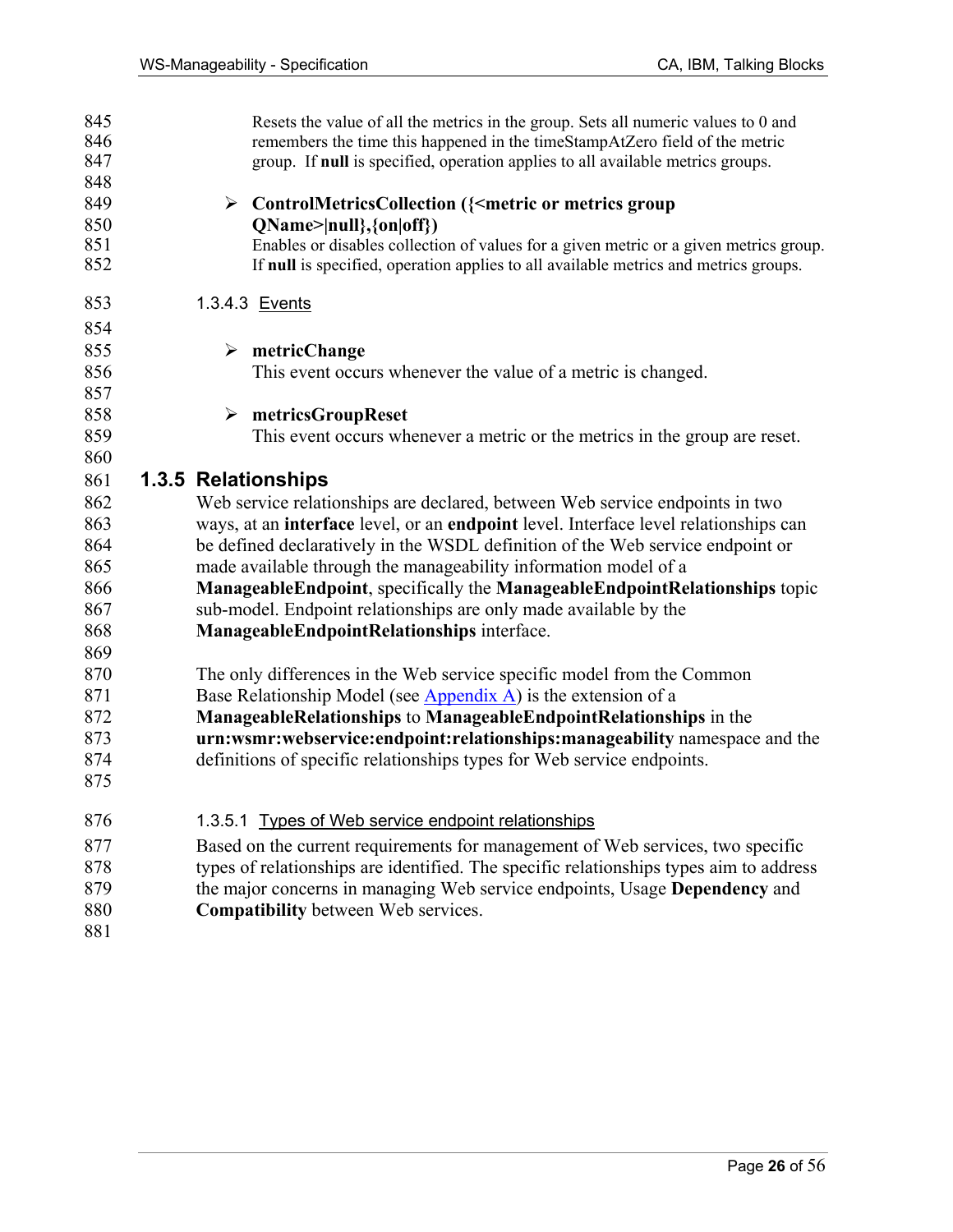

| 882 | -Target                                                                                 |  |  |  |  |
|-----|-----------------------------------------------------------------------------------------|--|--|--|--|
| 883 |                                                                                         |  |  |  |  |
| 884 | The generic Relationship type also allows for custom relationships and extensibility    |  |  |  |  |
| 885 | of the relationship model for relationships to other resources or infrastructure        |  |  |  |  |
| 886 | related to a Web services.                                                              |  |  |  |  |
| 887 |                                                                                         |  |  |  |  |
| 888 | Relationships at the interface level allow for visibility into relationships even where |  |  |  |  |
| 889 | the specific Web service endpoint is unknown. For example, one Web service              |  |  |  |  |
| 890 | "uses" another Web service (a dependency on the interface) but the specific             |  |  |  |  |
| 891 | endpoint used in each interaction is resolved dynamically at runtime. Another           |  |  |  |  |
| 892 | example is when compatibility declarations are made between interfaces.                 |  |  |  |  |
| 893 |                                                                                         |  |  |  |  |
| 894 | The semantics of a relationship are defined by its type. The types of relationships     |  |  |  |  |
| 895 | identified based on manageability requirements surrounding Dependency and               |  |  |  |  |
| 896 | Change management are Dependency: Uses and Change: Compatible With (see                 |  |  |  |  |
| 897 | $2.6$ ).                                                                                |  |  |  |  |
| 898 |                                                                                         |  |  |  |  |
| 899 | urn:wsmr:webservice:endpoint:dependency:uses<br>$\blacktriangleright$                   |  |  |  |  |
| 900 | Many Web service endpoints will rely on other Web service endpoints to                  |  |  |  |  |
| 901 | provide their defined functionality. Consider the case of a service that "uses"         |  |  |  |  |
| 902 | other Web services to be available and coordinates interactions with those              |  |  |  |  |
| 903 | services (e.g. BPEL process exposed as a Web service). In such cases, it is             |  |  |  |  |
| 904 | important to address manageability on two fronts;                                       |  |  |  |  |
| 905 | 1) impact analysis (e.g. understanding impact on <i>dependant</i> Web services          |  |  |  |  |
| 906 | caused by state changes that occur in an <i>antecedent</i> Web service) and             |  |  |  |  |
| 907 | 2) problem isolation and root cause analysis (e.g. identifying the                      |  |  |  |  |
| 908 | antecedent Web service causing problems with <i>dependant</i> Web services).            |  |  |  |  |
| 909 |                                                                                         |  |  |  |  |
| 910 | A uses dependency can be bi-directional where Web service endpoints have                |  |  |  |  |
| 911 | defined roles within the relationship and are defined as one-to-many                    |  |  |  |  |
| 912 | relationships in each direction between the source and target(s).                       |  |  |  |  |
| 913 |                                                                                         |  |  |  |  |
|     |                                                                                         |  |  |  |  |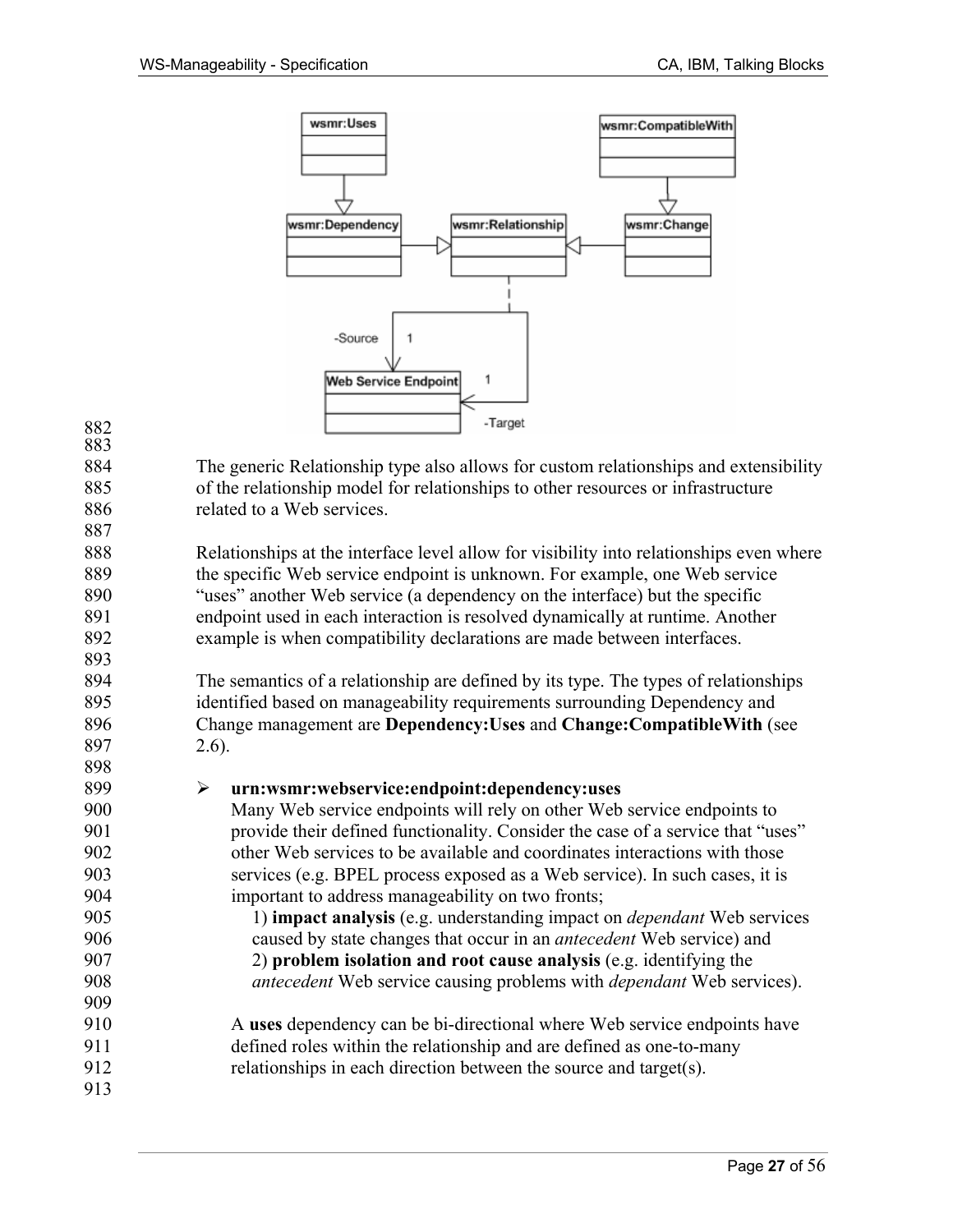| 914                                    | urn:wsmr:webservice:endpoint:change:compatibleWith<br>$\blacktriangleright$                                                                                                                                                                                                                                                                                                                                                                                                                                                         |
|----------------------------------------|-------------------------------------------------------------------------------------------------------------------------------------------------------------------------------------------------------------------------------------------------------------------------------------------------------------------------------------------------------------------------------------------------------------------------------------------------------------------------------------------------------------------------------------|
| 915                                    | A "change" link defines relationships where a change has occurred, for                                                                                                                                                                                                                                                                                                                                                                                                                                                              |
| 916                                    | example a re-deployment or an upgrade to an existing Web service. The                                                                                                                                                                                                                                                                                                                                                                                                                                                               |
| 917                                    | specific change relationship identified for managing Web service endpoints is                                                                                                                                                                                                                                                                                                                                                                                                                                                       |
| 918                                    | compatible With. Compatibility represents interface and semantic                                                                                                                                                                                                                                                                                                                                                                                                                                                                    |
| 919                                    | compatibility between Web services. It means that the same messages can be                                                                                                                                                                                                                                                                                                                                                                                                                                                          |
| 920                                    | sent to either Web service endpoint (accomplishing the same task).                                                                                                                                                                                                                                                                                                                                                                                                                                                                  |
| 921                                    |                                                                                                                                                                                                                                                                                                                                                                                                                                                                                                                                     |
| 922                                    | A compatible With relationship, given its lineage, will be dependant upon a                                                                                                                                                                                                                                                                                                                                                                                                                                                         |
| 923                                    | Web services versioning mechanism that we expect to be defined as part of                                                                                                                                                                                                                                                                                                                                                                                                                                                           |
| 924                                    | WSDL 1.2 or the WSDM change description initiatives. The relationship can                                                                                                                                                                                                                                                                                                                                                                                                                                                           |
| 925                                    | be bi-directional, but in many cases will be defined explicitly in one direction,                                                                                                                                                                                                                                                                                                                                                                                                                                                   |
| 926                                    | e.g. "replaces" where deprecation of previous versions may be intended. In                                                                                                                                                                                                                                                                                                                                                                                                                                                          |
| 927                                    | either case, the relationship is a one-to-many.                                                                                                                                                                                                                                                                                                                                                                                                                                                                                     |
| 928<br>929<br>930<br>931<br>932<br>933 | Note: The model defined here of relationships is specific to the manageability of Web service endpoints and is an<br>extension of the Common Base Relationship (CBR) model (see Appendix A). The CBR model may be suitable for<br>describing relationships between other IT resources, however that determination is not inferred by this work and is<br>outside of the scope of this document. The anticiaption is that this work will adopt a stabdardised, genric<br>representation for relationships when it becomes available. |
| 934                                    |                                                                                                                                                                                                                                                                                                                                                                                                                                                                                                                                     |
| 935                                    | The manageability information model for this topic has a name                                                                                                                                                                                                                                                                                                                                                                                                                                                                       |
| 936                                    | ManageableEndpointRelationships which is defined in the                                                                                                                                                                                                                                                                                                                                                                                                                                                                             |
| 937                                    | urn:wsmr:webservice:endpoint:relationships:manageability namespace.                                                                                                                                                                                                                                                                                                                                                                                                                                                                 |
| 938                                    |                                                                                                                                                                                                                                                                                                                                                                                                                                                                                                                                     |
| 939                                    | Following diagram shows the endpoint relationships topic model. The details are                                                                                                                                                                                                                                                                                                                                                                                                                                                     |
| 940                                    | described in the following subsections.                                                                                                                                                                                                                                                                                                                                                                                                                                                                                             |
| 941                                    |                                                                                                                                                                                                                                                                                                                                                                                                                                                                                                                                     |
|                                        | ManageableRelationships                                                                                                                                                                                                                                                                                                                                                                                                                                                                                                             |

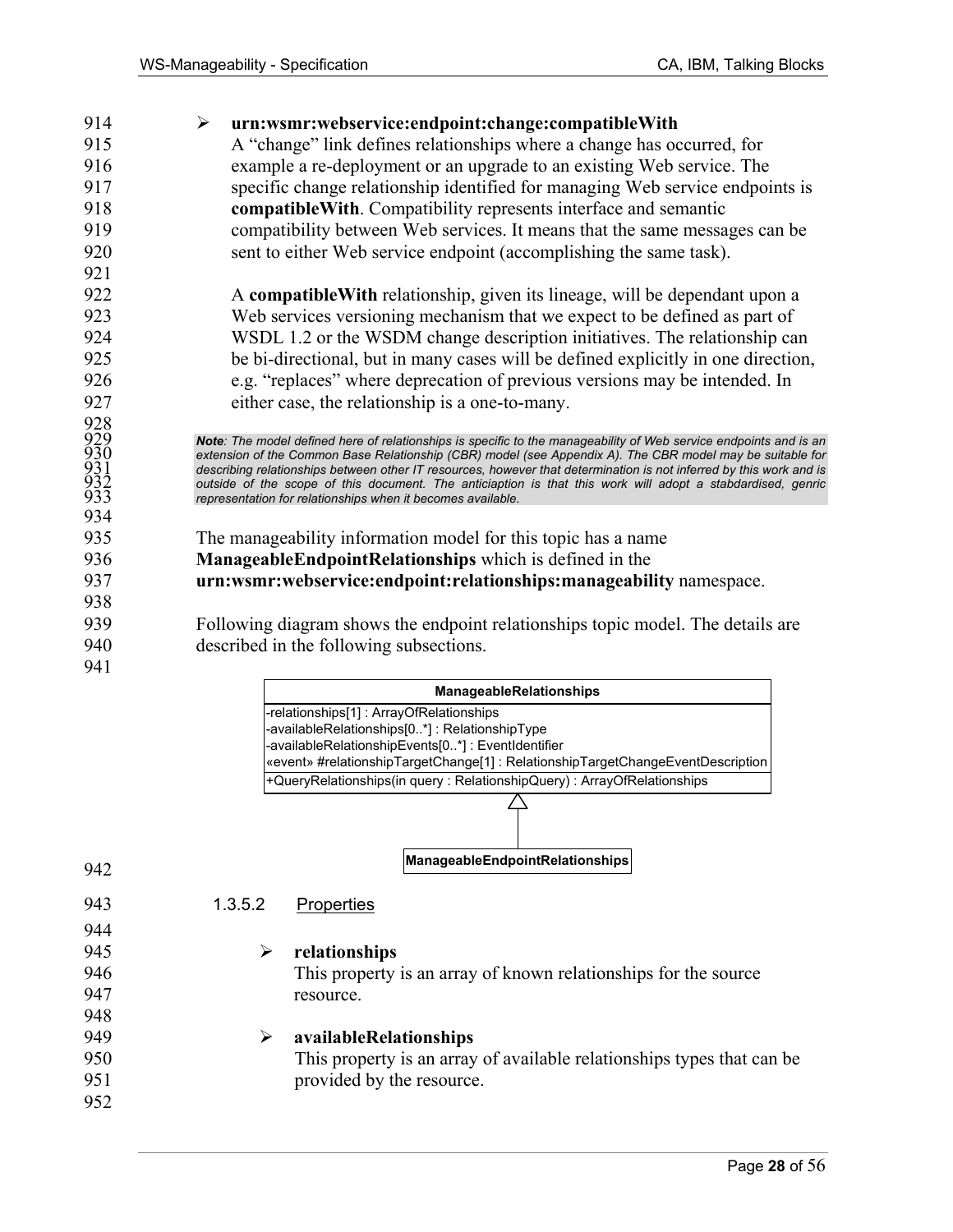| 953 | ➤       | availableRelationshipEvents                                                            |
|-----|---------|----------------------------------------------------------------------------------------|
| 954 |         | This property is an array of event identifiers that are available for                  |
| 955 |         | relationships defined for the resource. Whenever the value of the                      |
| 956 |         | target or source references are change, a relationshipTargetChange                     |
| 957 |         | event is emitted.                                                                      |
| 958 | 1.3.5.3 | <b>Operations</b>                                                                      |
| 959 |         |                                                                                        |
| 960 |         | $\triangleright$ QueryRelationships({ <relationship query="">})</relationship>         |
| 961 |         | Returns an array of relationships based on the supplied query                          |
| 962 |         | parameters. For example it may look for relationship with a specified                  |
| 963 |         | name, a specified relationship type, or a specified reference as a target              |
| 964 |         | or source.                                                                             |
| 965 | 1.3.5.4 | Events                                                                                 |
| 966 |         |                                                                                        |
| 967 | ➤       | relationshipTargetChange                                                               |
| 968 |         | The event occurs whenever a relationship target changes.                               |
| 969 |         |                                                                                        |
| 970 |         |                                                                                        |
| 971 |         | 1.3.6 Extensibility of Manageability                                                   |
| 972 |         | Web service providers may want to extend this information model and add custom         |
| 973 |         | manageability information unique to the particular Web service or its environment.     |
| 974 |         |                                                                                        |
| 975 |         | There are several ways to extend the information:                                      |
| 976 |         |                                                                                        |
| 977 |         | 1) Add additional properties, operations and events into the interface extensions of   |
| 978 |         | the appropriate existing manageability topic interface through inheritance.            |
| 979 |         | Update the property classification lists appropriately.                                |
| 980 |         |                                                                                        |
| 981 | 2)      | Create new topics if the new manageability extensions do not fit into an existing      |
| 982 |         | topic. For example, an additional topic may be "security" or "provisioning".           |
| 983 |         | When a new topic is added, it should include the appropriate aspects (i.e.             |
| 984 |         | properties, operations, and events) applicable to the topic. Update the property       |
| 985 |         | classification lists appropriately.                                                    |
| 986 |         |                                                                                        |
| 987 |         | 3) Create additional properties, operations, and events directly into the interface of |
| 988 |         | the manageability interface for the Web service. Update the property                   |
| 989 |         | classification lists appropriately.                                                    |
|     |         |                                                                                        |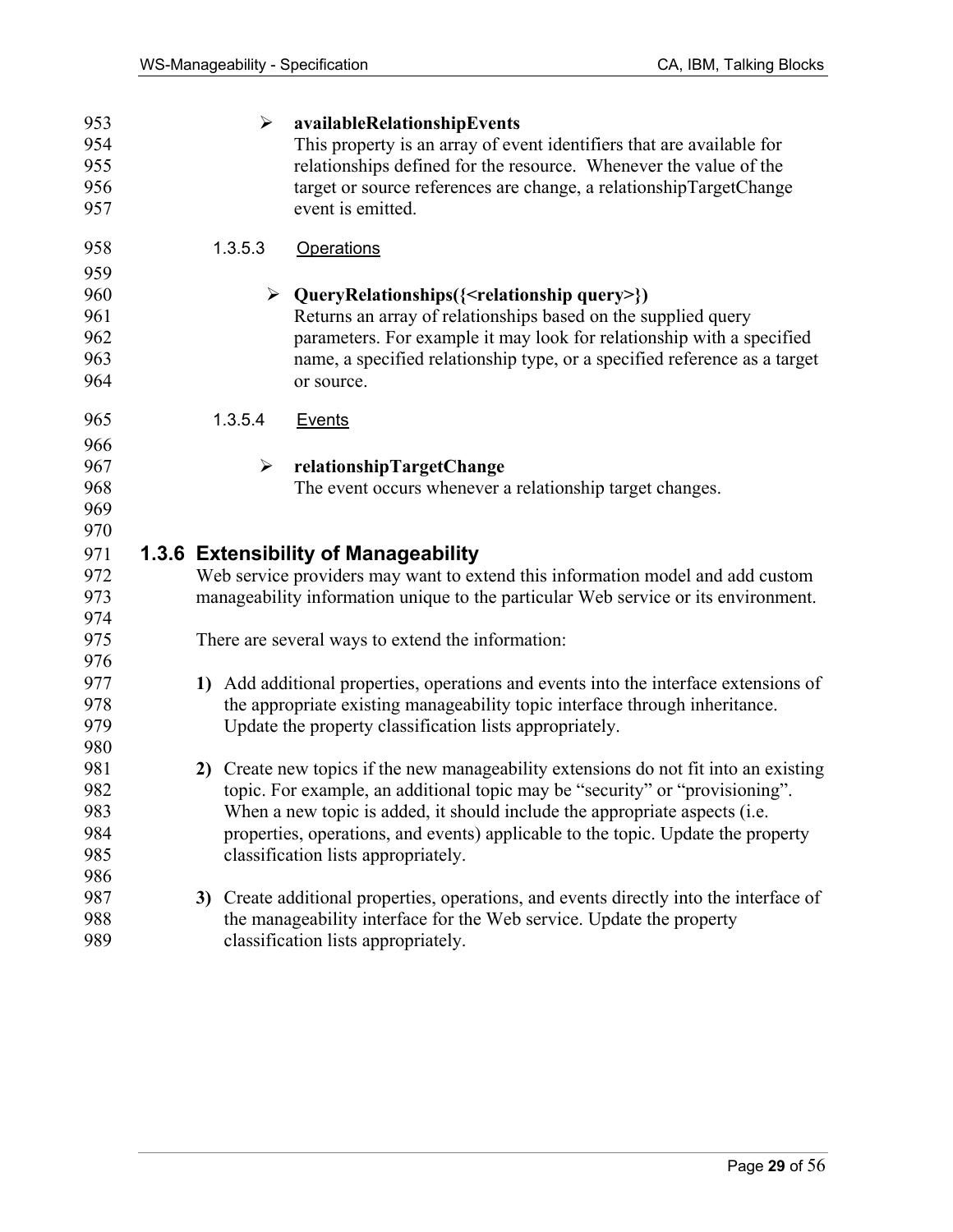# 990 **2 Web Service Endpoint Manageability Model Details**

# 991 *2.4 Common Data Types Used in the Model*

993 **OnOff**, **XPath**, **URL** are defined as follows.



995 996

992

994

997 **EventIdentifier** is defined as follows.

998



999

1000

# 1001 *2.5 Web service endpoint State Model*

1002 A Web service lifecycle is expressed in the state transition diagrams below. There are 1003 two separate transition paths: the *endpoint lifecycle* and the *request processing*.

# 1005 **2.5.1 Lifecycle**

1006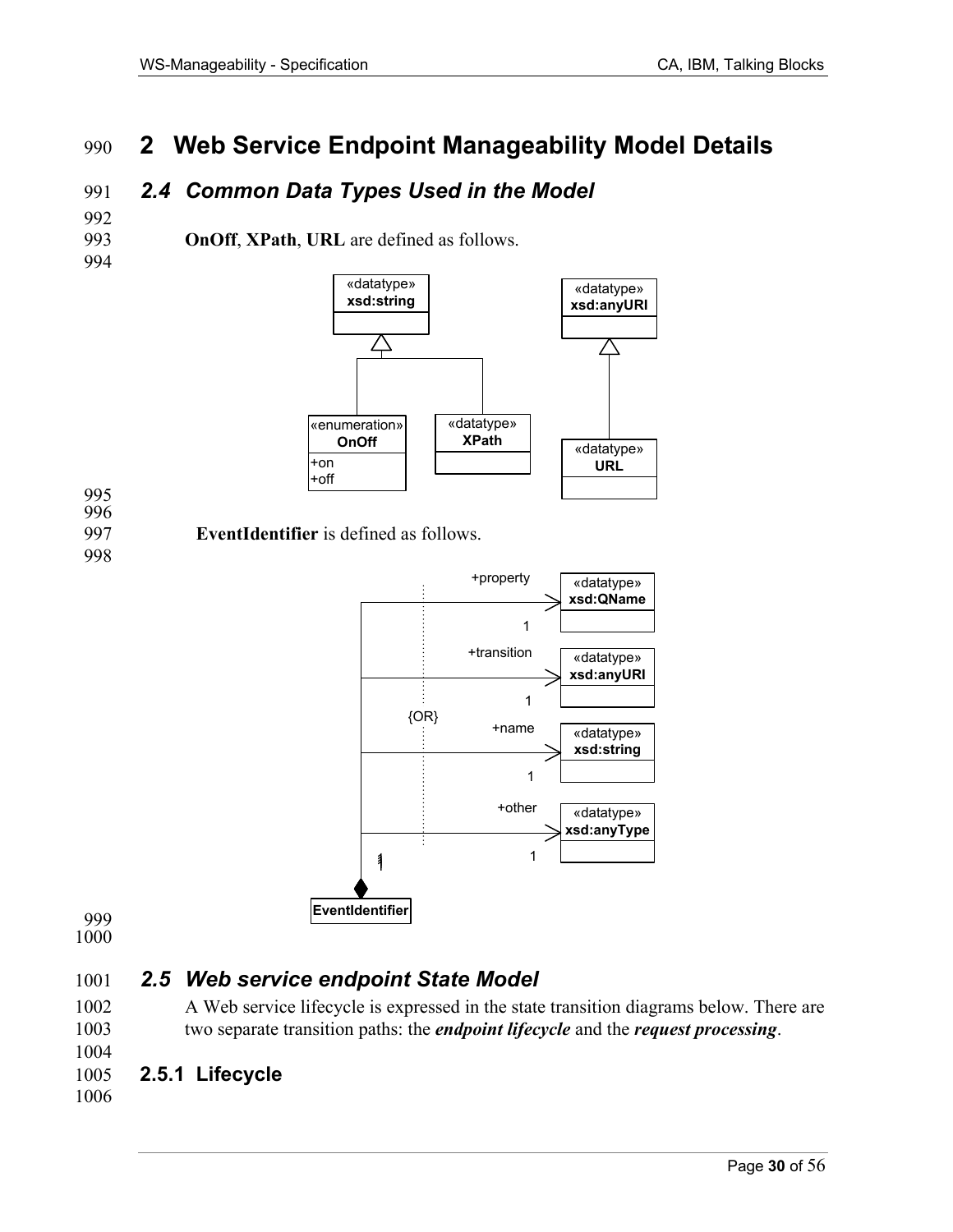

### $\frac{1007}{1008}$ **States**

1009

1014

1016

1023

1025

- 1010  $\triangleright$  **UP** (compound) a service is capable of accepting and processing requests (i.e. 1011 available).
- 1012  $\triangleright$  **DOWN** (compound) a service is not capable of accepting any requests (i.e. not 1013 available).

### 1015 **Transitions**

- 1017  $\triangleright$  Start of Life (SOL) a service starts its life in UP state.
- 1018  $\triangleright$  End of Life (**EOL**) a service ends its life from **DOWN** state.
- 1019  $\triangleright$  **Activate** a service can become available which transitions it from DOWN to 1020 UP state.
- 1021  $\triangleright$  **Passivate** a service can become unavailable (for many reasons, see Down 1022 Substates) which transitions it from UP to DOWN state.

### 1024 **State Transition Table**

| <b>Action</b> | <b>From</b><br><b>State</b> | <b>To State</b> | <b>Sub-State</b> | Comment                                         |
|---------------|-----------------------------|-----------------|------------------|-------------------------------------------------|
| Activate      | None -<br><b>SOL</b>        | $\mathbf{UP}$   | <b>IDLE</b>      | Instantiated and able<br>to accept requests     |
| Activate      | None -<br><b>SOL</b>        | <b>DOWN</b>     | <b>STOPPED</b>   | Instantiated but not<br>able to accept requests |
| Passivate     | $\mathsf{UP}% _{T}$         | None - EOL      | $-0-$            | Destroyed                                       |
| Passivate     | <b>DOWN</b>                 | None - EOL      | $-0-$            | Destroyed                                       |
|               |                             |                 |                  |                                                 |

1026 1027 **Up Substates** 

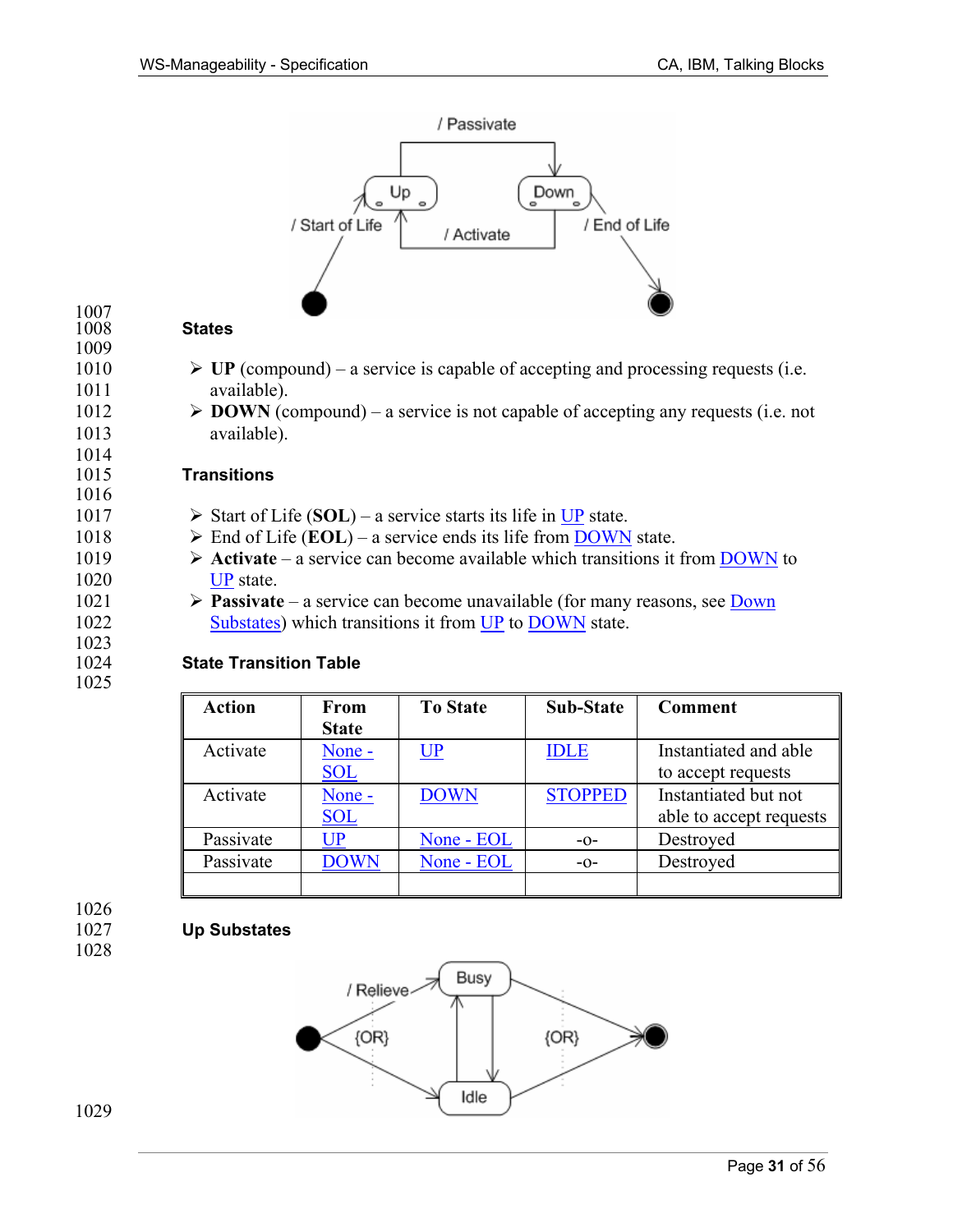| 1030 | <b>States</b>                                                                                                 |
|------|---------------------------------------------------------------------------------------------------------------|
| 1031 |                                                                                                               |
| 1032 | $\triangleright$ <b>IDLE</b> – a service is not processing any requests currently.                            |
| 1033 | $\triangleright$ BUSY – a service is processing requests currently.                                           |
| 1034 |                                                                                                               |
| 1035 | <b>Transitions</b>                                                                                            |
| 1036 |                                                                                                               |
| 1037 | $\triangleright$ A service normally enters UP state in IDLE state.                                            |
| 1038 | $\triangleright$ Relieved – a Service enters UP state in BUSY state if it was relieved (from                  |
| 1039 | DOWN/SATURATED, see Down Substates).                                                                          |
| 1040 | $\triangleright$ A service may transfer from IDLE to BUSY and vice versa.                                     |
| 1041 | $\triangleright$ A service exits UP state from either IDLE or BUSY.                                           |
| 1042 |                                                                                                               |
| 1043 | <b>State Transition Table</b>                                                                                 |
| 1044 |                                                                                                               |
|      | $\mathbf{I}$<br>$\lambda$ $\lambda$ <sup>+</sup><br>$\Omega$ $\Omega$ $\Omega$<br>$\sim$<br>$\alpha$ $\alpha$ |

| <b>Action</b> |           | <b>Super State   Current State</b> | <b>End State</b> | <b>Comment</b>              |
|---------------|-----------|------------------------------------|------------------|-----------------------------|
| Accepts       | <u>UP</u> | IDLE                               | <b>BUSY</b>      | <b>Currently PROCESSING</b> |
| Request       |           |                                    |                  | requests                    |
| Completes all | UP        | <b>BUSY</b>                        | <b>IDLE</b>      | All requests completed      |
| processing    |           |                                    |                  | (either FAILED or           |
|               |           |                                    |                  | <b>PROCESSED</b> )          |

# 1045<br>1046

1047

### 1046 **Down Substates**



# 1048 1049<br>1050

### **States**

- 1051
- 1052 ¾ **STOPPED** a service was intentionally stopped (e.g. for administrative
- 1053 purposes).
- 1054 > **SATURATED** a service has exhausted its resources and cannot accept any new 1055 requests.
- 1056  $\triangleright$  **CRASHED** a service is unavailable because of an internal malfunction (e.g. 1057 environmental problem).

### 1058 1059 **Transitions**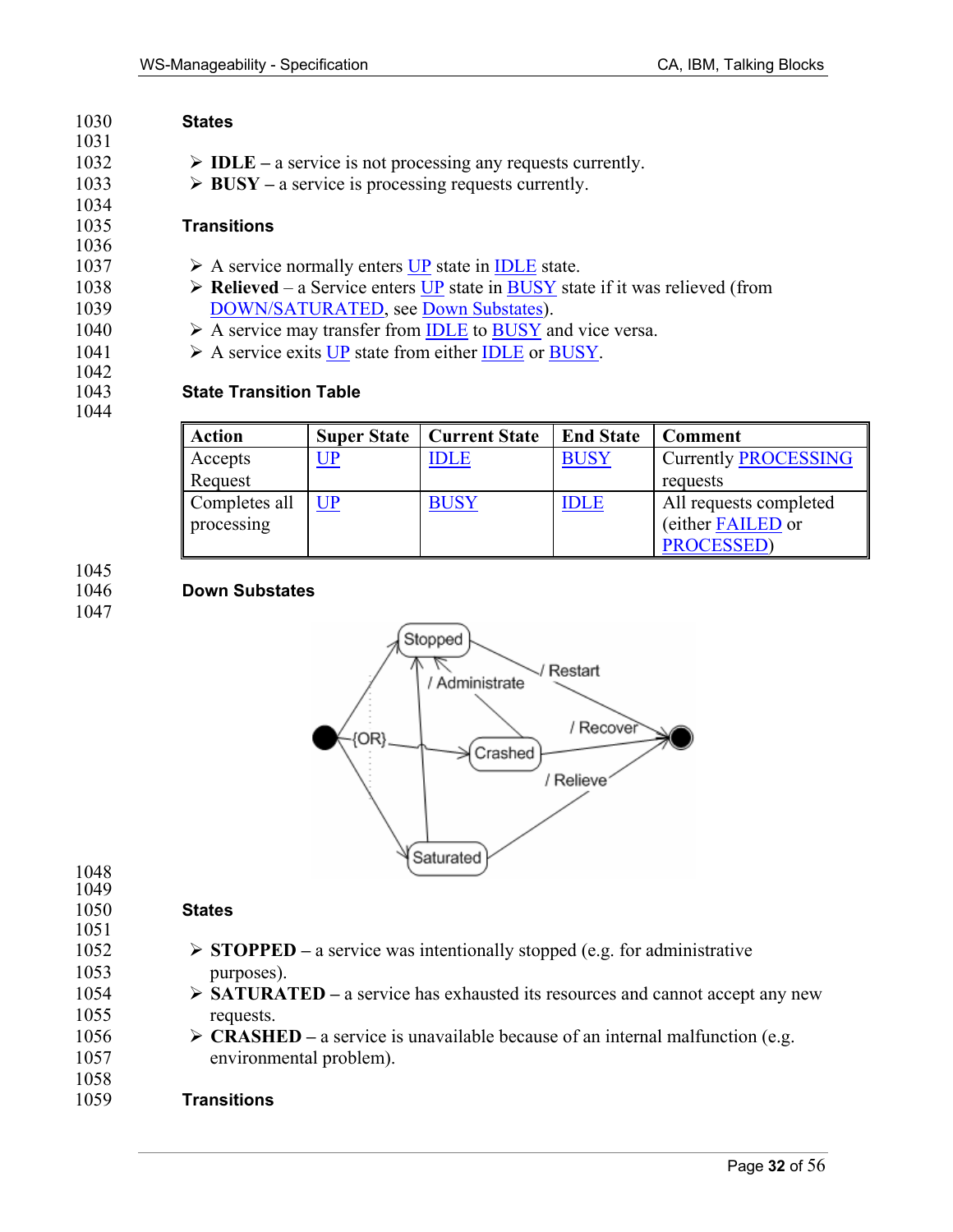| 1060 |                                                                                                             |
|------|-------------------------------------------------------------------------------------------------------------|
| 1061 | $\triangleright$ A service enters DOWN state in either a STOPPED, CRASHED or                                |
| 1062 | <b>SATURATED</b> state.                                                                                     |
| 1063 | $\triangleright$ Stopped - a service may be stopped from any UP or DOWN state.                              |
| 1064 | $\triangleright$ Relieve – a service is relieved from saturation and exits a DOWN state                     |
| 1065 | (transitioning to an UP/BUSY state).                                                                        |
| 1066 | $\triangleright$ <b>Recover</b> – a service was (automatically) recovered from malfunction and exits        |
| 1067 | the DOWN state. It enters its UP state in the IDLE state                                                    |
| 1068 | $\triangleright$ <b>Restart</b> – a service was started again (manually) and exists a <b>DOWN</b> state. It |
| 1069 | naturally transitions to an UP/IDLE state.                                                                  |
| 1070 | $\triangleright$ <b>Administrate</b> – a service can be stopped from being crashed (manually) for           |
| 1071 | administration and maintenance.                                                                             |
| 1072 |                                                                                                             |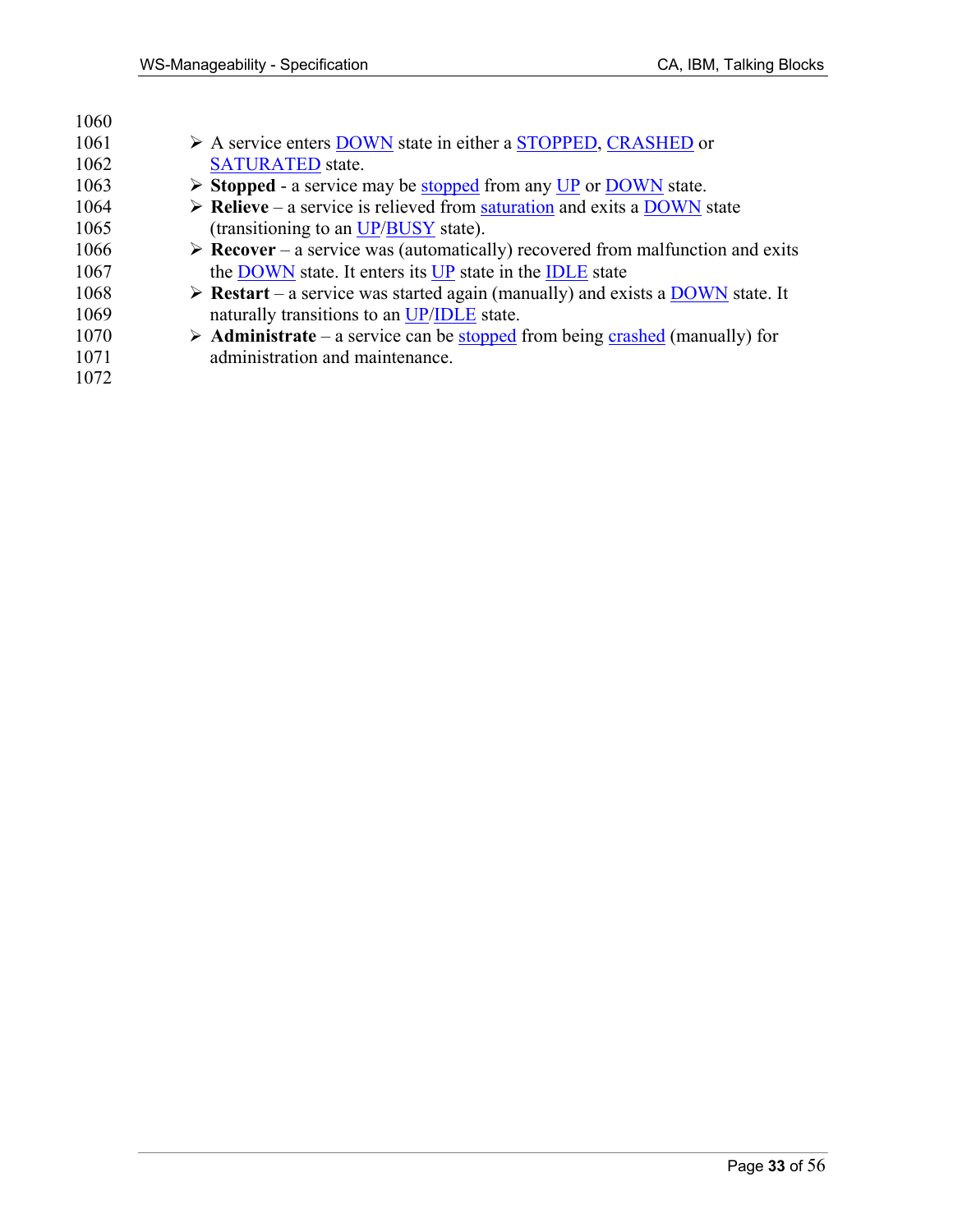### 1073 **State Transition Table**

### 1074

| <b>Action</b>                        | <b>Super</b><br><b>State</b> | <b>Current State</b>                  | <b>End State</b> | <b>Comment</b>                                                                              |
|--------------------------------------|------------------------------|---------------------------------------|------------------|---------------------------------------------------------------------------------------------|
| Manual<br>Administration             | UP                           | <b>IDLE</b> or<br><b>BUSY</b>         | <b>STOPPED</b>   | No longer accepting<br>requests because of<br>administrative action                         |
| Malfunction                          | <b>UP</b>                    | <b>IDLE</b> or<br><b>BUSY</b>         | <b>CRASHED</b>   | Malfunction in any UP<br>state                                                              |
| Accepts<br>Request                   | UP                           | <b>BUSY</b>                           | <b>SATURATED</b> | No longer accepting<br>requests due to exhausted<br>resources                               |
| Administrate                         | <b>DOWN</b>                  | <b>CRASHED</b> or<br><b>SATURATED</b> | <b>STOPPED</b>   | No longer accepting<br>requests because of<br>administrative action                         |
| Processed or<br>Failed<br>Request(s) | <b>DOWN</b>                  | <b>SATURATED</b>                      | <b>BUSY</b>      | Resources available after<br>being exhausted such that<br>requests can again be<br>accepted |
| Recovery                             | <b>DOWN</b>                  | <b>CRASHED</b>                        | <b>IDLE</b>      | Accepting requests again<br>after a malfunction                                             |
| Restart                              | <b>DOWN</b>                  | <b>CRASHED</b> or<br><b>STOPPED</b>   | <b>IDLE</b>      | Accepting requests again<br>after being restarted                                           |
| Manual<br>Administration             | <b>DOWN</b>                  | <b>CRASHED</b>                        | <b>STOPPED</b>   | NO LONGER CRASHED<br><b>BUT NOT ACCEPTING</b><br><b>REQUESTS</b>                            |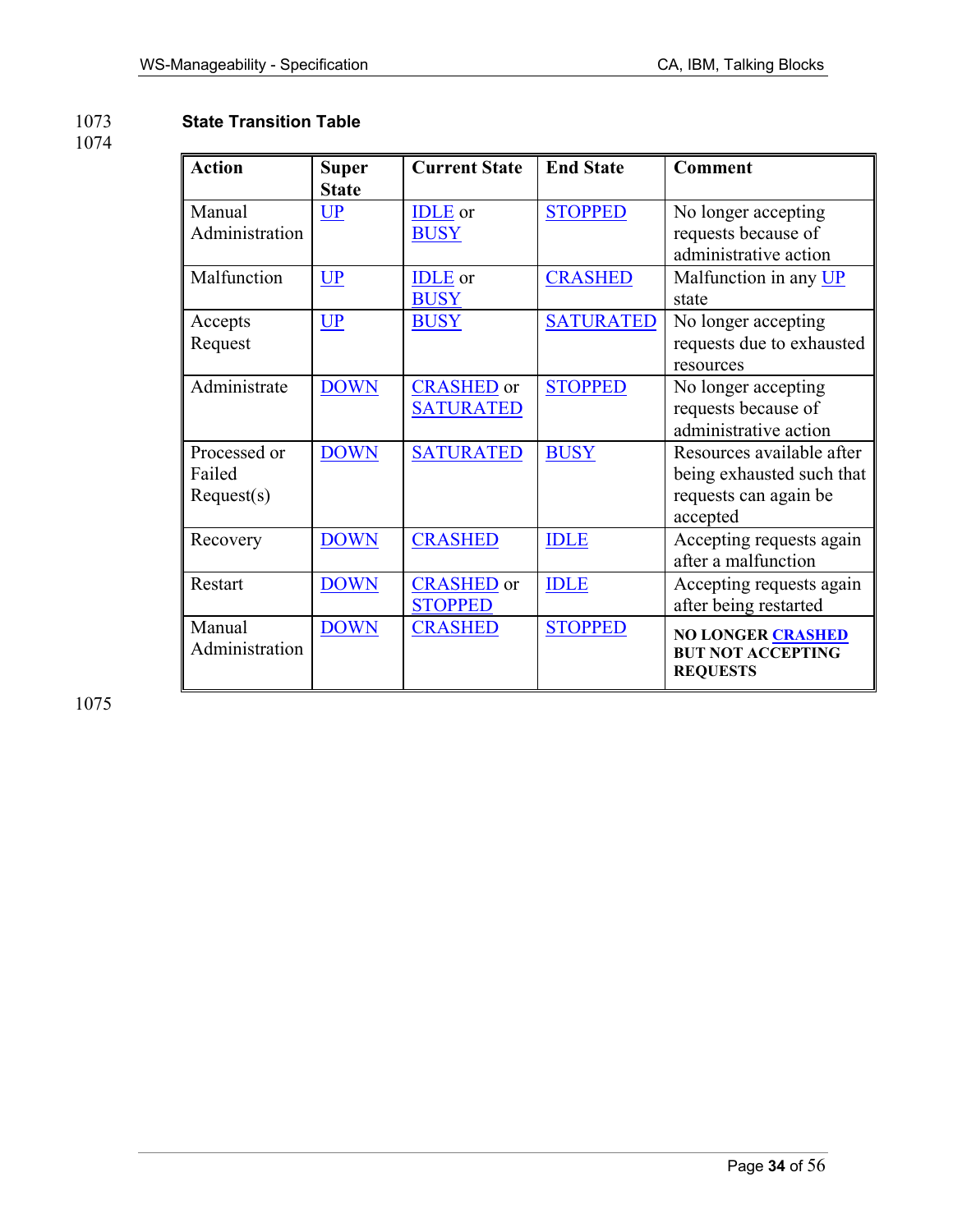# 1076 **2.5.2 Request Processing**





1102

processing

Failure in processing executed based on the request

executed based on the request

received

received

PROCESSING FAILED Unsuccessful completion of function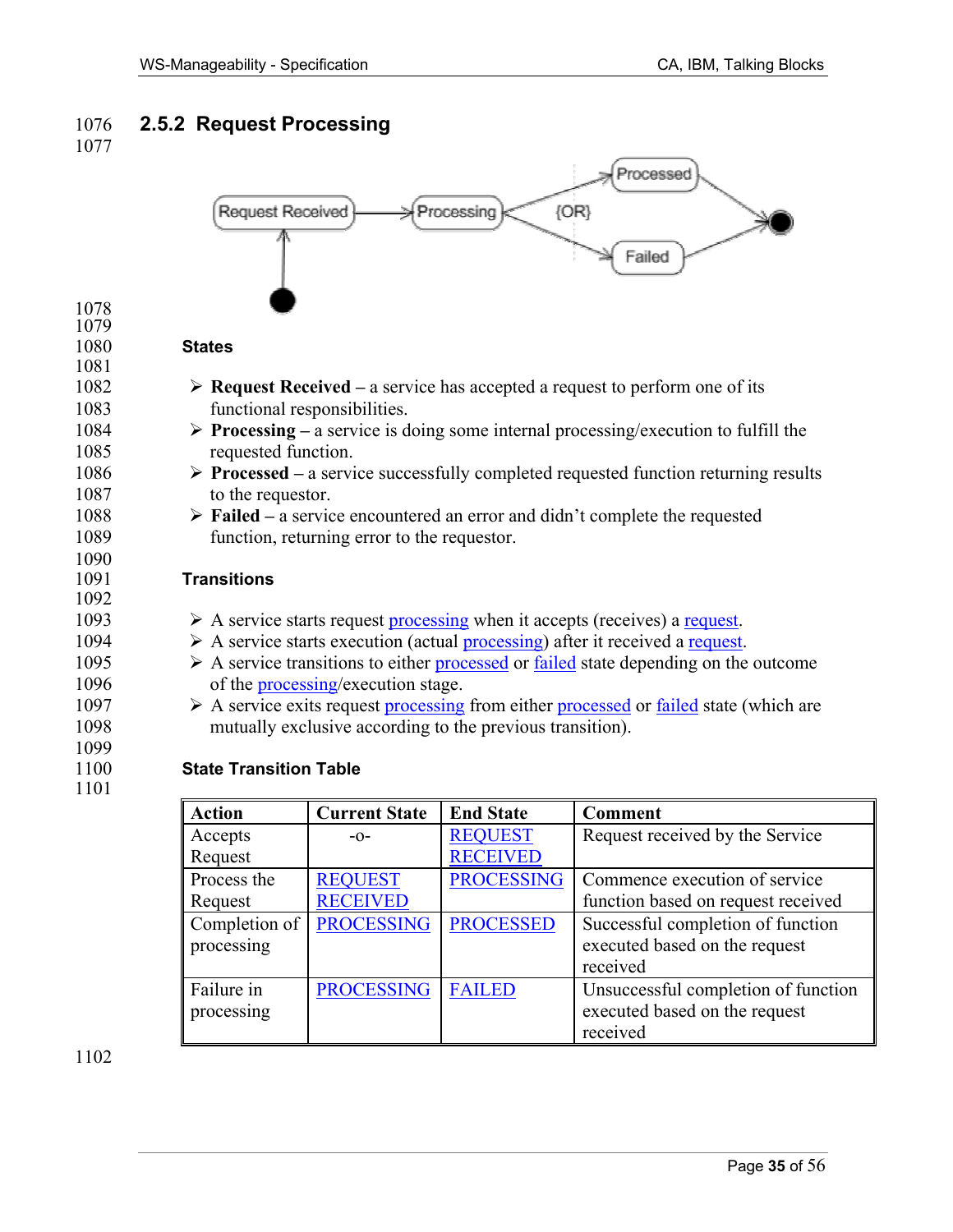1121

1132<br>1133

1144

1146

|  |  | 1103 2.6 Web service endpoint Relationship Model |
|--|--|--------------------------------------------------|
|--|--|--------------------------------------------------|

1104 There could be various mechanisms to discover and manage Web service 1105 relationships. In the previous sections, we have described how relationships are 1106 defined, but not how they are discovered or managed. This could be achieved in 3 1107 ways;

- 1109 Associating at "runtime" by a manageability capability that returns 1110 relationships for a specific Web service, e.g. invoking an interface such as 1111 **getRelationships**.
- 1112 Associating at "design time" by declaring relationships in the WSDL 1113 documents of Web services, e.g. introspection of the WSDL.
- 1114 Associating by external "discovery" of Web service relationships that exist 1115 between Web services, e.g. asking a container for an external service registry 1116 or introspection of a UML model.

### 1117 **2.6.1 Manageability Capabilities**

1118 The Common Base Relationship model (see Appendix A) defines the manageability 1119 capabilities concerning relationships. The model is only slightly extended for the 1120 specific resource type Web service endpoint and is detailed in section 1.3.5.

**Note**: The model defined here of relationships is specific to the manageability of Web service endpoints and is an extension of the Common Base Relationship (CBR) model (see Appendix A). The CBR model may be suitable for extension of the Common Base Relationship (CBR) model (see Appendix A). The CBR model may be suitable for describing relationships between other IT resources, however that determination is not inferred by this work and is 1125 *outside of the scope of this document. The anticiaption is that this work will adopt a stabdardised, genric*  representation for relationships when it becomes available.

- 1127 2.6.1.1 Web service Endpoint Relationship Types
- 1128 As detailed in section 1.3.5 the relationship types are identified using the following 1129 URIs.
- 1130 urn:wsmr:webservice:endpoint:dependency:uses
- 1131 urn:wsmr:webservice:endpoint:change:compatibleWith

```
1133 <xsd:simpleType name="RelationshipType"> 
1134 <xsd:restriction base="wsmr:AnyRelationshipType"><br>1135 <xsd:enumeration
1135 <xsd:enumeration 
1136 value="urn:wsmr:webservice:endpoint:dependency:uses"/><br>1137 <xsd:enumeration
1137 <xsd:enumeration<br>1138 value="urn:wsmr:
1138 value="urn:wsmr:webservice:endpoint:change:compatibleWith"/><br>1139 </xsd:restriction>
```

```
1139 </xsd:restriction><br>1140 </xsd:simpleType>
                 </xsd:simpleType>
```
- 1141 2.6.1.2 Web service Endpoint Relationship Description
- 1142 Relationships are declared between two elements (of type wsmr:Reference) and 1143 include the type and name of the relationship.
- 1145 The relationship model for Web service endpoints is shown below.
	-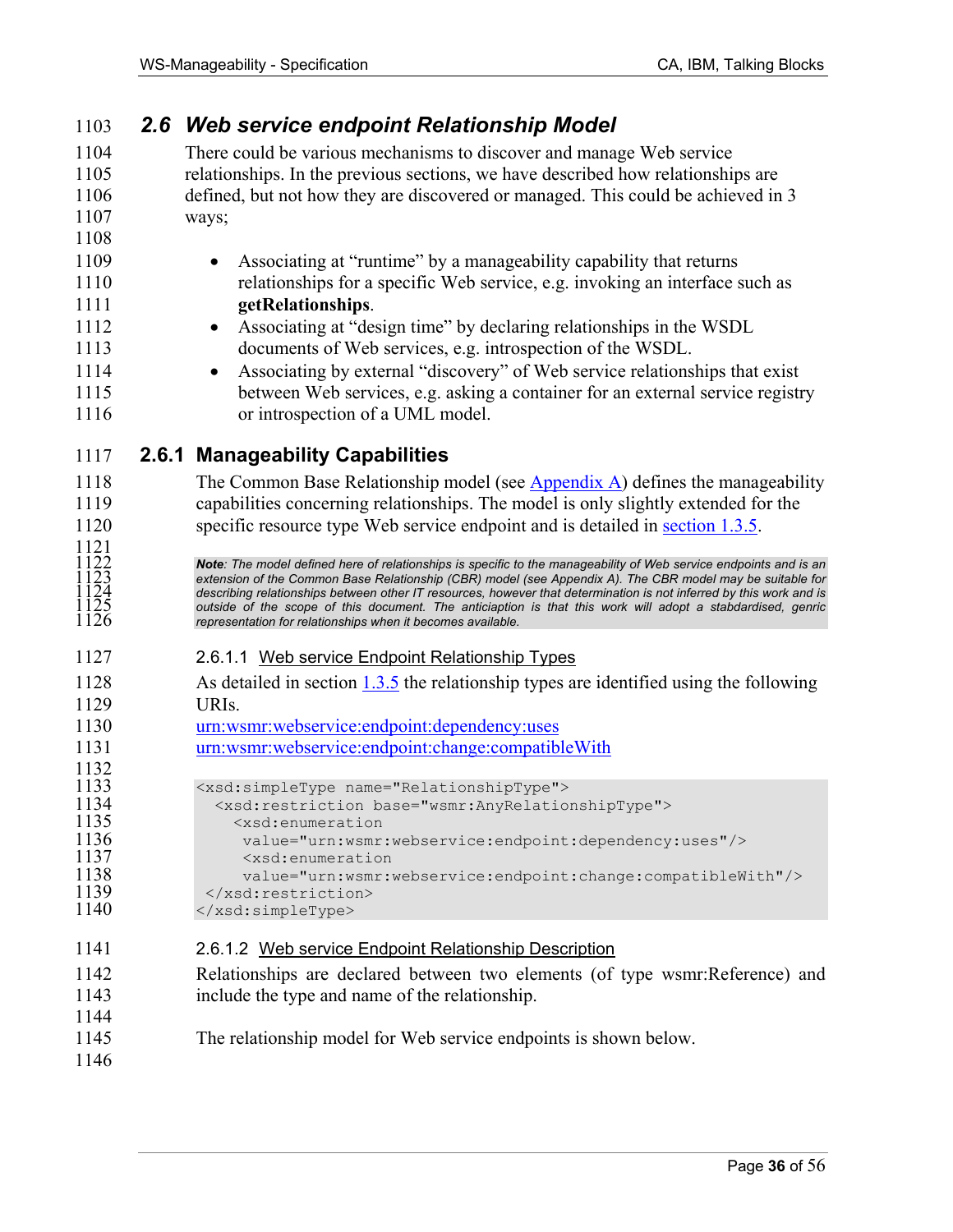

1153

1160<br>1161

1176

1149 The model above is based on the CBR model defined in Appendix A. The only 1150 difference is the wser:EndpointReference type is an extension of wsmr:Reference 1151 (A 2.1) that allows identifying particular resources that a Web service endpoint may 1152 be related to.

### 1154 **wser:EndpointReference**

1155 This complex type defines references specific to a Web service endpoint. It is a 1156 specialization of the general reference to a resource. Note that any of the elements 1157 in the choice group can also be identified by a URI, and therefore, optional 1158 <reference> element of the wsmr:Reference type may also be included, but not 1159 required.

```
1161 <xsd:complexType name="EndpointReference"> 
1162 <xsd:extension base="wsmr:Reference"> 
1163 <xsd:sequence> 
1164 <xsd:choice> 
1165 <xsd:element name="interface" type="xsd:QName/> 
1166 <xsd:element name="endpoint" 
1167 type="wsa:EndpointReferenceType"/> 
1168 <xsd:element name="gridReference" type="ogsi:HandleType"/> 
1169 <xsd:element name="resource" type="xsd:anyURI"/> 
1170 <xsd:element name="managebleEndpoint" 
1171 type="wsdm:EndpointIdentification"/><br>1172 </xsd:choice>
1172 </xsd:choice> 
1173 </xsd:sequence> 
          </xsd:extension>
1175 </xsd:complexType>
```
1177 The following further describes the contents of this type.

```
1178<br>1179
1179 <wser:reference> 
1180 <wsmr:role>xsd:string</wsmr:role>? 
                  1181 <wsmr:resource>xsd:anyURI</wsmr:resource>?
```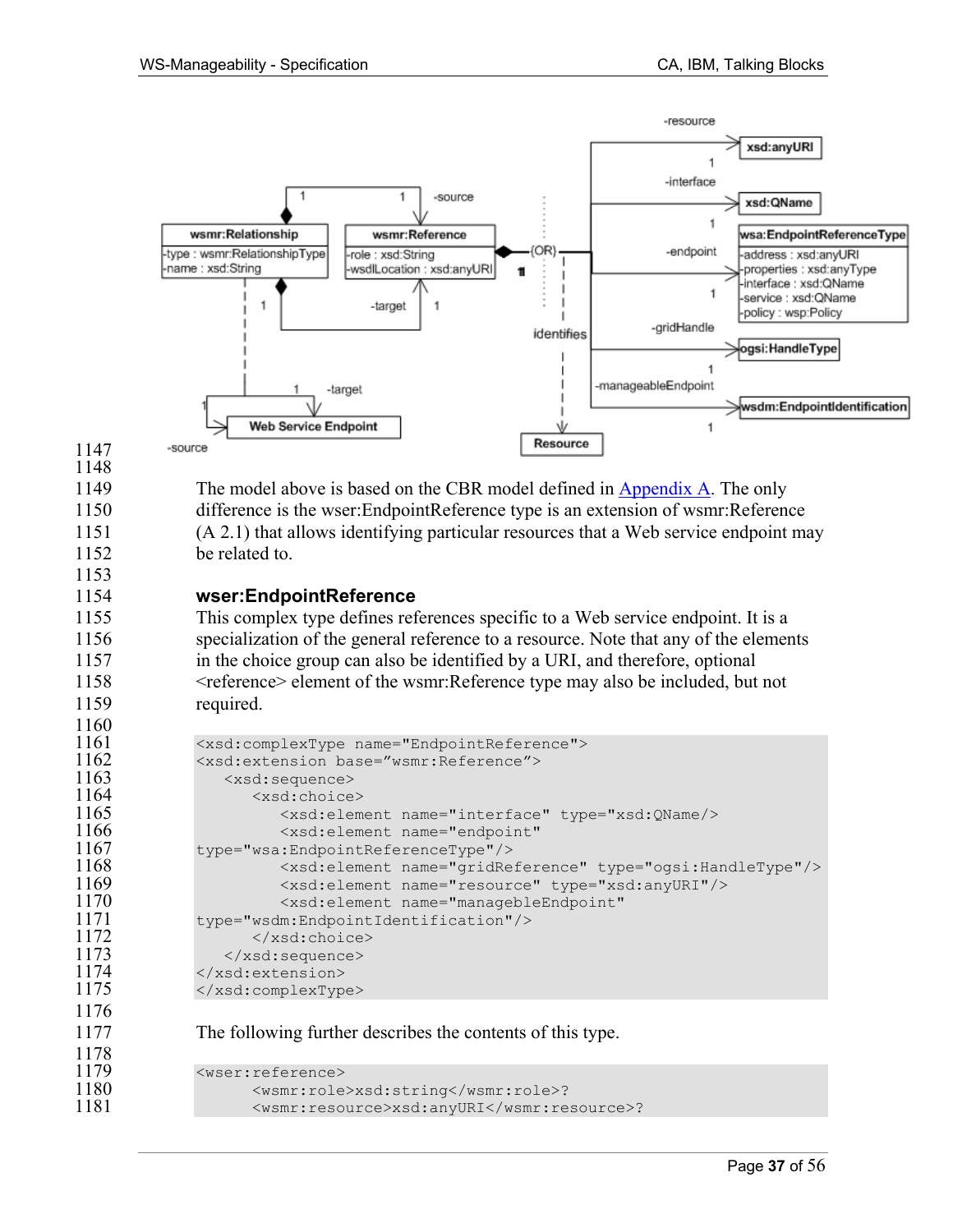| 1182         | ( <wser:interface>xsd:QName</wser:interface>                                                                       |
|--------------|--------------------------------------------------------------------------------------------------------------------|
| 1183<br>1184 | <wser:endpoint>wsa:EndpointReferenceType</wser:endpoint>  <br><wser:gridhandle>ogsi:HandleType  </wser:gridhandle> |
| 1185         | <wsmr:managebleendpoint>wsdm:EdnpointIdentification</wsmr:managebleendpoint>                                       |
| 1186         | )                                                                                                                  |
| 1187         |                                                                                                                    |
| 1188         |                                                                                                                    |
| 1189         | /wser:reference/wser:endpoint                                                                                      |
| 1190         | This optional element (of type wsa:EndpointRefererenceType) defines the endpoint                                   |
| 1191         | the reference refers to.                                                                                           |
| 1192         |                                                                                                                    |
| 1193         | /wser:reference/wser:interface                                                                                     |
| 1194         | This optional element (of type xsd: QName) defines the interface the reference                                     |
| 1195         | refers to.                                                                                                         |
| 1196         |                                                                                                                    |
| 1197         | /wser:reference/wser:gridHandle                                                                                    |
| 1198         | This optional element (of type ogsi: Handle Type) defines the entity the reference                                 |
| 1199         | refers to.                                                                                                         |
| 1200         |                                                                                                                    |
| 1201         | /wser:reference/wser:manageableEndpoint                                                                            |
| 1202         | This optional element (of type wsdm:EndpointIdentification) defines the                                            |
| 1203         | manageable endpoint the reference refers to (see WS-Manageability specifications                                   |
| 1204         | for more details on this type).                                                                                    |
| 1205         |                                                                                                                    |
| 1206         | As defined above, a Web service endpoint references can be one of the following:                                   |
| 1207         |                                                                                                                    |
| 1208         | An Endpoint Reference (wsa:EndpointReferenceType)                                                                  |
| 1209         | An Interface (xsd:QName)                                                                                           |
| 1210         | A Grid Handle (ogsi:HandleType)                                                                                    |
| 1211         | A Resource (xsd; any URI)                                                                                          |
| 1212         |                                                                                                                    |
| 1213         | <b>Endpoint References</b>                                                                                         |
| 1214         | As WSDL 1.2 becomes better defined, the endpoint referencing scheme it adopts is                                   |
| 1215         | likely to form the basis of how this specification should define the structure of                                  |
| 1216         | endpoint references. At this time, the WS-Addressing offers the clearest definition                                |
| 1217         | and can be used within this document to define the structure of an endpoint                                        |
| 1218         | reference (http://xml.coverpages.org/ws-addressing20030313.pdf).                                                   |
| 1219         |                                                                                                                    |
| 1220         | <b>Interface References</b>                                                                                        |
| 1221         | Interface references are made by specifying the QName of the interface defined                                     |
| 1222         | within the context of the WSDL document that describes a service.                                                  |
| 1223         |                                                                                                                    |
| 1224         | <b>Grid Service Handle</b>                                                                                         |
| 1225         | A Grid Service Handle (GSH) is an abstract naming construct defined within the                                     |
| 1226         | Open Grid Services Infrastructure specification. They are used to name service                                     |
| 1227         |                                                                                                                    |
|              | instances but do not contain enough information to actually communicate with a                                     |
| 1228         | grid service instance. To communicate with a grid service instance a GSH must be                                   |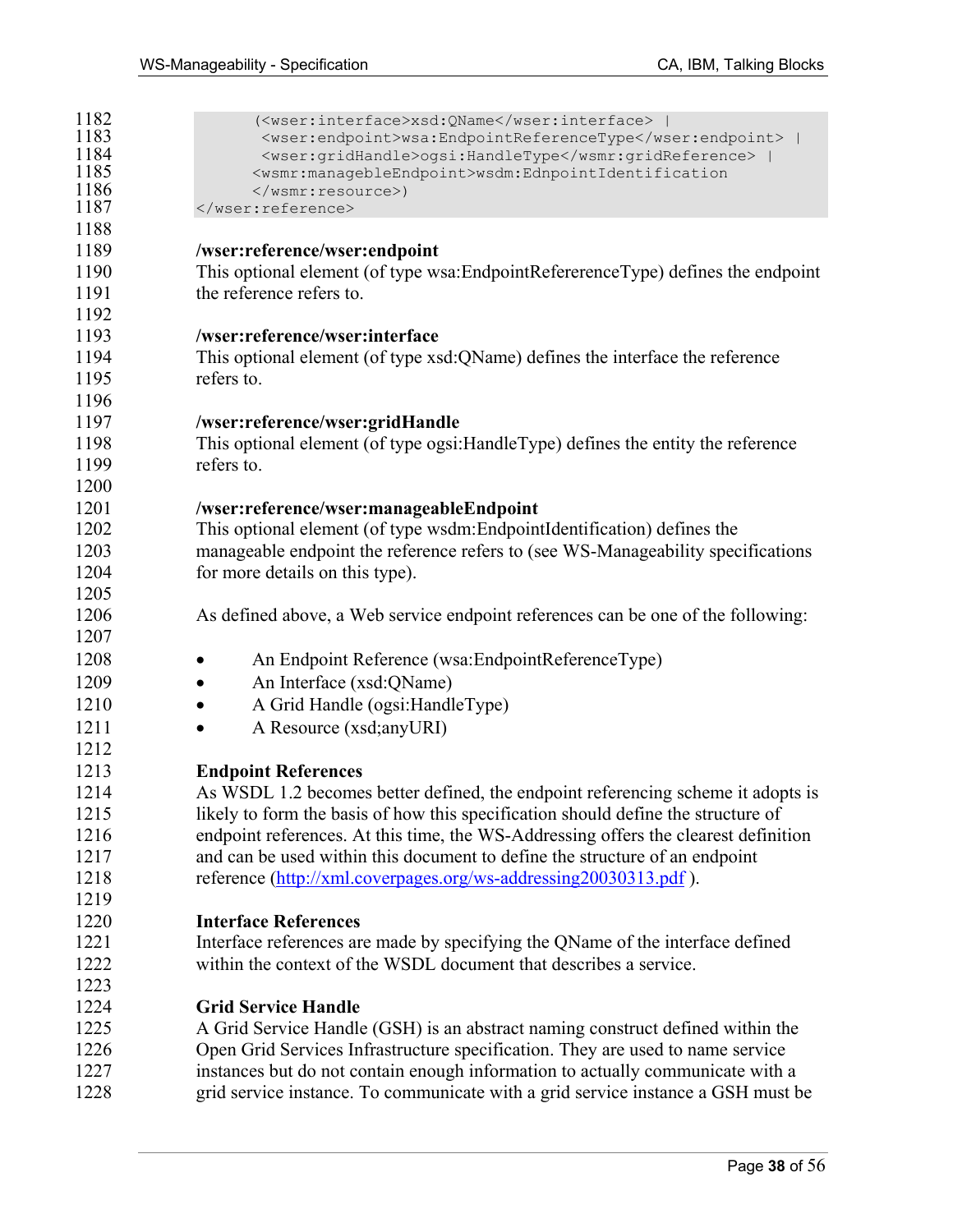| 1229         | resolved to a Grid Service Reference (GSR) that does contain the information                  |
|--------------|-----------------------------------------------------------------------------------------------|
| 1230         | required to communicate with a specific grid service instance ().                             |
| 1231         |                                                                                               |
| 1232         | This mechanism allows for a level of indirections that makes distributed systems              |
| 1233         | more flexible and supports the relationship model we defined, in terms of abstract            |
| 1234         | relationships (e.g. interface or GSH).                                                        |
| 1235         |                                                                                               |
| 1236         | <b>Manageable Endpoint</b>                                                                    |
| 1237         | See definition of the manageable Web service endpoint identification topic (1.3.1)            |
| 1238         |                                                                                               |
| 1239         | 2.6.2 Manageability through WSDL Declarative Relationships                                    |
| 1240         | WSDL declarative relationships can be defined at the interface level, service level,          |
| 1241         | and at the endpoint level and can be mixed. For example, an service defined in                |
| 1242         | WSDL can also define its relationship to other interfaces or concrete endpoints.              |
| 1243         |                                                                                               |
| 1244         | Relationships when declared between two interfaces are similar to partner link type           |
| 1245         | definitions in <b>BPEL 1.1</b> However, each interface relationship is declared using the     |
| 1246         | CBR schema defined in Appendix A (wsmr:Relationship in A 2.2, wsmr:Reference                  |
| 1247         | in A 2.1 and wser: EndpointReference in 2.6.1.2).                                             |
| 1248         |                                                                                               |
| 1249         | The following example shows how the relationship schema is used to define a                   |
| 1250         | dependency relationship between a travel agency service and services implementing             |
| 1251         | airline reservation interfaces. The relationship is expressed in WSDL using WS-               |
| 1252         | Policy as an example of a possible approach.                                                  |
| 1253         |                                                                                               |
| 1254         | <definitions <="" name="AnInterfaceDependencyExample" th=""></definitions>                    |
| 1255         | targetNamespace="http://www.Travel.com/bookTrip/1.0/"                                         |
| 1256         | xmlns:tns="http://www.Travel.com/bookTrip/1.0/"                                               |
| 1257         | xmlns:fs="http://www.Airline.com/flightReservation/2.0/"  >                                   |
| 1258         |                                                                                               |
| 1259<br>1260 | <wsp:policy name="BookTripPolicy"><br/><wsmr:relationships></wsmr:relationships></wsp:policy> |
| 1261         | <wsmr:relationship></wsmr:relationship>                                                       |
| 1262         | <wsmr:type>urn:wsmr:webservice:endpoint:dependency:uses</wsmr:type>                           |
| 1263         | <wsmr:name>Using a flight reservation service</wsmr:name>                                     |
| 1264         | <wsmr:target></wsmr:target>                                                                   |
| 1265         | <wsmr:role>Flight Reservation Provider</wsmr:role>                                            |
| 1266<br>1267 | <wser:interface>fs:FlightReservationPortType</wser:interface><br>                             |
| 1268         |                                                                                               |
| 1269         |                                                                                               |
| 1270         |                                                                                               |
| 1271         |                                                                                               |
| 1272<br>1273 | <service name="BookTrip" wsp:policyrefs="tns:BookTripPolicy"></service>                       |
| 1274         |                                                                                               |
| 1275         |                                                                                               |
| 1276         |                                                                                               |
|              |                                                                                               |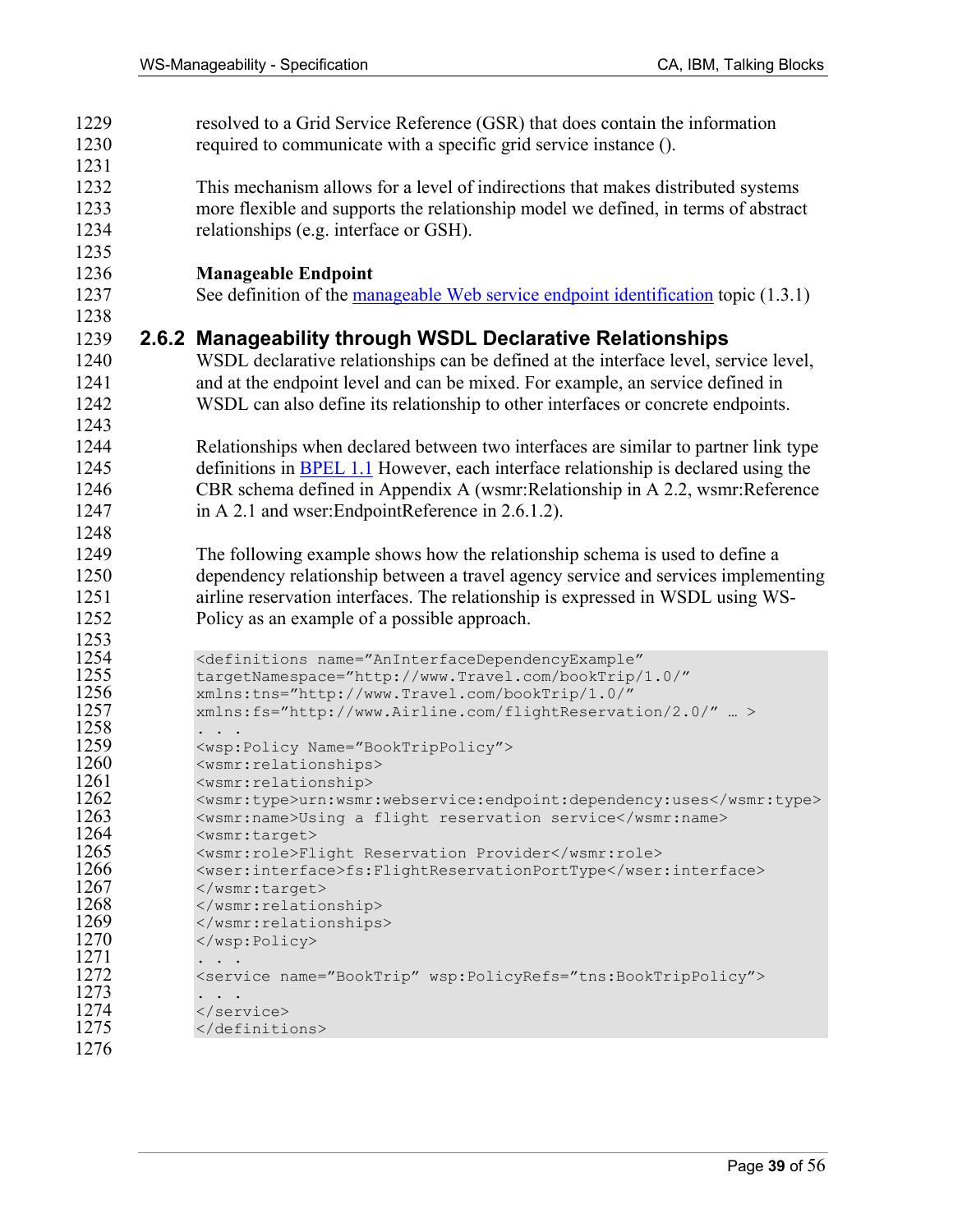### 1277 **2.6.3 Manageability through Infrastructure Services**

- 1278 The CBR model for describing and managing relationships (Appendix A) also 1279 supports that the relationships in general become an independently defined element 1280 of the Web services architecture. This would allow for relationship management at 1281 an infrastructure service level.
- 1282
- 1283 Essentially it means that CBR could be used as a base model that is extended in
- 1284 terms of manageability interfaces for modification and discovery of relationships,
- 1285 etc. An infrastructure service (rather than a resource) may offer the extended 1286 relationship manageability interfaces.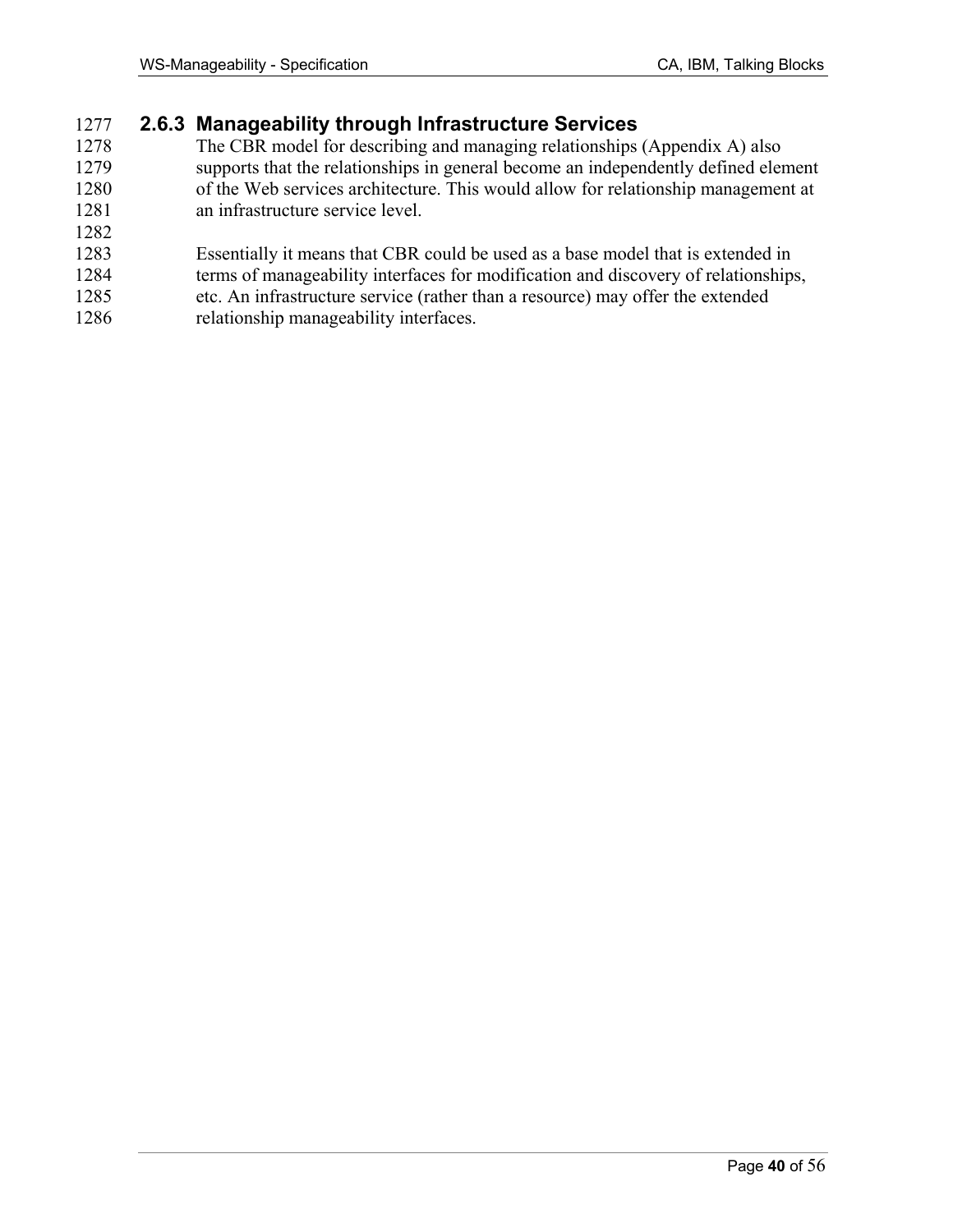# 1287 **3 Web Service Endpoint Manageability Model Representation**

1288 The models shown above can be rendered in WSDL 1.1, GWSDL, and WSDL 1.2 when it 1289 is available. It can also be used to create appropriate CIM models. The WSDL and 1290 GWSDL representations are in the accompanying Web Service Manageability –

- 1291 Representations document.
- 1292

1293 The representations document shows how the model (and topic sub-models) can be 1294 represented as WSDL 1.1 and GWSDL interfaces. Some of the techniques used may be 1295 useful in defining the manageability of resources other than Web services. Specifically, the 1296 development of common, base, and Web service endpoint specific interfaces for 1297 manageability topics. However, it is beyond the scope of this document to define how other 1298 manageability interfaces should be normatively rendered in WSDL. When the WSDM 1299 "Management Using Web Services" specification has been defined, the functions defined 1300 by the base portTypes will move to it and the remaining portTypes in this companion 1301 document will change, or new normative WSDL and GWSDLs will be defined, to align 1302 with the "Management Using Web Services" specification. 1303 1304 The GWSDL representations leverage existing OGSI and CMM functionality even where

1305 equivalent capability is not available in the WSDL 1.1 representations at this time.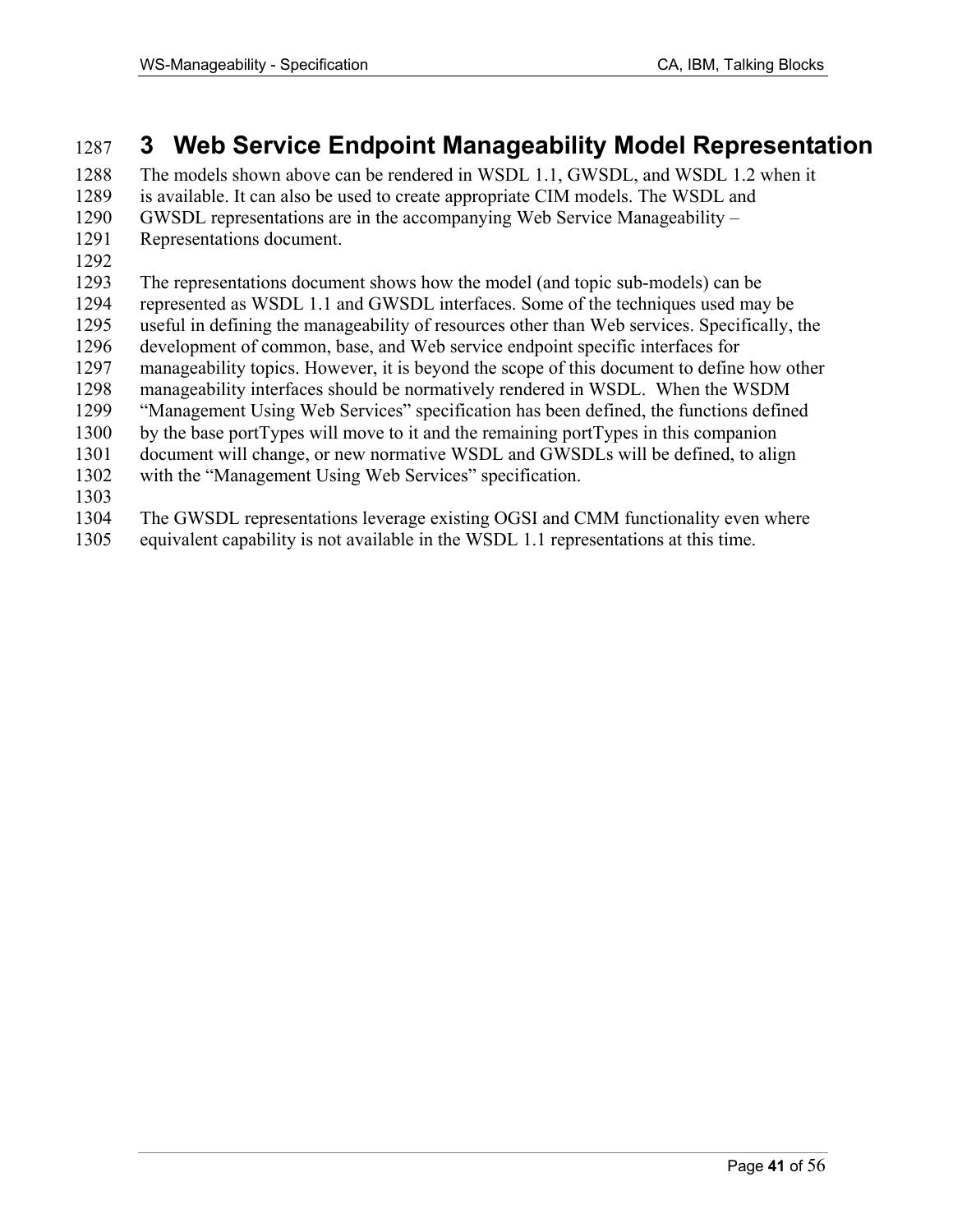# 1306 **Appendix A: Common Base Relationship Model**

### 1307

1308 The Common Base Relationship Model (CBR) defines a general mechanism for describing 1309 types of relationships that can exist between IT resources. The general model is offered, 1310 such that it can be used to represent relationships between similar or disparate resources in 1311 the form of references. Each Relationship defines a link, modeled as an association, 1312 between exactly two Resources (a resource can, of course be related to many other 1313 resources, but each link is modeled as a separate relationship). The two resources in a 1314 relationship are modeled as References, one the *source* and the other the *target*. Each 1315 Reference identifies the resource as the source or target and the role it plays within the 1316 relationship.

1317

1318<br>1319<br>1320<br>1321<br>1322<br>1323<br>1323<br>1324

1325 1326

**Note**: Where a source Reference is not specified the Web service endpoint, **advertising** the relationship, is deemed to be the source. Where relationships need to be bidirectional new realtionship types can be defined (eg UsedBy) and the role element used to determine semantics for the traversal of the linkage (eg Flight booking provider).

Note: The CBR model may be suitable for describing relationships between other IT resources, however that determination is not inferred by this work and is outside of the scope of this document. The anticiaption is that this work will adopt a stabdardised, genric representation for relationships when it becomes available.



1327 1328

# 1329 *A.1 Common Relationship Types*

1330 The semantics of a relationship are defined by its type. The types of relationships 1331 identified based on manageability requirements and can be defined at two levels, 1332 generically where the semantics of the relationship are consistent across resources 1333 and between resource type and specifically where the semantics are definitive to the 1334 resource types being related.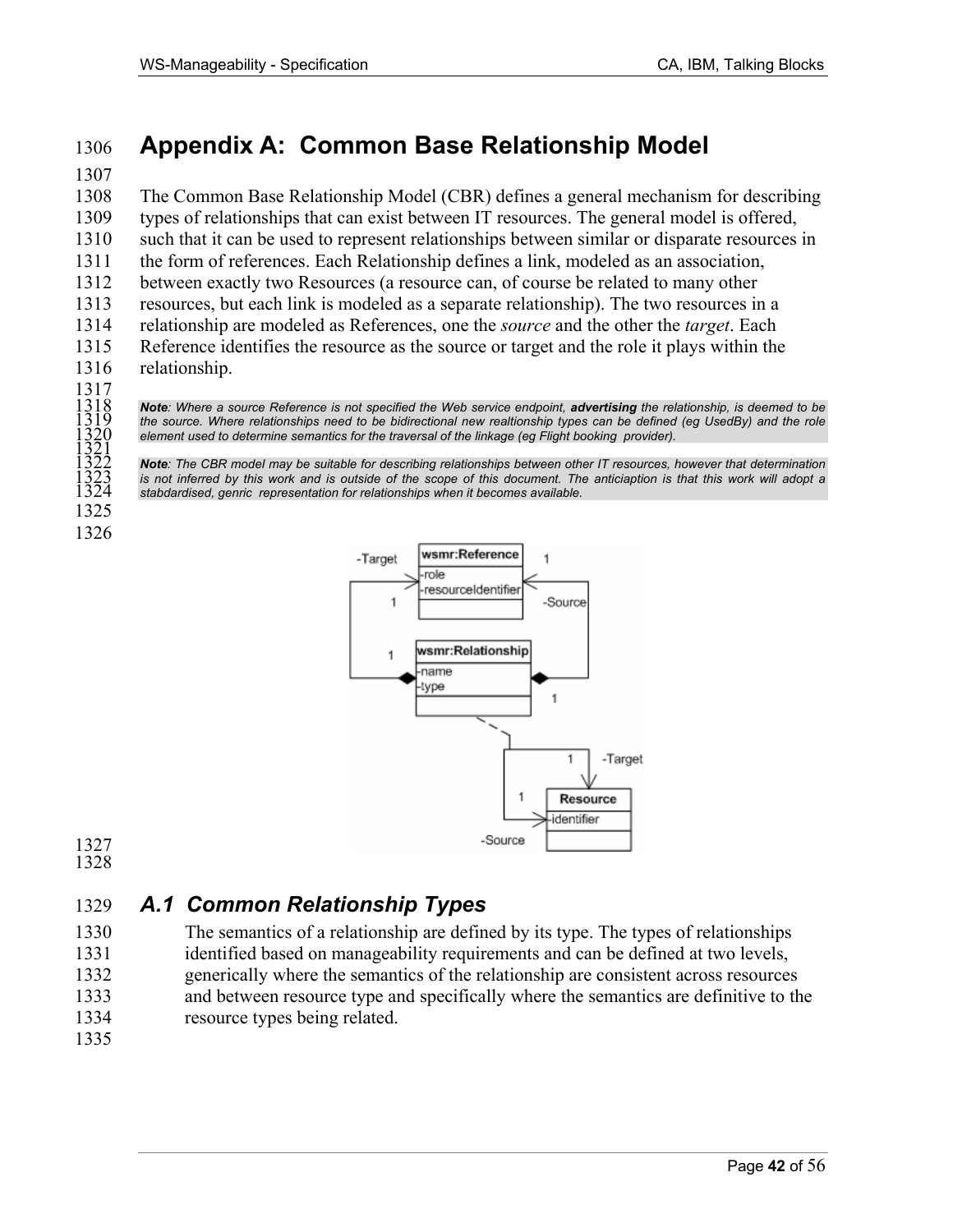

1353 These relationship types are identified using URNs, using the following structure:

1355 urn:wsmr*:<resource type/name identifier>:<generic relationship*  1356 *type*>:<*resource specific relationship type*>

1358 For example:

1336 1337

1342

1348

1352

1354<br>1355

1357

1359<br>1360

1361

1364

urn:wsmr:webservice:endpoint:change:compatibleWith

1362 where **webservice** is the resource type, further qualified by **endpoint,** the generic 1363 relationship type is **change** and the specific relationship type is **compatibleWith**.

1365 <xsd:simpleType name="AnyRelationshipType">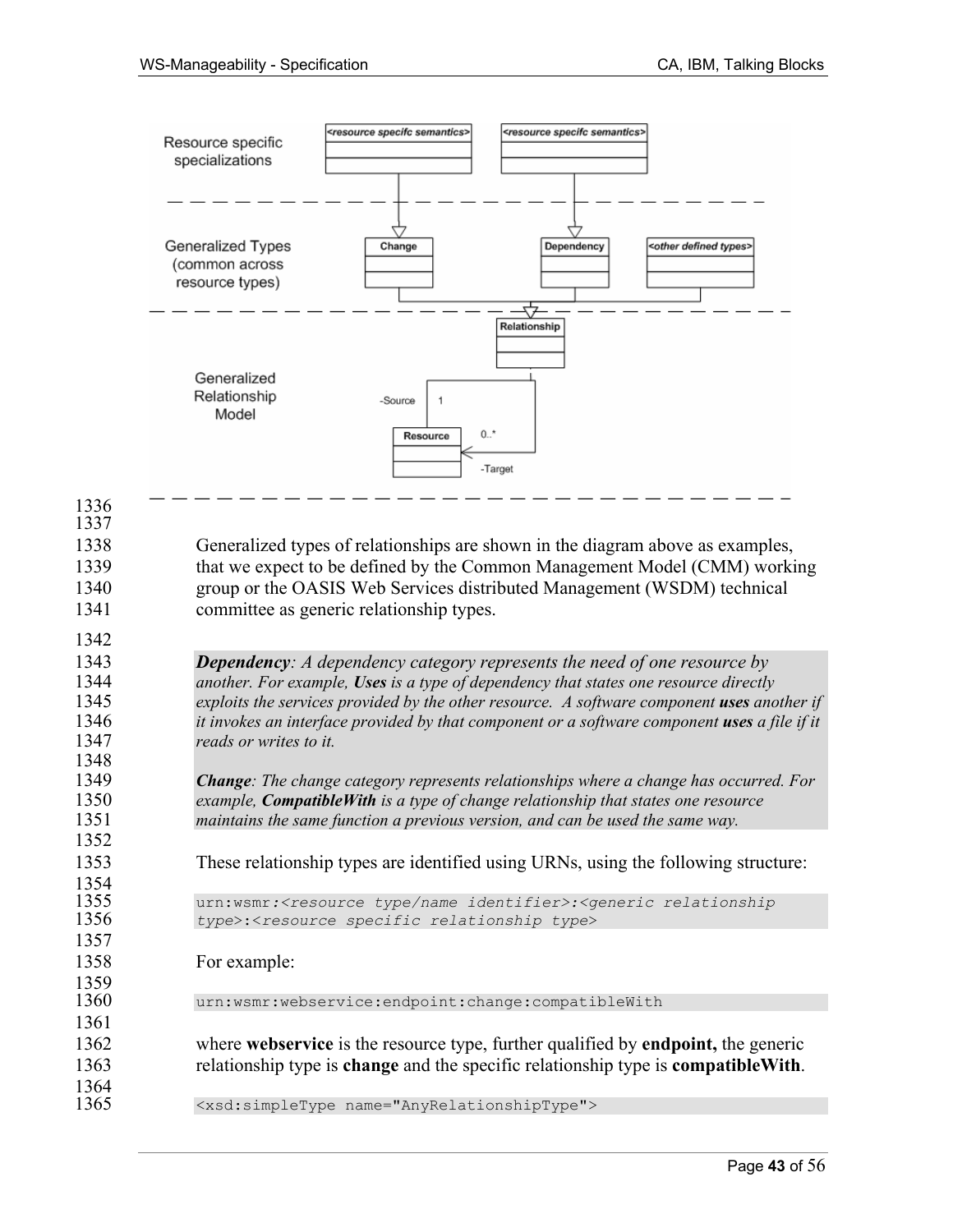```
1366 <xsd:restriction base="xsd:AnyURI"/><br>1367 </xsd:simpleType>
                1367 </xsd:simpleType> 
1368<br>1369
1369 <xsd:simpleType name="RelationshipType"> 
1370 <xsd:restriction base="wsmr:AnyRelationshipType"><br>1371 <xsd:enumeration value="....."/>
1371 <xsd:enumeration value="……"/> 
1372 <xsd:enumeration value="....."/><br>1373 </xsd:restriction>
1373 </xsd:restriction><br>1374 </xsd:simpleType>
                </xsd:simpleType>
```
### 1376 **A.1.1 Constraints on Common Relationships**

- 1377 Certain constraints can be defined as part of the semantic definition of a relationship 1378 type. For example, generic or resource specific relationships could be defined as uni-1379 directional where bi-directional a relationship could lead to non-resolvable circular 1380 relationships.
- 1381

1385

1387

# 1382 *A.2 Common Relationship Description*

1383 Relationships are declared between two elements (of type wsmr:Reference) and 1384 declare the type and name of the relationship.

1386 The Common Relationship Model for is shown below.



1388

1389

### 1390 **A.2.1 wsmr:Reference**

1391 The wsmr:Reference type defines a reference to a resource in a Relationship. The 1392 following schema definition describes this type. 1393

1394 So that resource, the reference refers to, can be specified in different ways, 1395 resourceGroup is defined as an abstract container element.

1396<br>1397 1397 <xsd:complexType name="Reference">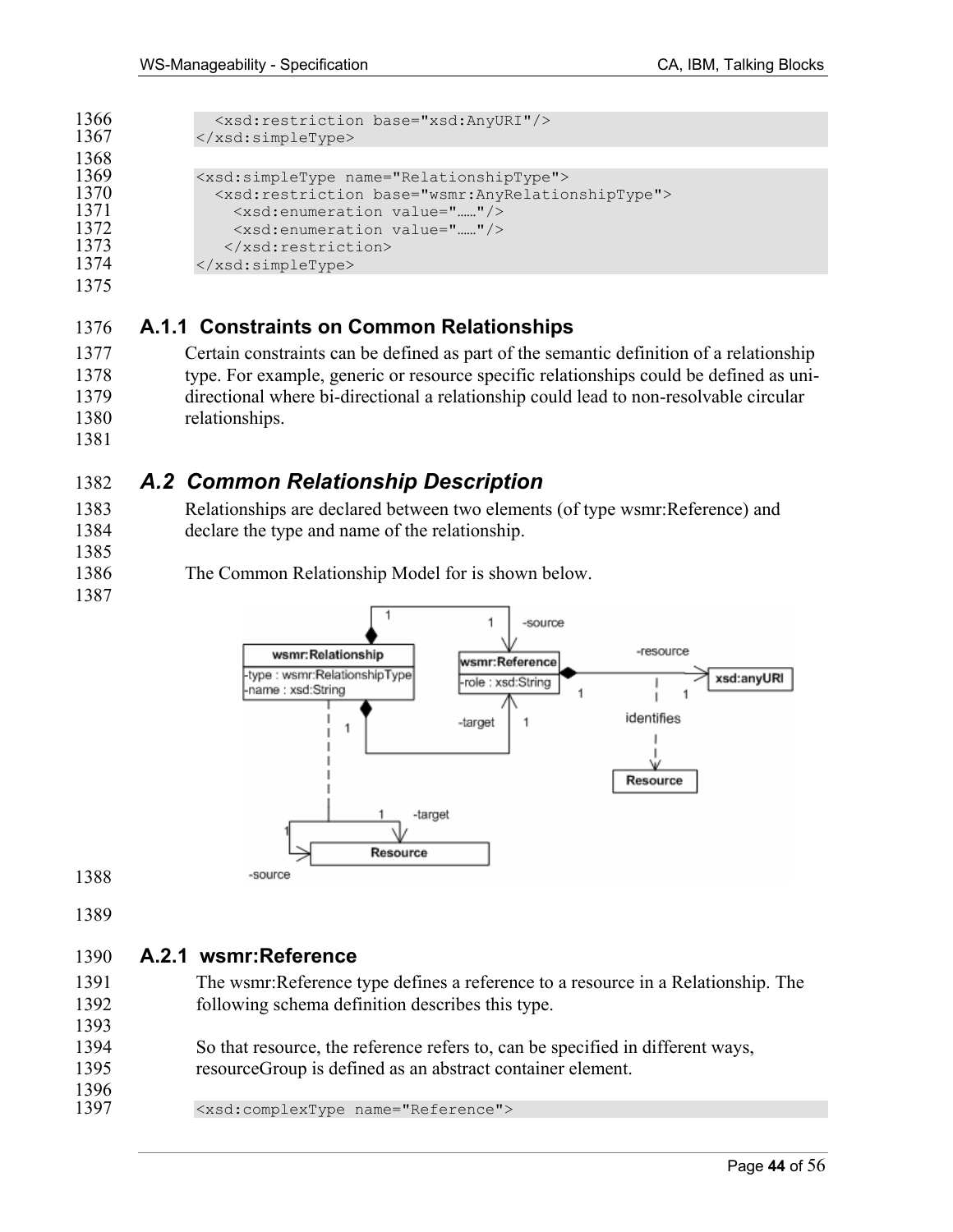| 1398<br>1399<br>1400<br>1401<br>1402<br>1403<br>1404 | <xsd:sequence><br/><xsd:element minoccurs="0" name="role" type="xsd:string"></xsd:element><br/><xsd:element minoccurs="0" name="resource" type="xsd:anyURI"></xsd:element><br/><xsd:any <br="" minoccurs="0" namespace="##other" processcontents="lax">maxOccurs="unbounded" /&gt;<br/></xsd:any></xsd:sequence><br> |
|------------------------------------------------------|----------------------------------------------------------------------------------------------------------------------------------------------------------------------------------------------------------------------------------------------------------------------------------------------------------------------|
| 1405                                                 |                                                                                                                                                                                                                                                                                                                      |
| 1406                                                 | This allows the resource Group element to be comprised of variable content.                                                                                                                                                                                                                                          |
| 1407                                                 | Variable content will be defined as substitutable elements, specific to the                                                                                                                                                                                                                                          |
| 1408                                                 | relationship type or resources being related. In the model seen above there is only                                                                                                                                                                                                                                  |
| 1409                                                 | one element defined for the variable content, but in later sections, we will see that                                                                                                                                                                                                                                |
| 1410                                                 | the variable content could be a restricted choice of many different types.                                                                                                                                                                                                                                           |
| 1411                                                 |                                                                                                                                                                                                                                                                                                                      |
| 1412                                                 | /wsmr:reference                                                                                                                                                                                                                                                                                                      |
| 1413                                                 | This represents a referenced entity in a relationship and specifies a resource and the                                                                                                                                                                                                                               |
| 1414                                                 | role the reference plays in the relationship.                                                                                                                                                                                                                                                                        |
| 1415                                                 |                                                                                                                                                                                                                                                                                                                      |
| 1416                                                 | /wsmr:reference/wsmr:role                                                                                                                                                                                                                                                                                            |
| 1417                                                 | This required element (of type xsd: String) specifies the role this reference plays in a                                                                                                                                                                                                                             |
| 1418                                                 | relationship.                                                                                                                                                                                                                                                                                                        |
| 1419                                                 |                                                                                                                                                                                                                                                                                                                      |
| 1420                                                 | /wsmr:reference/wsmr:resource                                                                                                                                                                                                                                                                                        |
| 1421                                                 | This is the URI that identifies the resource this reference points to.                                                                                                                                                                                                                                               |
| 1422                                                 |                                                                                                                                                                                                                                                                                                                      |
| 1423                                                 | A.2.2 wsmr:Relationship                                                                                                                                                                                                                                                                                              |
| 1424                                                 | The wsmr: Relationship type defines a Relationship type. The following schema                                                                                                                                                                                                                                        |

1425 definition describes this type.

```
1426<br>1427
```
1439

```
1427 <xsd:complexType name="Relationship"><br>1428 <xsd:sequence>
1428 <xsd:sequence><br>1429 <xsd:elemen
1429 <xsd:element name="type" type="wsmr:AnyRelationshipType" 
1430 minOccurs="0"/><br>1431 <xsd:element nar
1431 <xsd:element name="name" type="xsd:string" minOccurs="0"/> 
1432 <xsd:element name="source" type="wsmr:Reference"<br>1433 minOccurs="0"/>
1433 minOccurs="0"/><br>1434 <xsd:elem
1434 <xsd:element name="target" type="wsmr:Reference"/> 
1435 <xsd:any namespace="##other" processContents="lax" minOccurs="0" 
1436 maxOccurs="unbounded" /><br>1437 </xsd:sequence>
1437 </xsd:sequence><br>1438 </xsd:complexType>
              1438 </xsd:complexType>
```
1440 The following further describes the contents of this type.

```
1441<br>1442
1442 <wsmr:relationship><br>1443 <wsmr:type>wsm
1443 <wsmr:type>wsmr:AnyRelationshipType</wsmr:type> ? 
1444 <wsmr:name>xsd:string</wsmr:name> ? 
1445 <wsmr:source>wsmr:Reference</wsmr:source> ?<br>1446 <wsmr:target>wsmr:Reference</wsmr:target>
1446 <wsmr:target>wsmr:Reference</wsmr:target><br>1447 </wsmr:relationship>
               </wsmr:relationship>
```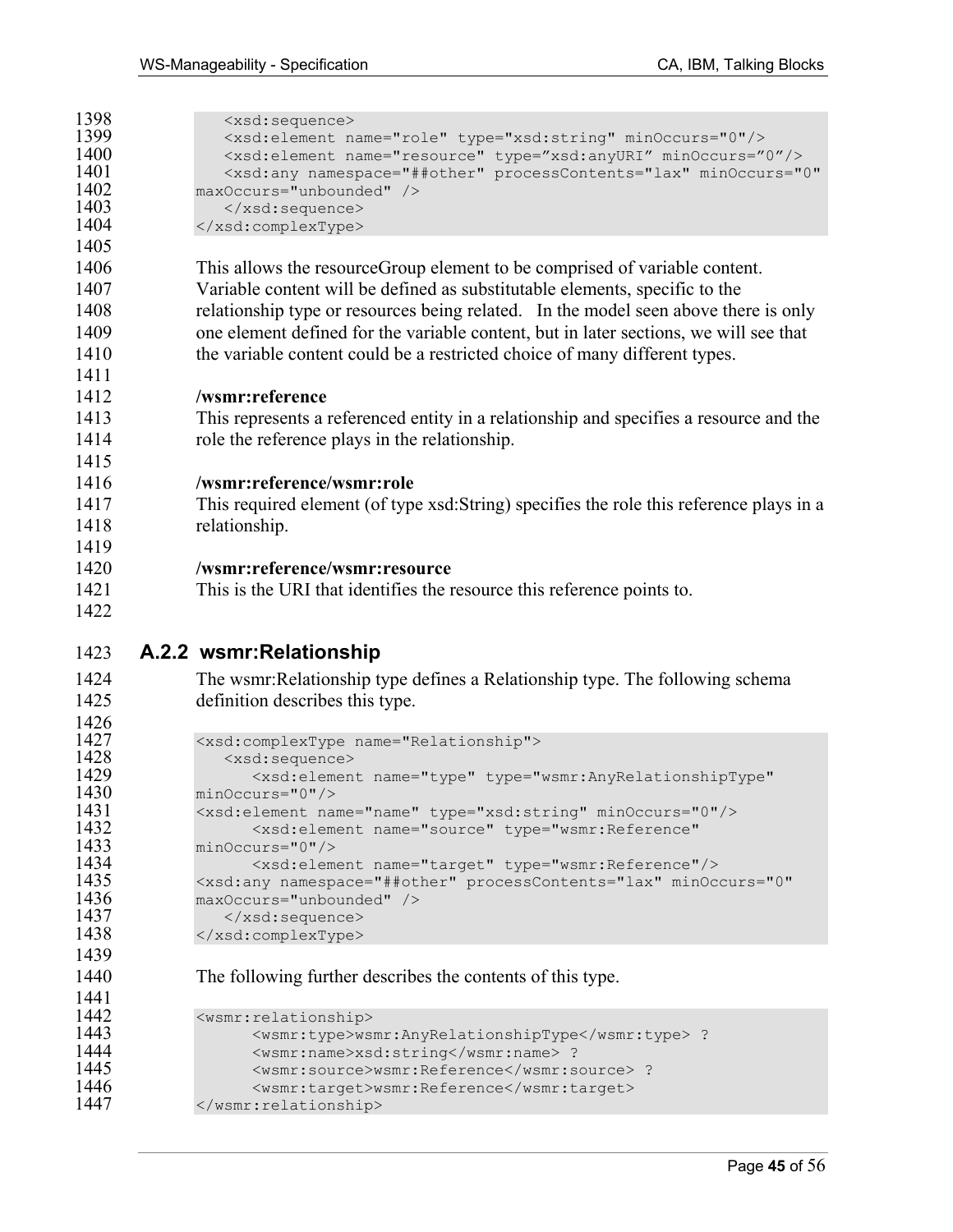| 1440 |                                                                                       |
|------|---------------------------------------------------------------------------------------|
| 1449 | /wsmr:relationship                                                                    |
| 1450 | This represents a type of relationship that can exist between two elements (of type   |
| 1451 | reference), is named, and defines the type of relationship it represented between the |
| 1452 | two elements.                                                                         |
| 1453 |                                                                                       |
| 1454 | /wsmr:relationship/wsmr:type                                                          |
| 1455 | This required element (of type xs:AnyURI) represents some element of type             |
| 1456 | wsmr:RelationshipType. (see Relationship Types).                                      |
| 1457 |                                                                                       |
| 1458 | /wsmr:relationship/wsmr:name                                                          |
| 1459 | This optional element (of type xsd:String) specifies the name of the relationship     |
| 1460 | being specified.                                                                      |
| 1461 |                                                                                       |
| 1462 | /wsmr:relationship/wsmr:source                                                        |
| 1463 | This optional element (of type wsmr: Reference) specifies the [endpoint] property     |
| 1464 | and the [role] property the source reference plays within the relationship.           |
| 1465 |                                                                                       |
| 1466 | /wsmr:relationship/wsmr:target                                                        |
| 1467 | This required element (of type wsmr: Reference) specifies the [endpoint] property     |
| 1468 | and the [role] property the target reference plays within the relationship.           |
| 1469 |                                                                                       |
|      |                                                                                       |

### 1470 *A.3 Common Relationship Manageability Model*

- 1471 The relationship representation in UML and XML was given in section A.2. This 1472 section defines a few additional data types and an interface model for accessing the 1473 manageability of relationships capability. 1474
- 1475 Following additional data types are used in the manageability model. All additional 1476 data types specific to this sub model are defined in the **wsmr** namespace. 1477
- +relationship[0..\*] : Relationship **ArrayOfRelationships** 1478 +name[0..1] : xsd:string **RelationshipQuery**
	- +type[0..1] : RelationshipType +reference[0..1] : Reference

1479 1480

1448

- 1481 **RelationshipQuery** specifies a set of parameters that may be provided to query a set 1482 of resource relationships. The parameters define search criteria.
- 1484 Following event description data types are defined for relationships.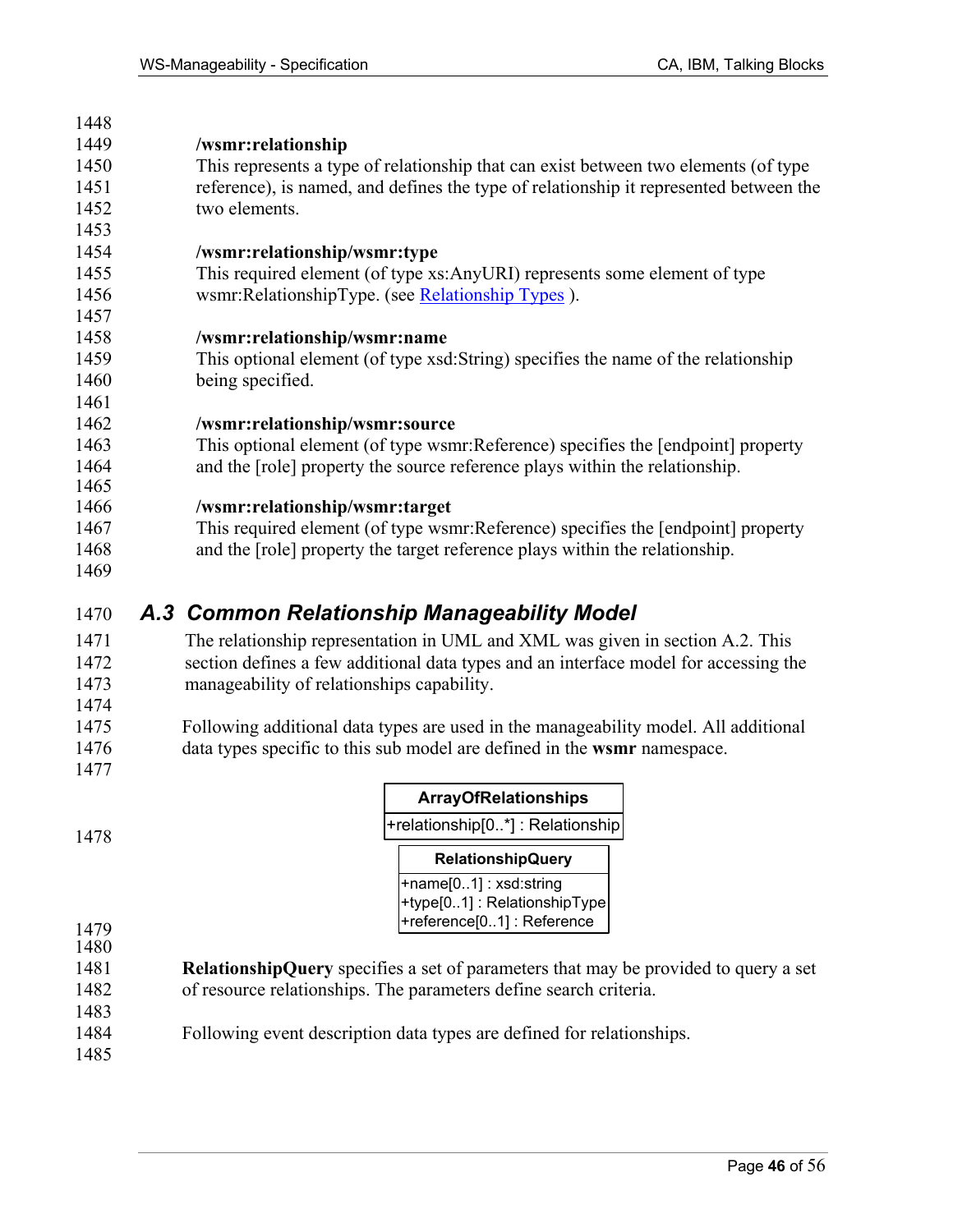

- 1488 The manageability information model for this topic has a name
- 1489 **ManageableRelationships** which is defined in the
- 1490 **urn:wsmr:common:relationships:manageability** namespace.
- 1492 Following diagram shows the relationship interface model. The details are described 1493 in the following subsections.
- 1494

1491

| <b>ManageableRelationships</b>                                                  |
|---------------------------------------------------------------------------------|
| -relationships[1]: ArrayOfRelationships                                         |
| -availableRelationships[0*]: RelationshipType                                   |
| -availableRelationshipEvents[0*]: EventIdentifier                               |
| «event» #relationshipTargetChange[1] : RelationshipTargetChangeEventDescription |
| +QueryRelationships(in query: RelationshipQuery): ArrayOfRelationships          |

| 1496 | A.3.1 Properties      |                                                                           |
|------|-----------------------|---------------------------------------------------------------------------|
| 1497 |                       |                                                                           |
| 1498 | ➤                     | relationships                                                             |
| 1499 |                       | This property is an array of known relationships for the source           |
| 1500 |                       | resource.                                                                 |
| 1501 |                       |                                                                           |
| 1502 | $\blacktriangleright$ | availableRelationships                                                    |
| 1503 |                       | This property is an array of available relationships types that can be    |
| 1504 |                       | provided by the resource.                                                 |
| 1505 |                       |                                                                           |
| 1506 | ➤                     | availableRelationshipEvents                                               |
| 1507 |                       | This property is an array of event identifiers that are available for     |
| 1508 |                       | relationships defined for the resource.                                   |
|      |                       |                                                                           |
| 1509 | A.3.2 Operations      |                                                                           |
| 1510 |                       |                                                                           |
| 1511 | ➤                     | QueryRelationships({ <relationship query="">})</relationship>             |
| 1512 |                       | Returns an array of relationships based on the supplied query             |
| 1513 |                       | parameters. For example it may look for relationship with a specified     |
| 1514 |                       | name, a specified relationship type, or a specified reference as a target |
| 1515 |                       | or source.                                                                |
|      |                       |                                                                           |
| 1516 | A.3.3 Events          |                                                                           |
| 1517 |                       |                                                                           |
| 1518 | ➤                     | relationshipTargetChange                                                  |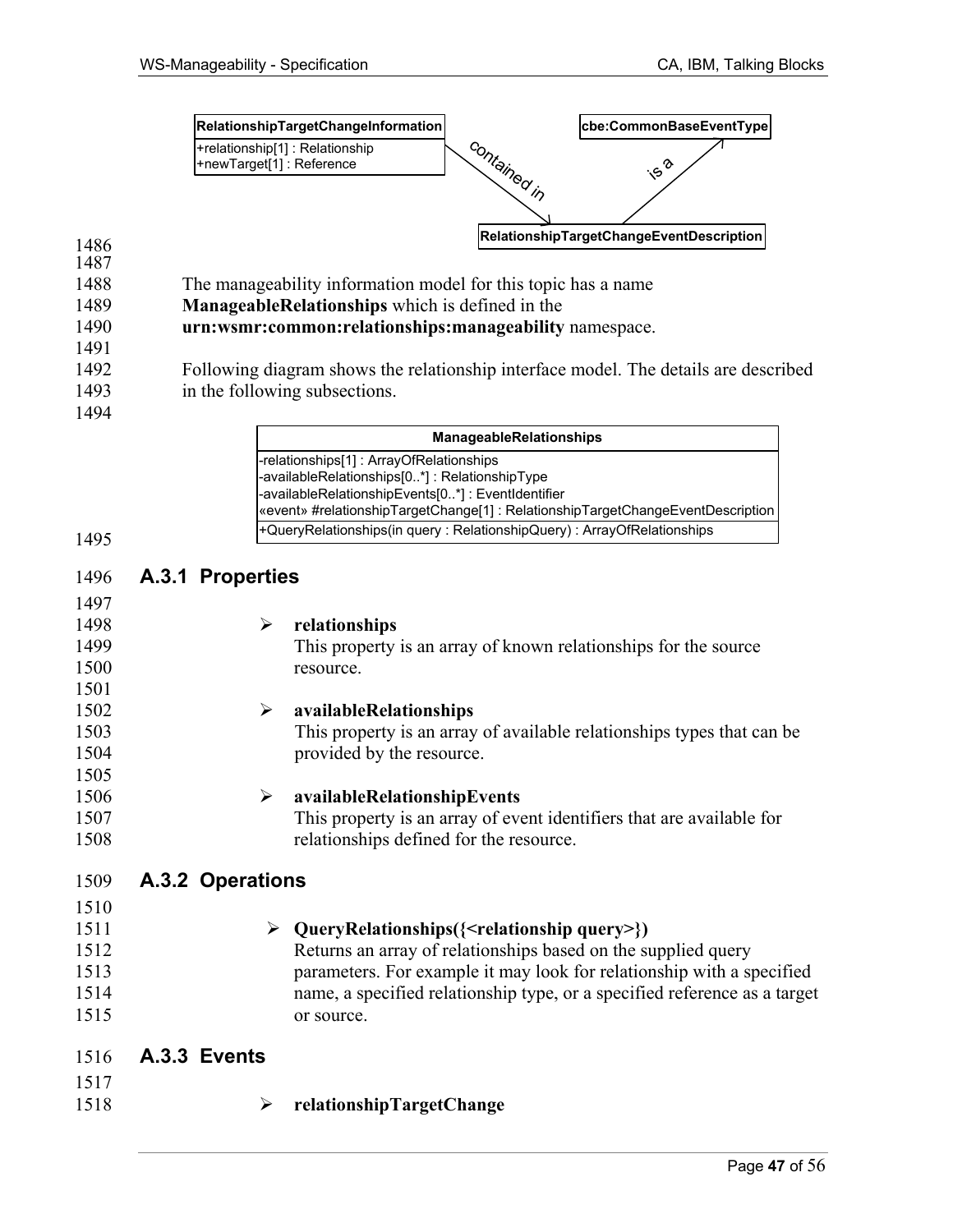| 1519 | The event occurs whenever a relationship target changes. |
|------|----------------------------------------------------------|
| 1520 |                                                          |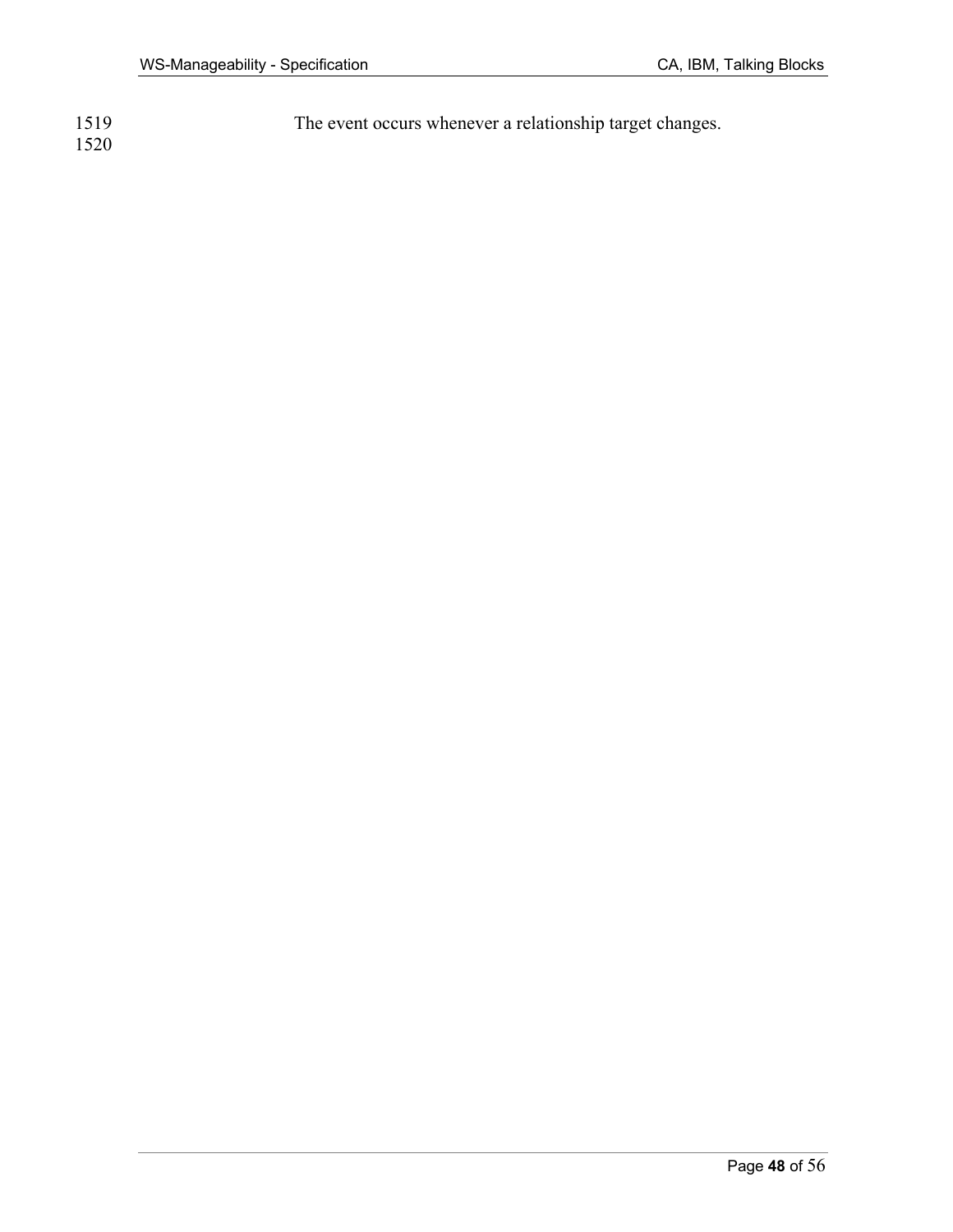# 1521 **Appendix B: Web service Relationship Examples**

## 1522 **B.1 Web service endpoint Dependency:Uses Representation**

- 1523 Based on the general model for expressing relationships a dependency can be 1524 defined in two ways, as per the model, at the interface level, and at the endpoint 1525 level. Declaring relationships at the interface level for dependencies, allows for 1526 visibility into relationships even where Web service endpoint to be utilized are 1527 resolved dynamically at runtime. The resolution would likely be in the form of a 1528 Web service endpoint reference that contains the relevant information required to 1529 invoke the Web service endpoint (binding to be used and the endpoint address). The 1530 Web service endpoint reference is also, the way in which endpoint level 1531 relationships for a web service endpoint are defined.
- 1532 **B.1.1 Endpoint defined Dependency: Uses**
- 1533 A dependency that is defined in terms of an endpoint reference implementing an 1534 interface (early binding) is called an endpoint dependency. The structure of the 1535 endpoint reference could be rendered using WS-Addressing
- 1536 (http://xml.coverpages.org/ws-addressing20030313.pdf), Arthur Ryman's
- 1537 R085 proposal ( http://lists.w3.org/Archives/Public/www-ws-desc/2002Dec/att-0021/01-
- 1538 URI-References.html ), the alternate Oracle submission to the WSDL working group
- 1539 at the W3C (http://lists.w3.org/Archives/Public/www-ws-desc/2003Jun/att-
- 1540 0005/WS-Ref3.pdf ). The specification for these concepts as they relate to Web 1541 Services is still evolving, and we expect normative definitions for them to emerge 1542 in the future.

### 1543 *Example*

- 1544 The following example shows how the relationship model described in section 1545 2.6.1.2 can be used to define a uses relationship between the TravelBooking service 1546 of a TravelReservation service, and an endpoint reference to a Flight service. The 1547 model is shown below followed by an XML rendition based on the schema defined.
- 1548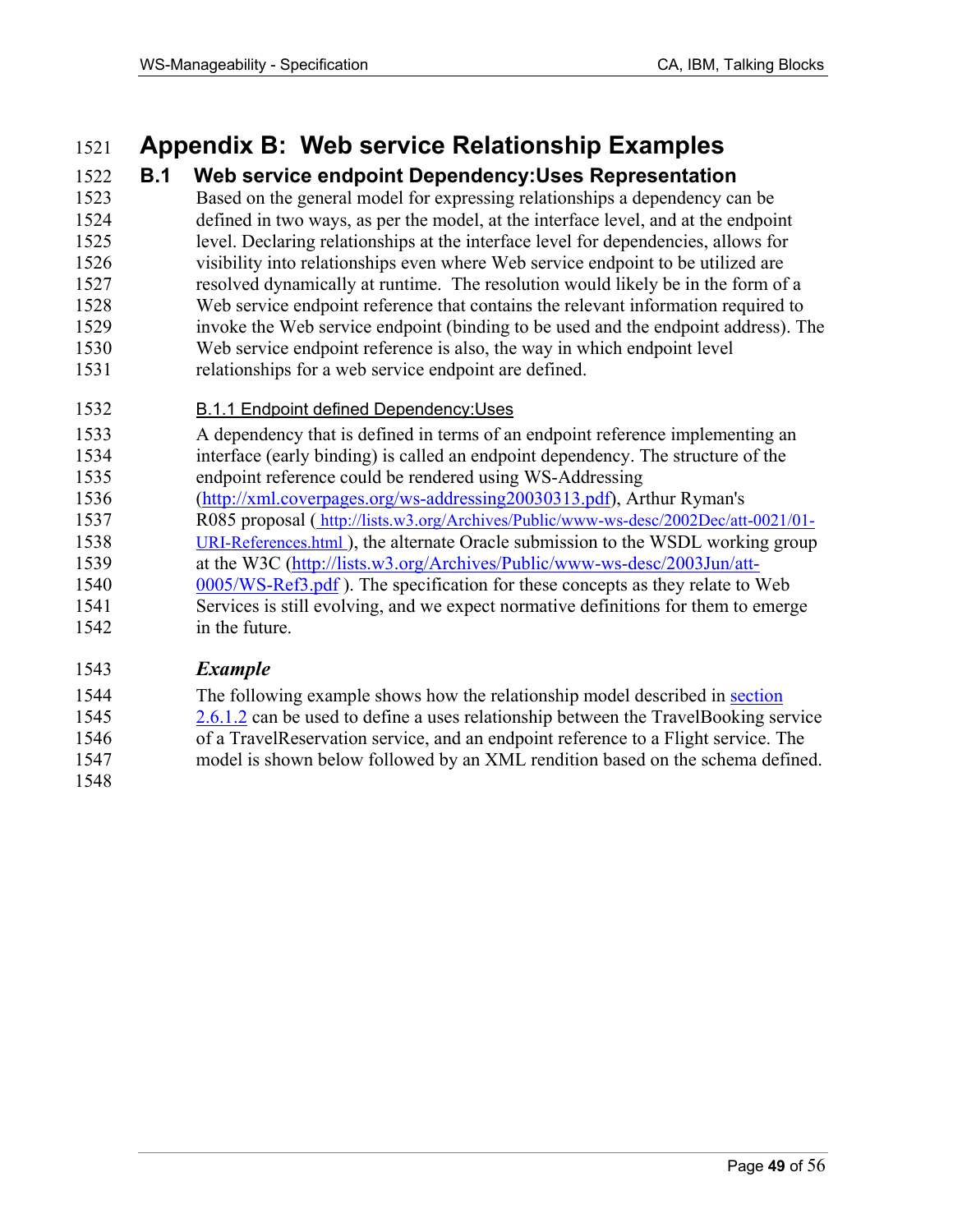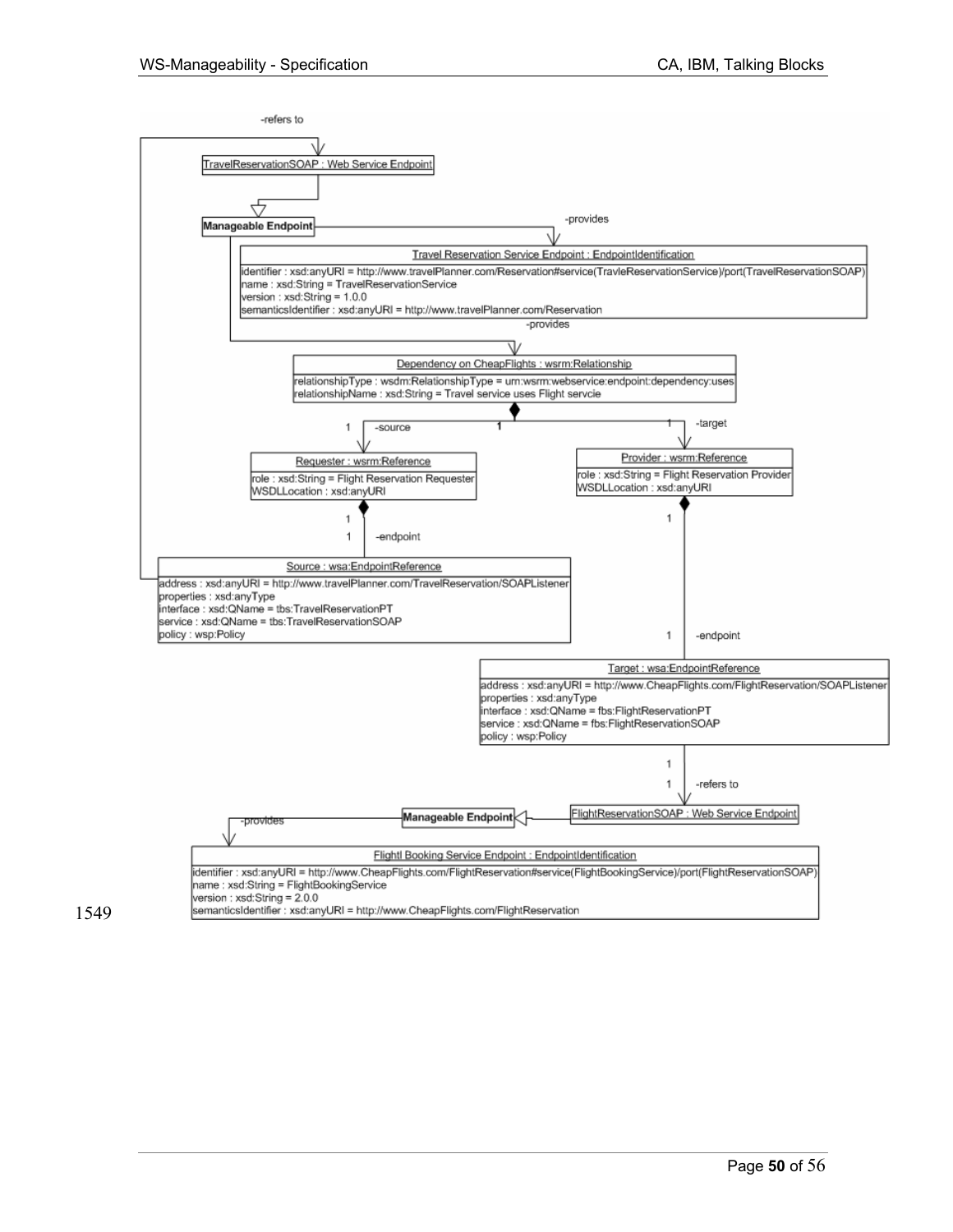| 1550         | The following is a schema rendered version of the UML example above.                |
|--------------|-------------------------------------------------------------------------------------|
| 1551         |                                                                                     |
| 1552         | <wsmr:relationship></wsmr:relationship>                                             |
| 1553         | <wsmr:type>urn:wsmr:webservice:endpoint:dependency:uses</wsmr:type>                 |
| 1554         | <wsmr:name>Travel service uses Flight service</wsmr:name>                           |
| 1555         | <wsmr:source></wsmr:source>                                                         |
| 1556         | <wsmr:role>Flight Reservation Requester</wsmr:role>                                 |
| 1557         | <wsmr:endpoint< th=""></wsmr:endpoint<>                                             |
| 1558         | xmlns:tbs="http://www.travelPlanner.com/TravelReservation">                         |
| 1559<br>1560 | <wsa:address></wsa:address>                                                         |
| 1561         | http://www.travelPlanner.com/TravelReservation/SOAPListener                         |
| 1562         | <br><wsa:porttype>tbs:TravelReservationPT</wsa:porttype>                            |
| 1563         | <wsa:servicename portname="TravelReservationSOAP"></wsa:servicename>                |
| 1564         | tbs:TravelReservation                                                               |
| 1565         |                                                                                     |
| 1566         |                                                                                     |
| 1567         | <wsmr:wsdllocation></wsmr:wsdllocation>                                             |
| 1568         | http://www.travelPlanner.com/wsdl/TBS.wsdl                                          |
| 1569         |                                                                                     |
| 1570         | $\langle$ /wsmr:source>                                                             |
| 1571         | <wsmr:target></wsmr:target>                                                         |
| 1572         | <wsmr:role>Flight Reservation Provider</wsmr:role>                                  |
| 1573         | <wsmr:endpoint< th=""></wsmr:endpoint<>                                             |
| 1574         | xmlns:fbs="http://www.CheapFlights.com/FlightReservation">                          |
| 1575         | <wsa:address></wsa:address>                                                         |
| 1576         | http://www.CheapFlights.com/FlightReservation/SOAPListener                          |
| 1577         |                                                                                     |
| 1578<br>1579 | <wsa:porttype>fbs:FlightReservationPT</wsa:porttype>                                |
| 1580         | <wsa:servicename portname="FlightReservationSOAP"></wsa:servicename>                |
| 1581         | fbs:FlightReservation                                                               |
| 1582         | <br><wsmr:wsdllocation></wsmr:wsdllocation>                                         |
| 1583         | http://www.CheapFlights.com/wsdl/FR.wsdl                                            |
| 1584         |                                                                                     |
| 1585         |                                                                                     |
| 1586         |                                                                                     |
|              |                                                                                     |
| 1587         | <b>B.1.2 Interface defined Dependency: Uses</b>                                     |
|              |                                                                                     |
| 1588         | Interface dependencies are resolved to endpoints at runtime through an endpoint     |
| 1589         | resolution mechanism (late binding). This type of declaration defines "I need a web |
| 1590         | service endpoint that will allow me to send and receive messages as defined in the  |
| 1591         |                                                                                     |
|              | interface I am identifying". The assumptions here are that the endpoint reference   |
| 1592         | will give me enough information to send the message I create to the URI (endpoint   |

### 1594 *Example*

1599

1593 defined in the endpoint reference).

1595 The following shows the same example used above (B.1.1) but describes the 1596 relationship between the TravelBooking service of a TravelReservation service, at 1597 an interface level on both sides of the relationship. The example is shown below as 1598 an XML rendition based on the schema defined.

 $\frac{1600}{1601}$ 1601 <wsmr:relationship><br>1602 - <wsmr:type>u 1602 <br>  $\langle$ wsmr:type>urn:wsmr:webservice:endpoint:dependency:uses</wsmr:type><br>
1603 <br>  $\langle$ wsmr:name>Travel service uses Flight service</wsmr:name> 1603 <wsmr:name>Travel service uses Flight service</wsmr:name>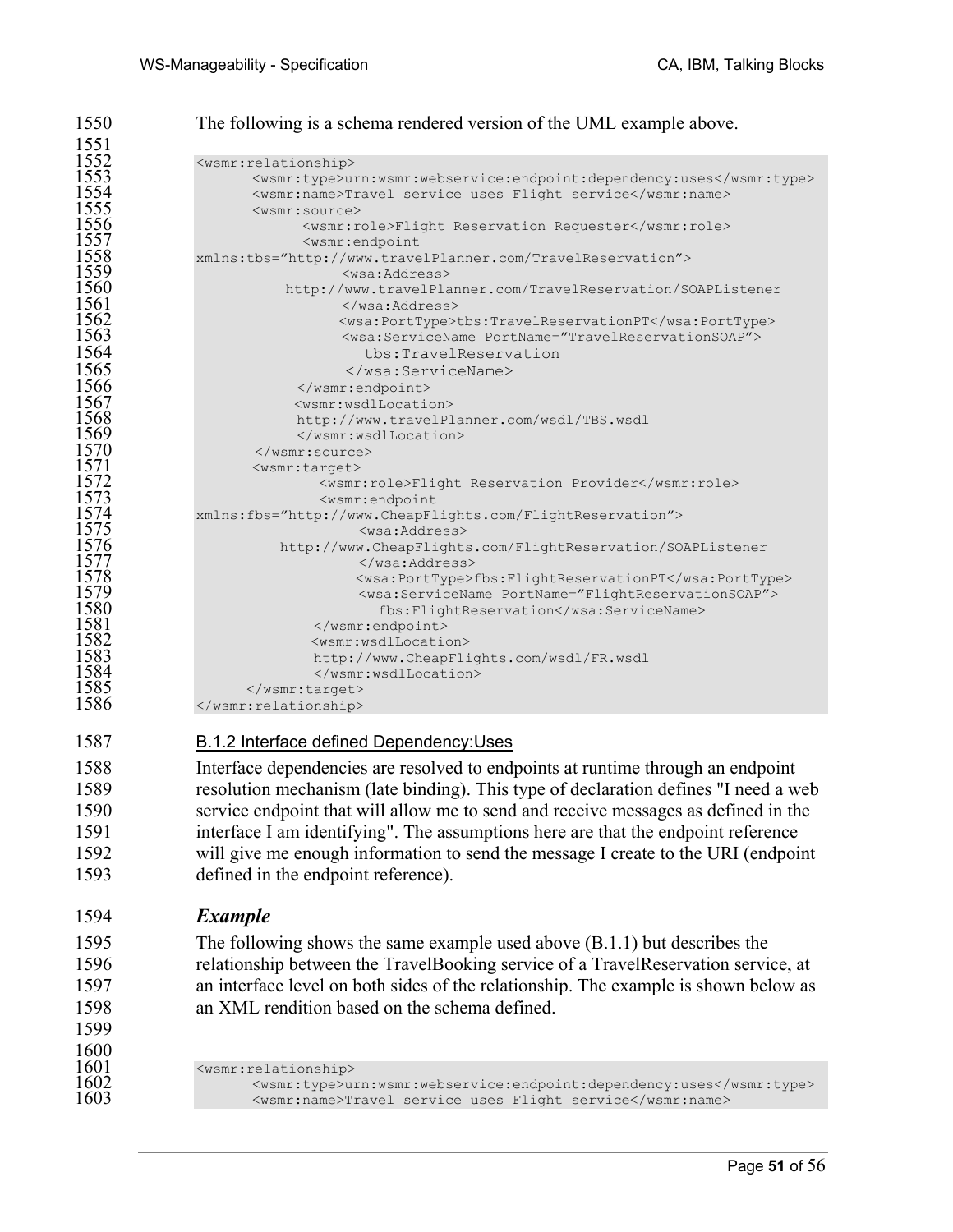| 1604 | $<$ wsmr:source $>$                                      |
|------|----------------------------------------------------------|
| 1605 | [ as above ]                                             |
| 1606 | $\langle$ /wsmr:source>                                  |
| 1607 | $<$ wsmr:target>                                         |
|      |                                                          |
| 1608 | <wsmr:role>Flight Reservation Interface</wsmr:role>      |
| 1609 | <wsmr:interface>fbs:FlightReservationPT</wsmr:interface> |
| 1610 | $\langle$ /wsmr:interface >                              |
| 1611 | <wsmr:wsdllocation></wsmr:wsdllocation>                  |
| 1612 | http://www.CheapFlights.com/wsdl/FR.wsdl                 |
| 1613 |                                                          |
|      |                                                          |
| 1614 | $\langle$ /wsmr:target>                                  |
| 1615 |                                                          |
|      |                                                          |
| 1616 |                                                          |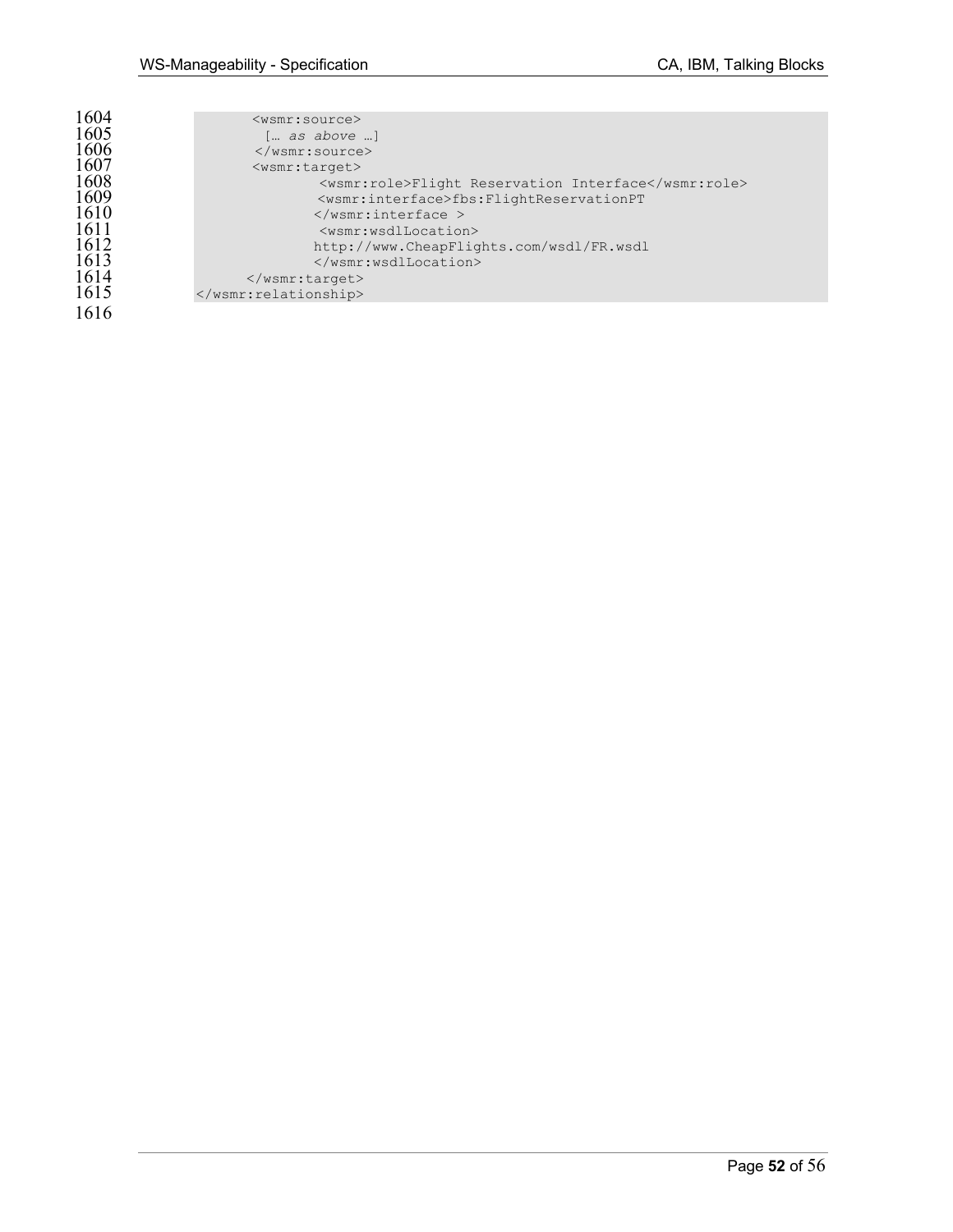### 1617 **B.2 Web service endpoint Change:compatibleWith Representation**

1618 Based on the general model for expressing relationships, compatibility can be 1619 defined in two ways, at the interface level, and at the endpoint level**.**

### 1620 B.2.1 Interface defined Change:compatibleWith

1621 Declaring relationships at the interface level is more likely when declaring 1622 compatibility. Compatibility is defined such that messages constructed from the 1623 service description of one service can be sent to the related service without any 1624 required changes to the message construct, and most importantly in the service the 1625 requester receives.

### 1626 *Example*

- 1627 The following example shows how the relationship model described in section
- 1628 2.6.1.2 can be used to define a compatibility relationship between a **new** Flight
- 1629 reservation service and the **original** Flight service. The model is shown below
- 1630 followed by an XML rendition based on the schema defined.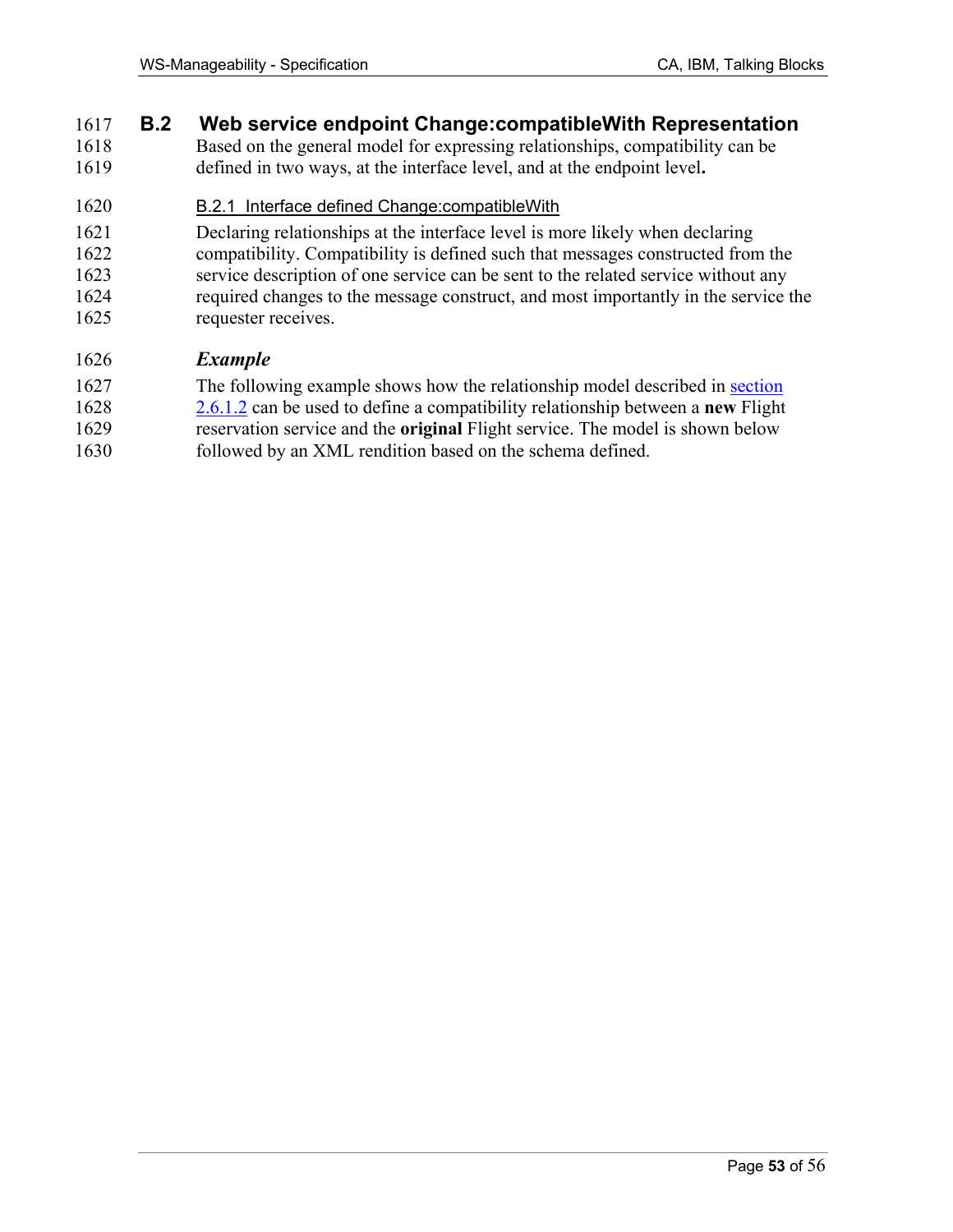

</wsmr:source>

 

1634<br>1635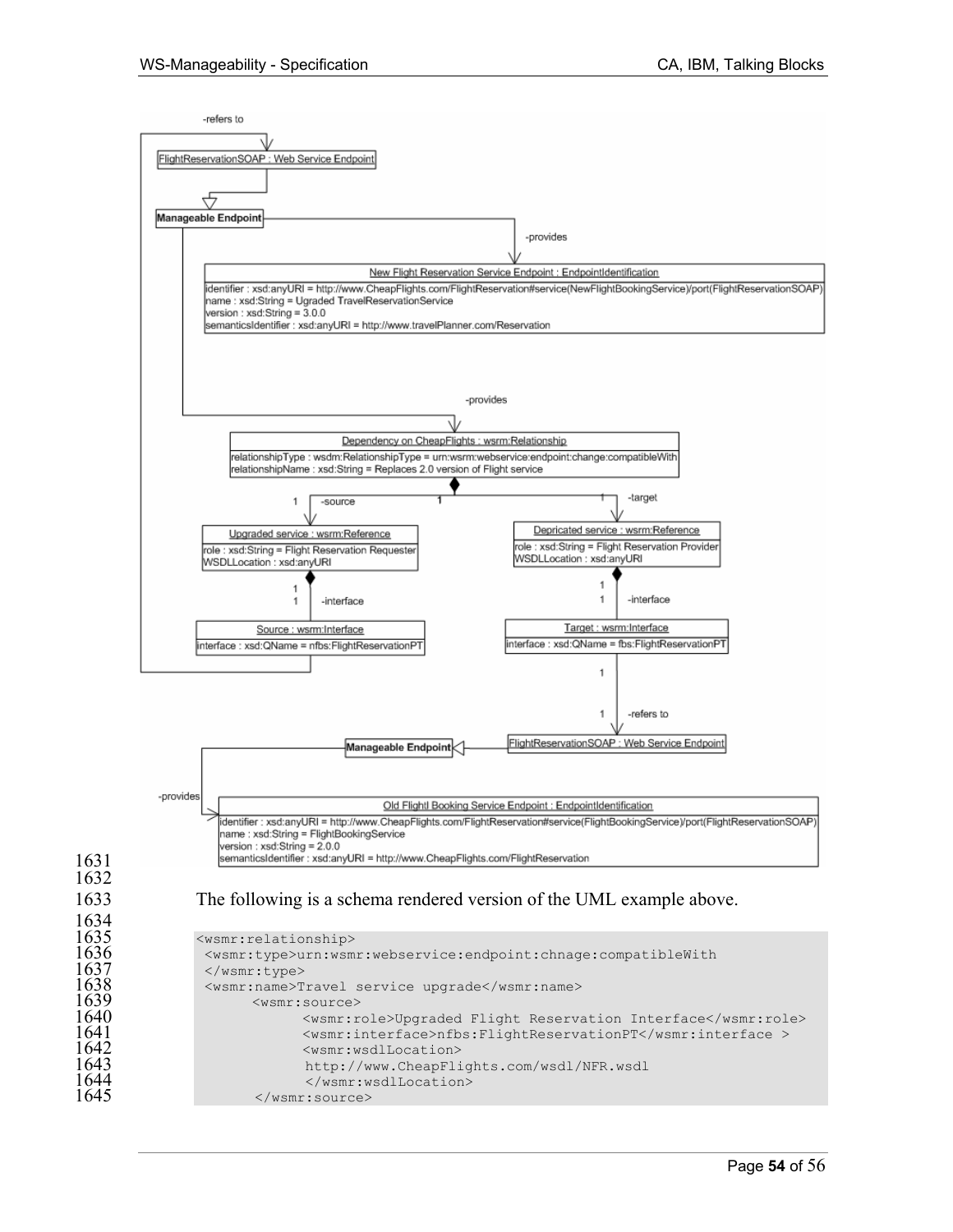| 1646 | $<$ wsmr:target>                                               |
|------|----------------------------------------------------------------|
| 1647 | <wsmr:role>Depricated Flight Reservation Interface</wsmr:role> |
| 1648 | <wsmr:interface>fbs:FlightReservationPT</wsmr:interface>       |
| 1649 | <wsmr:wsdllocation></wsmr:wsdllocation>                        |
| 1650 | http://www.CheapFlights.com/wsdl/FR.wsdl                       |
| 1651 |                                                                |
| 1652 | $\langle$ /wsmr:target>                                        |
| 1653 |                                                                |